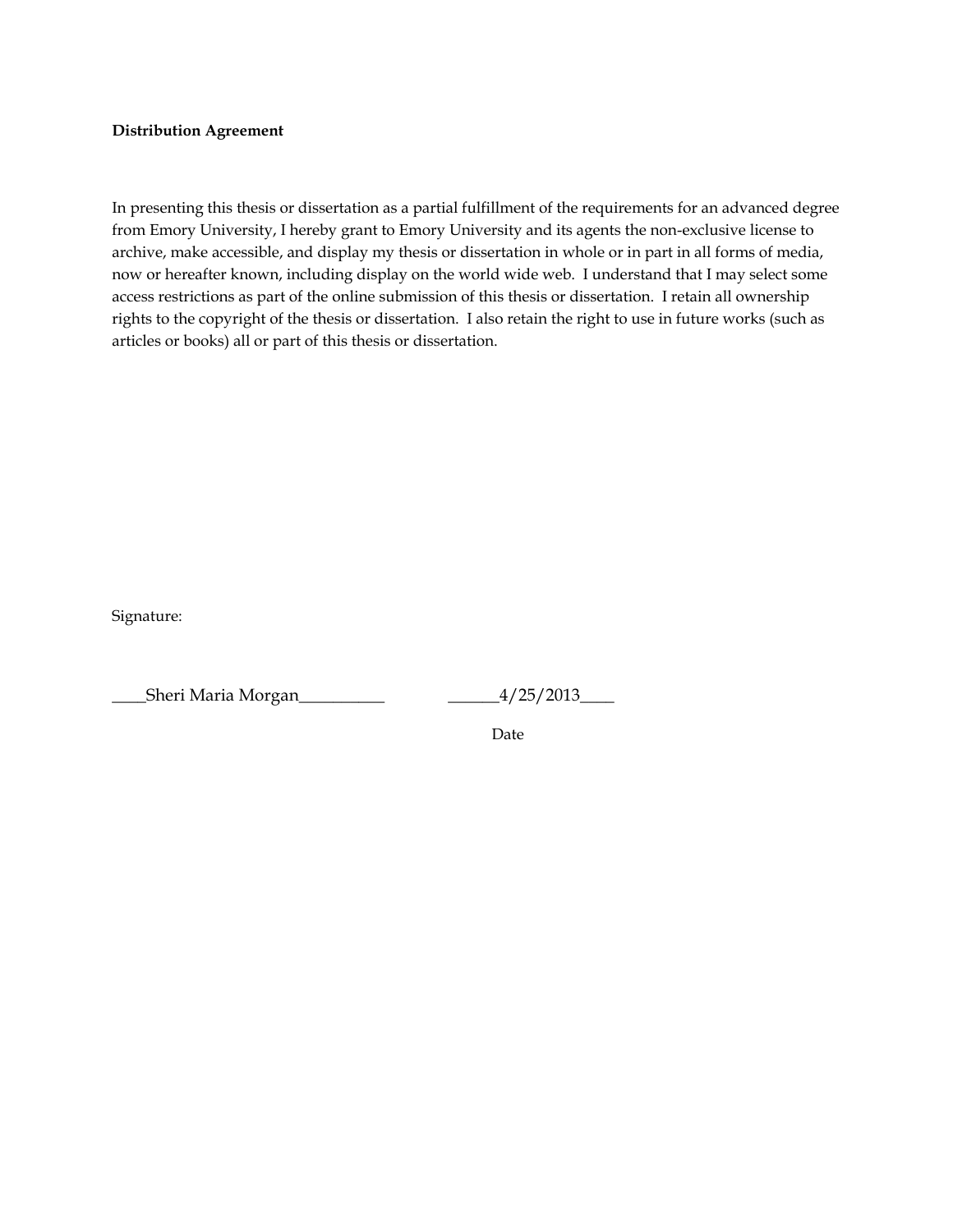# Assessment of IgA responses to *Chlamydia trachomatis* antigens among children from trachoma endemic communities

By

Sheri Maria Morgan

Master of Public Health

Hubert Department of Public Health

Deborah McFarland, PhD, MPH Committee Chair

\_\_\_\_\_\_\_\_\_\_\_\_\_\_\_\_\_\_\_\_\_\_\_\_\_\_\_\_\_\_\_\_\_\_\_\_\_\_\_\_\_

Patrick Lammie, PhD Committee Member

\_\_\_\_\_\_\_\_\_\_\_\_\_\_\_\_\_\_\_\_\_\_\_\_\_\_\_\_\_\_\_\_\_\_\_\_\_\_\_\_\_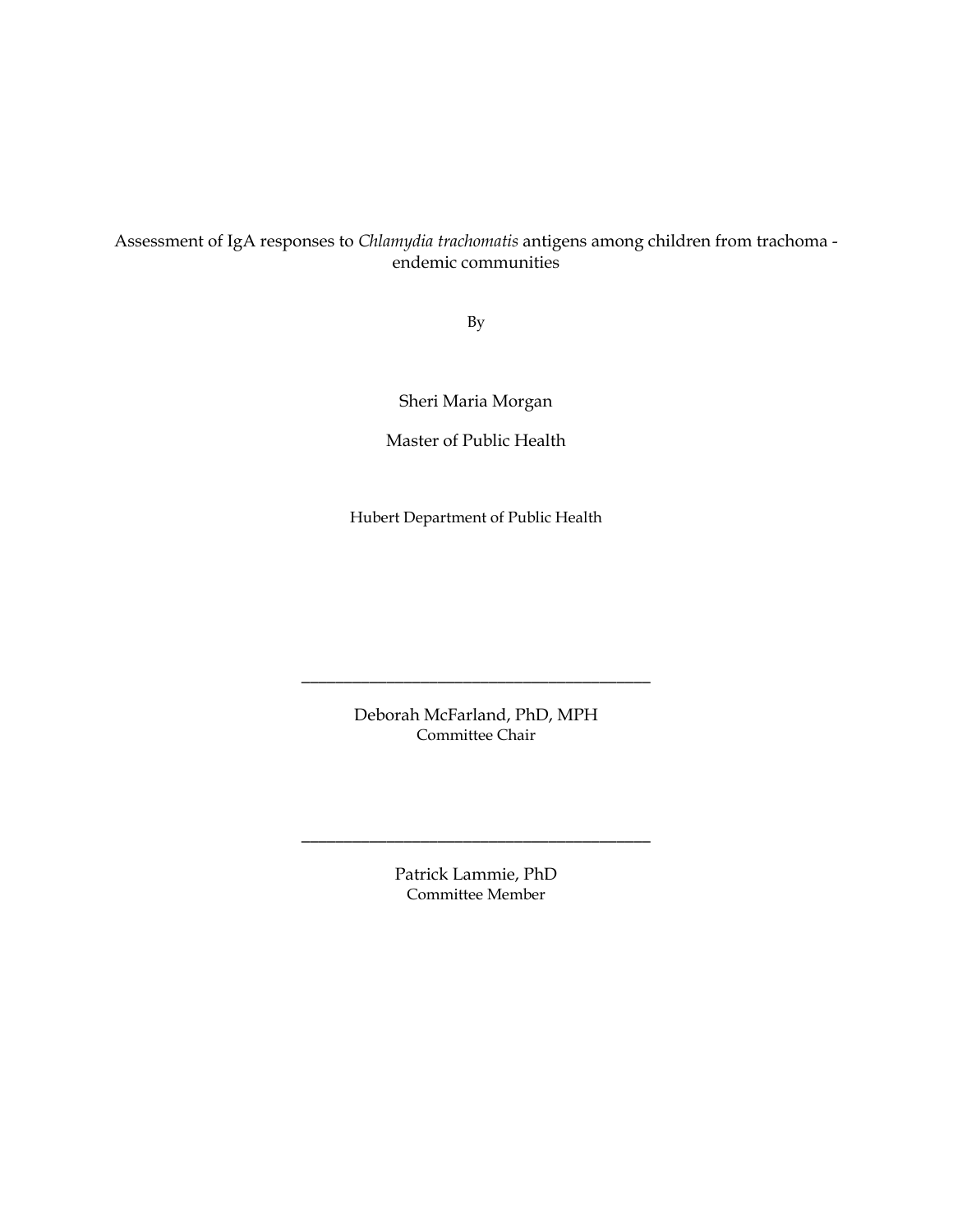Assessment of IgA responses to *Chlamydia trachomatis* antigens among children from trachoma endemic communities

By

## Sheri Maria Morgan

## Bachelor of Arts

Case Western Reserve University

2011

## Thesis Committee Chair: Deborah McFarland, PhD, MPH

An abstract of A thesis submitted to the Faculty of the Rollins School of Public Health of Emory University in partial fulfillment of the requirements for the degree of Master of Public Health in Hubert Department of Public Health 2013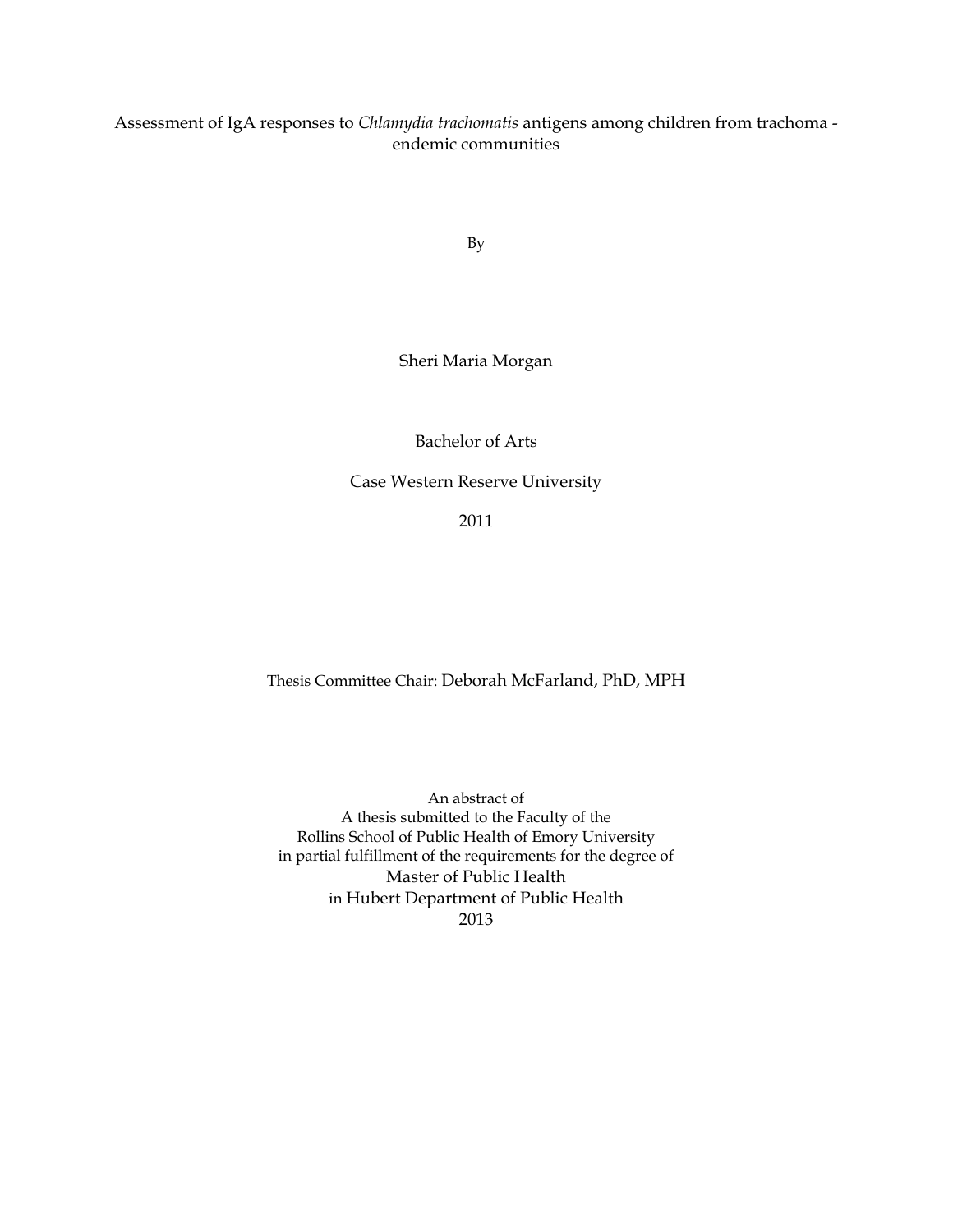# **Abstract**

Assessment of IgA responses to *Chlamydia trachomatis* antigens among children from trachoma - endemic communities By Sheri Maria Morgan

Trachoma, caused by the bacteria, *Chlamydia trachomatis*, affects millions of individuals worldwide, and is a leading cause of visual impairment and blindness. Nucleic acid amplifications tests are being used to confirm infection, but tests are expensive and are not routinely available in trachoma – endemic areas. After the introduction of mass drug administration (MDA), trachoma infection diminishes, but clinical signs may continue for a long period of time after infection prevalence declines, requiring new tools to determine if MDA is still warranted, and to carry out surveillance when MDA has stopped. We have previously shown that IgG response against the trachoma antigens, pgp3 and CT694, were associated with ocular pathology and active infection; however, many children with IgG antibody lacked evidence of either pathology or infection, indicating past exposure. In this study, we analyzed IgA responses to pgp3 and CT694 to determine if these provided a better marker of recent infection than IgG responses. Bloodspots were analyzed from a cohort of Tanzanian children  $(n=155)$  using an antibody – based multiplex assay to determine associations between IgA antibody responses, infection status, and ocular pathology. A second set of bloodspots were analyzed from a cohort of Tanzanian children  $(n=173)$  using an antibody – based multiplex assay to determine the kinetics of IgA antibody responses over time after MDA. Ocular swabs were analyzed for presence of *C. trachomatis* infection using Amplicor®. Antibody responses to both antigens were associated with infection status as determined by PCR. Only pgp3 antibody responses were significant when observing normal and TF/TI ocular pathology (pgp3  $p = 0.0207$ , CT694 p =  $0.4691$ ). For children without evidence of trachoma or infection, 23% tested IgApositive to pgp3, and 6% tested IgA-positive to CT694. These results suggest that IgA responses are not specific indicators of active infection. The results of the kinetics of IgA responses show a significant decline in both antigens six months after treatment for most age groups. Further studies with larger sample sizes are required to verify the findings of the kinetics of IgA antibody responses.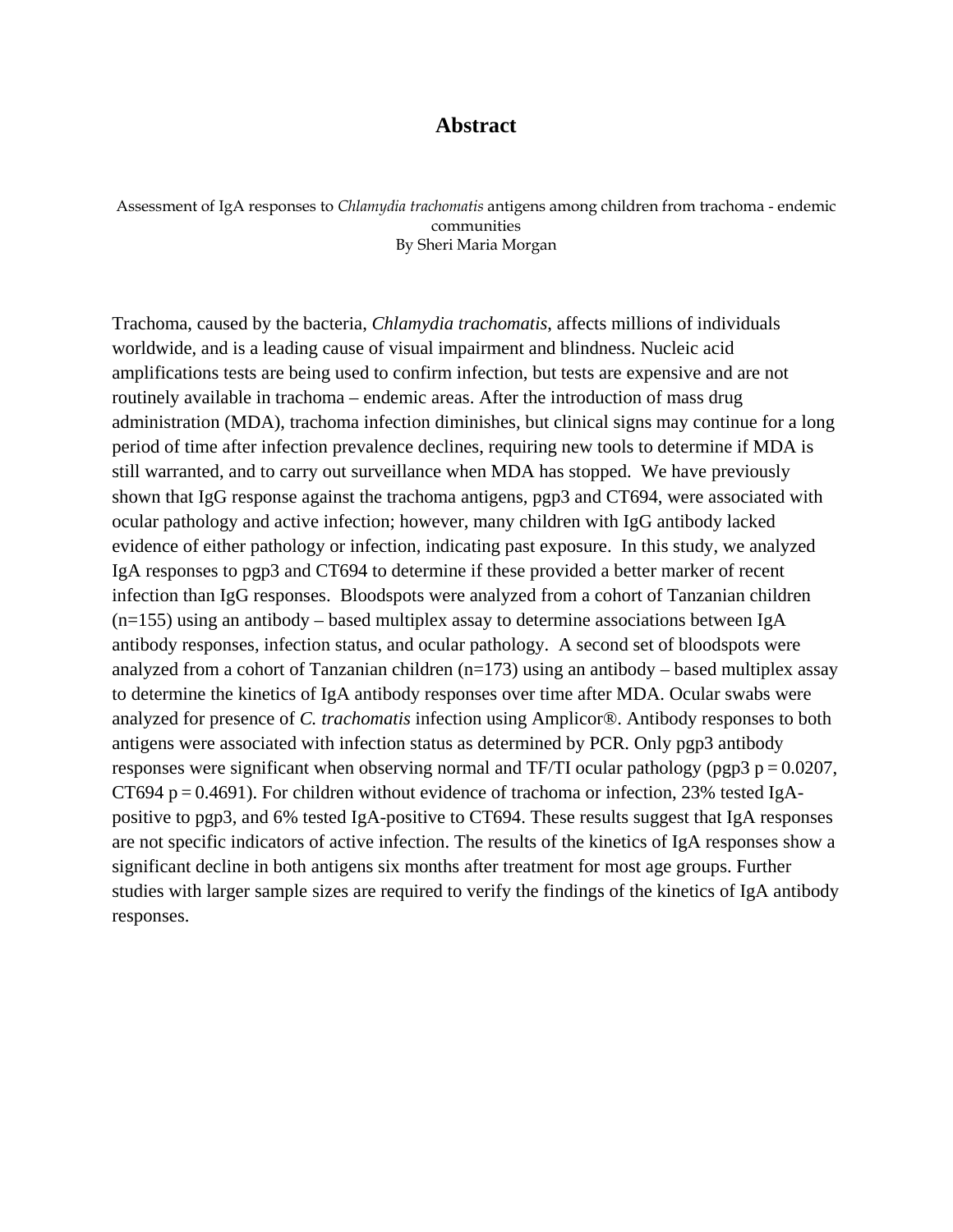Assessment of IgA responses to *Chlamydia trachomatis* antigens among children from trachoma - endemic communities

By

Sheri Maria Morgan

## Bachelor of Arts Case Western Reserve University 2011

## Thesis Committee Chair: Deborah McFarland, PhD, MPH

A thesis submitted to the Faculty of the Rollins School of Public Health of Emory University in partial fulfillment of the requirements for the degree of Master of Public Health in Hubert Department of Global Health 2013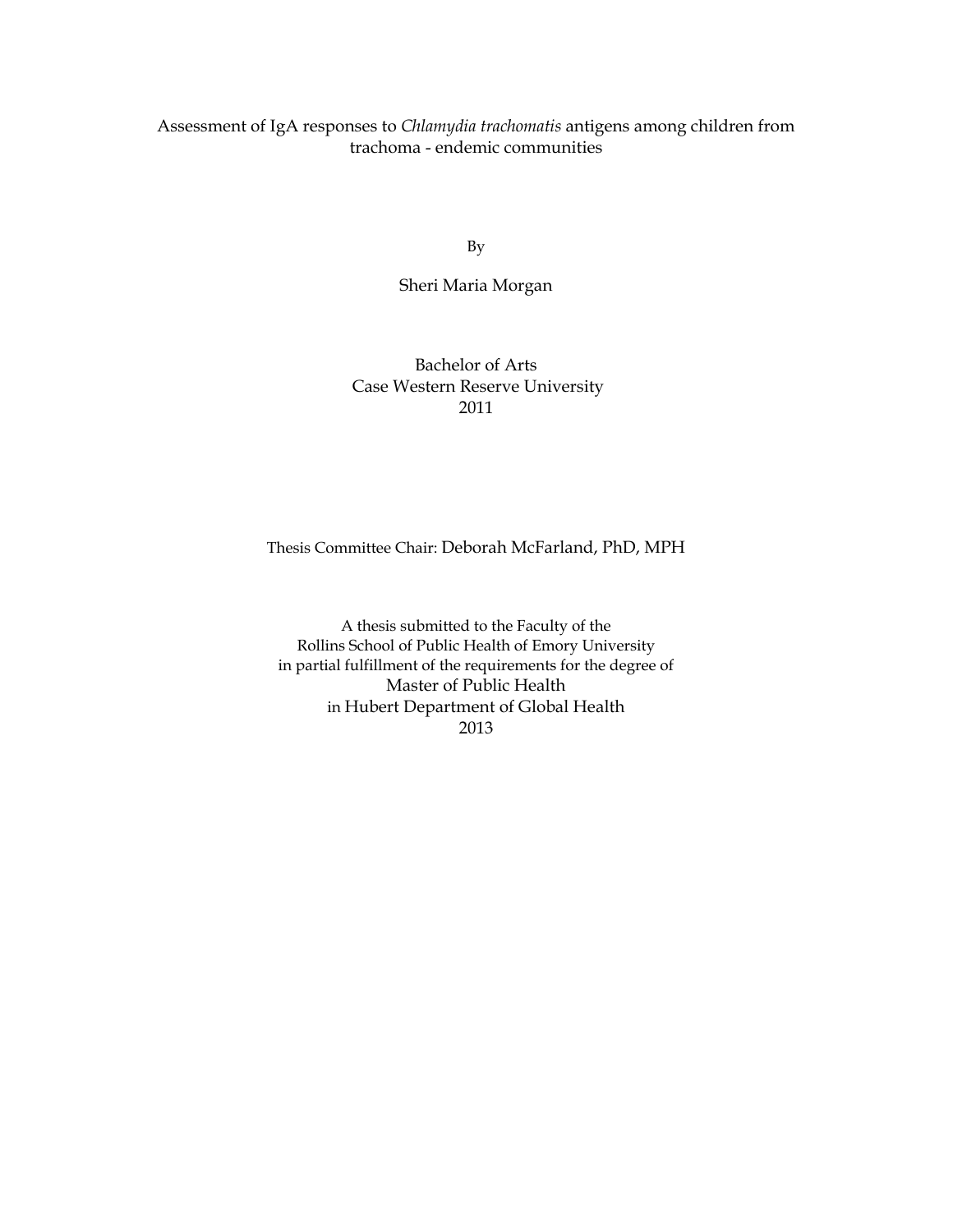## **Acknowledgements**

First, I would like to thank my thesis advisor, Deborah McFarland, and committee member, Patrick Lammie for their constant and incredibly positive support. I am incredibly grateful for Sheila West and her research team at Johns Hopkins University Wilmer Eye Institute for allowing me to experience trachoma in an endemic country. I also thank the staff of the Kongwa Trachoma Project, in Kongwa, Tanzania, as well as all the individuals that participated in these studies.

Finally, I would like to thank my parents, Gamil and Sanaa, and brothers, Michael and Joseph, for being my continued inspiration.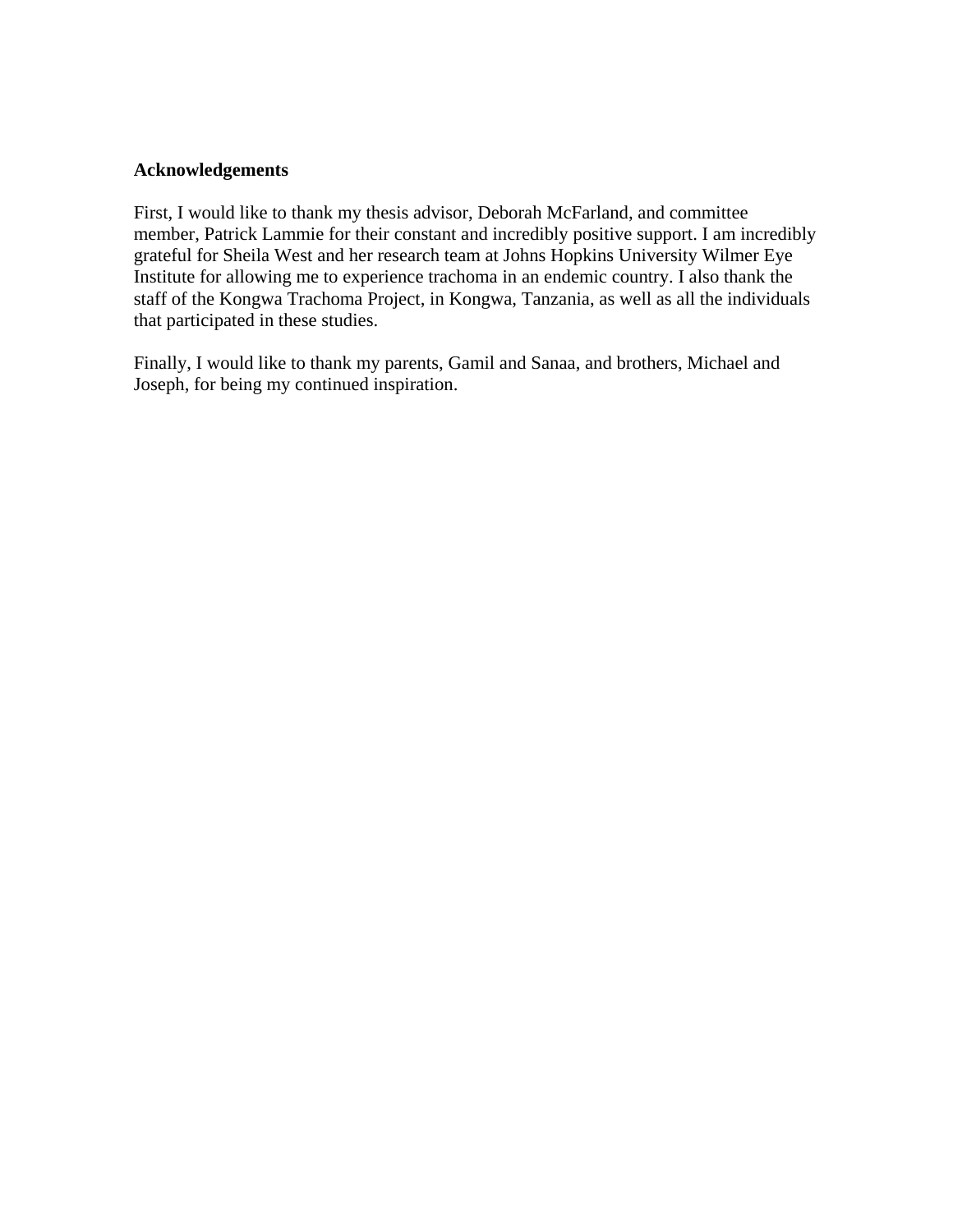# **Table of Contents**

| 2.2.2 Economic Burden and Disability due to Infection11                       |
|-------------------------------------------------------------------------------|
|                                                                               |
|                                                                               |
| 2.4 Diagnostic tools for <i>C. trachomatis</i> – ocular and genital studies19 |
|                                                                               |
| 2.4.2 Serological tools for public health programs21                          |
|                                                                               |
|                                                                               |
|                                                                               |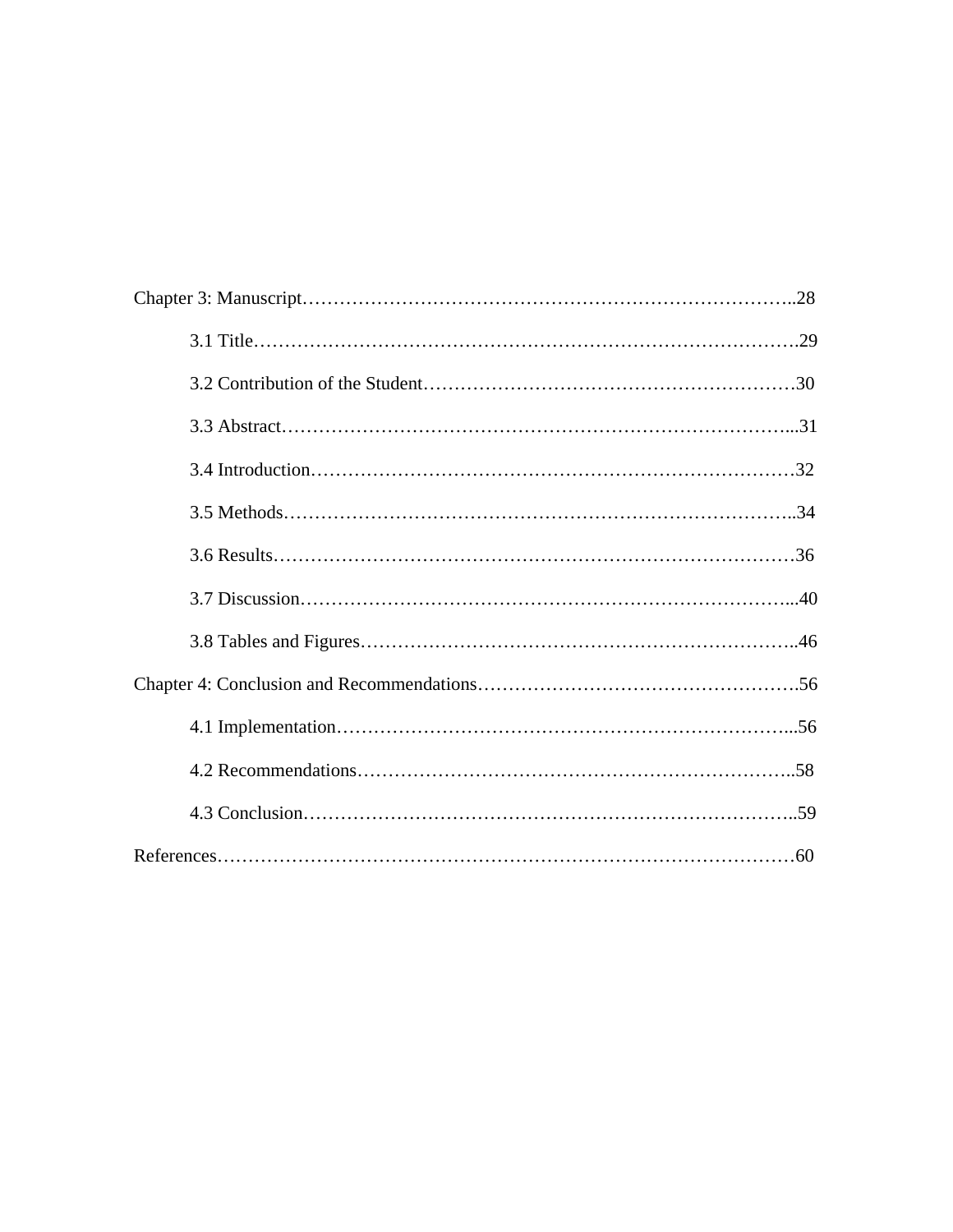## **Acronym List**

CO: Corneal Opacity

DALYs: Disability Adjusted Life Years

GET2020: Global Elimination of Trachoma by 2020

HALYs: Handicap Adjusted Life Years

HRS: High Risk Signs

IgA: Immunoglobulin A

IgG: Immunoglobulin G

ITI: International Trachoma Initiative

MBA: Multiplex Bead Assay

MDA: Mass Drug Administration

MFI – BG: median fluorescence intensity minus background

NTD: Neglected Tropical Disease

PCR: Polymerase Chain Reaction

PRET: Partnership for the Rapid Elimination of Trachoma

SAFE: Surgery, Antibiotics, Facial Cleanliness, Environmental Improvements

TF: Trachomatous Inflammation – Follicular

TI: Trachomatous Inflammation – Intense

TT: Trachomatous Trichiasis

UIG-A: Ultimate Intervention Goals for antibiotics

UIG-S: Ultimate Intervention Goals for trichiasis surgery

WHO: World Health Organization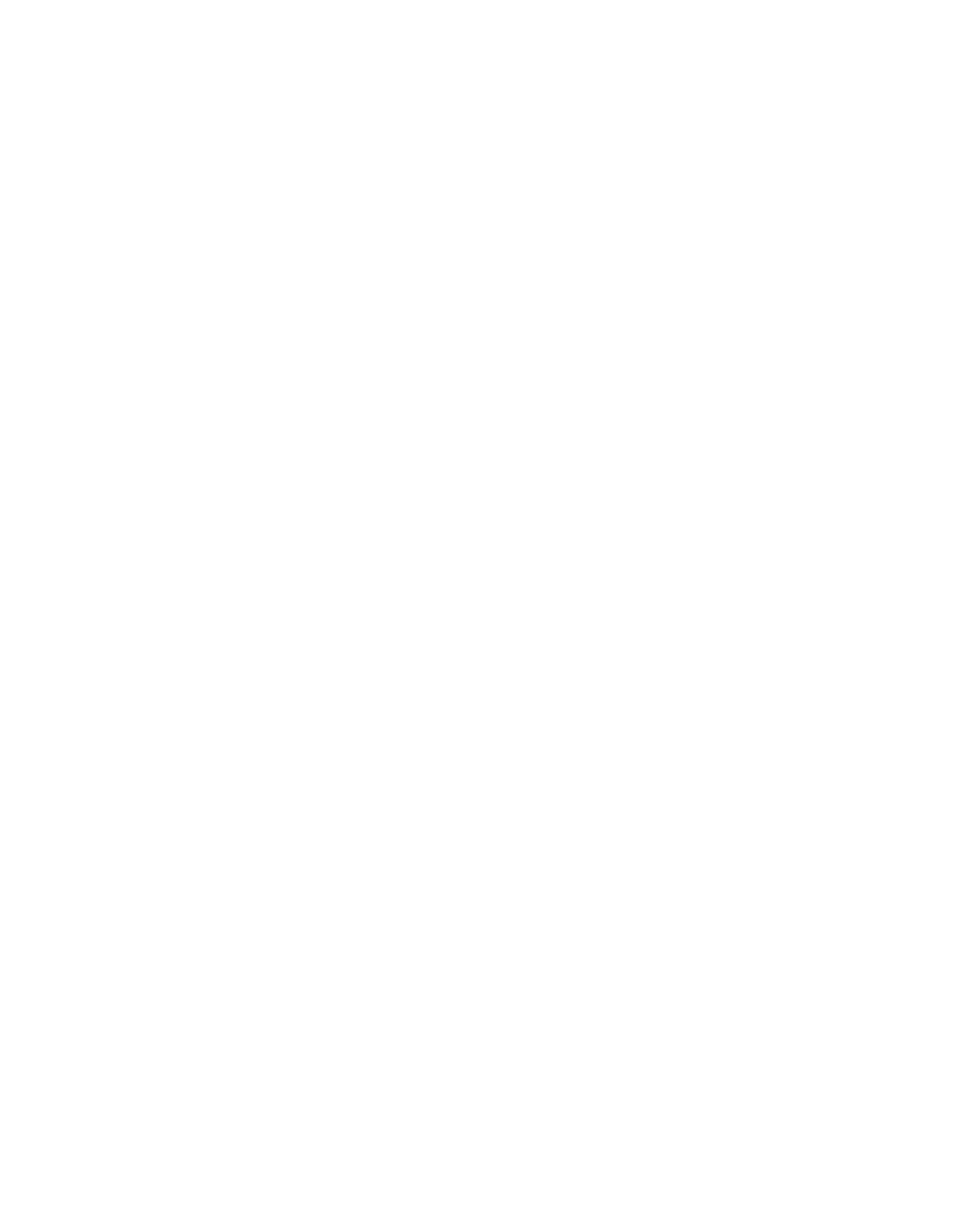#### **Chapter 1: Introduction**

#### **1.1 Introduction and Rationale**

Trachoma, caused by the bacteria *Chlamydia trachomatis*, is an ocular, neglected tropical disease causing severe morbidity and disability across the globe. Trachoma causes an estimated 3.8 million cases of blindness and 5.3 cases of low vision [\[1,](#page-69-0)[2\]](#page-69-1) in Africa and Southeast Asia. The disease is transmitted by direct personal contact, and also can be spread by flies that have come into contact with an infected person. If left untreated, repeated trachoma infection may progress from active infection, defined as, trachomatous inflammation – follicular (TF) or trachomatous inflammation – intense (TI), to scarring of the inside of the eyelid. Trachomatous trichiasis (TT), distinguishable by the turned-in eyelashes, results in damage to the cornea due to scratching from the eyelashes, and can lead to irreversible blindness caused by corneal opacity (CO).

Elimination efforts encompass The World Health Organi1zation's (WHO) Global Elimination of Trachoma by 2020 (GET2020) program is based on the components of the S.A.F.E. strategy. **S**urgery is used for trichiasis patients in order to prevent blindness, **a**ntibiotics are used as treatment for patients with active infection (TF/TI), **f**acial cleanliness is promoted to prevent the spread of infection from person to person, and **e**nvironmental improvements are through sanitation and hygiene are implemented in order to interrupt transmission. Pfizer has donated over 225 million doses of Zithromax (azithromycin) through distribution by the International Trachoma Initiative (ITI) [\(www.iti.org\)](http://www.iti.org/).

## **1.2 Statement of the Problem**

As elimination programs reduce trachoma prevalence over time in a given country or geographic, defining programmatic endpoints becomes a priority. Clinical signs of trachoma may persist for individuals clear of active infection [\[3\]](#page-69-2). It is also possible that similar ocular pathology may be present in low prevalence settings, as inflammation may be caused by non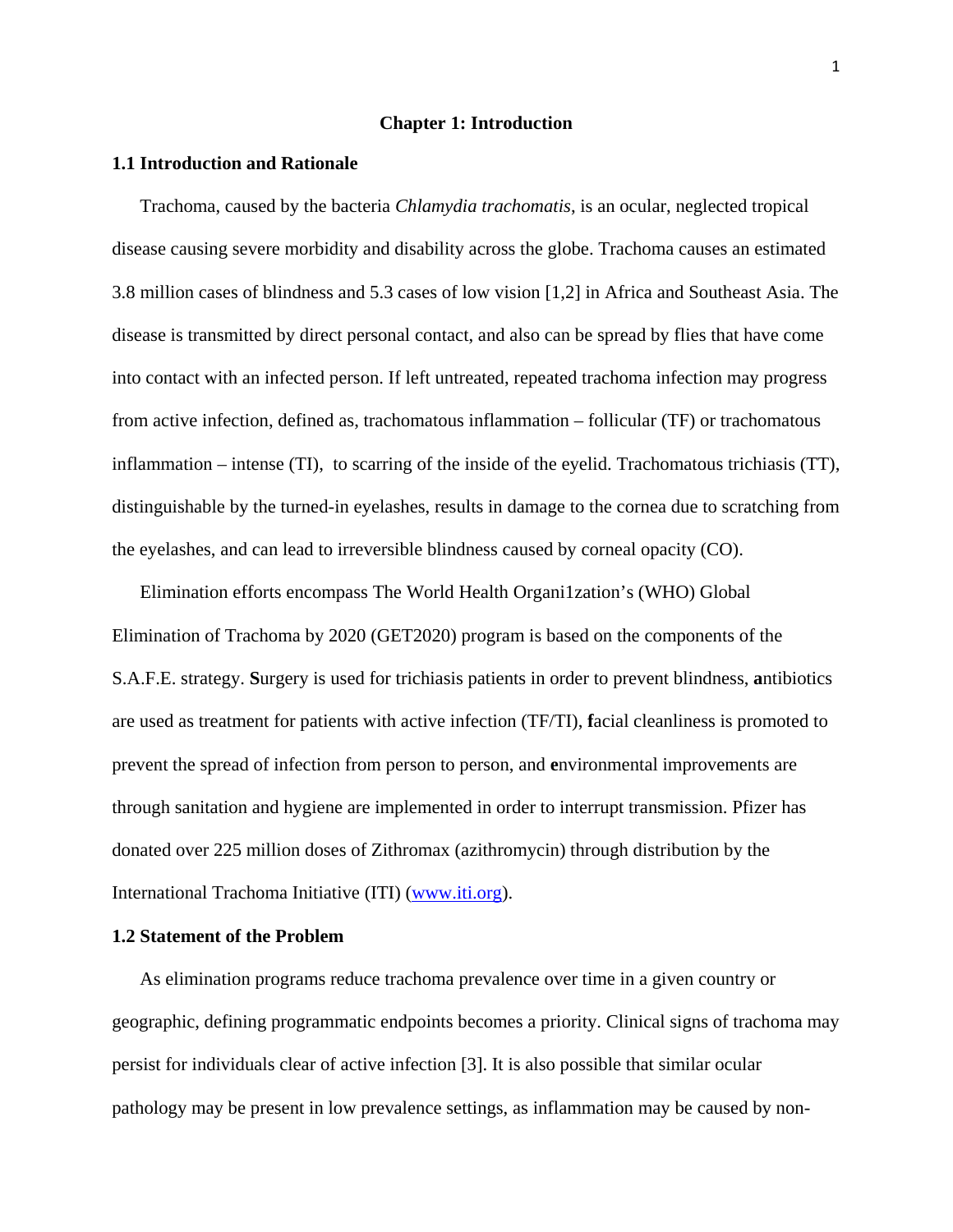Chlamydial bacteria [\[4\]](#page-69-3). Tests for active infection by Polymerase Chain Reaction (PCR) are available, but are costly. Currently, the WHO endpoint for antibiotic use is a follicular trachoma (TF/TI) rate of less than 5% in children under 10 years of age. However, clinical exams can be difficult to standardize between graders [\[5,](#page-69-4)[6,](#page-69-5)[7\]](#page-69-6). Therefore, alternative approaches to monitor trachoma prevalence over time are necessary.

Currently, antibody based tools are being investigated to explore their potential contributions in defining endpoints for neglected tropical disease (NTD) surveillance. Investigation of their utility for policy and programmatic decisions has so far included NTDs such as lymphatic filariasis, onchocerciasis, as well as schistosomiasis [\[8,](#page-69-7)[9,](#page-69-8)[10\]](#page-69-9). Antibody tests are also more cost effective when compared to the currently used polymerase chain reaction (PCR) technique. Previous studies have explored antibody assays for Chlamydia infection [\[11\]](#page-69-10), and investigation of antibody assays for monitoring trachoma programs has recently begun [\[2\]](#page-69-1). Previous studies have also explored the sensitivity and specificity of various serological tools, and their capacity for evaluating trachoma transmission, defining endpoints of trachoma infection, and monitoring trachoma infection after mass drug administration (MDA) has ceased. Studies have also shown that a large percentage of children have detectable antibody responses, but exhibit no clinical signs, indicating prior infection [\[2\]](#page-69-1). This shows that there is a need for serological tools for measuring incidence or recent transmission. This study explores the contribution of the IgA antibody responses in order to determine indicators for recent trachoma infection.

#### **1.3 Purpose Statement**

The main goals of this project are to:

1. Analyze bloodspot samples obtained from trachoma endemic regions using immunological assays.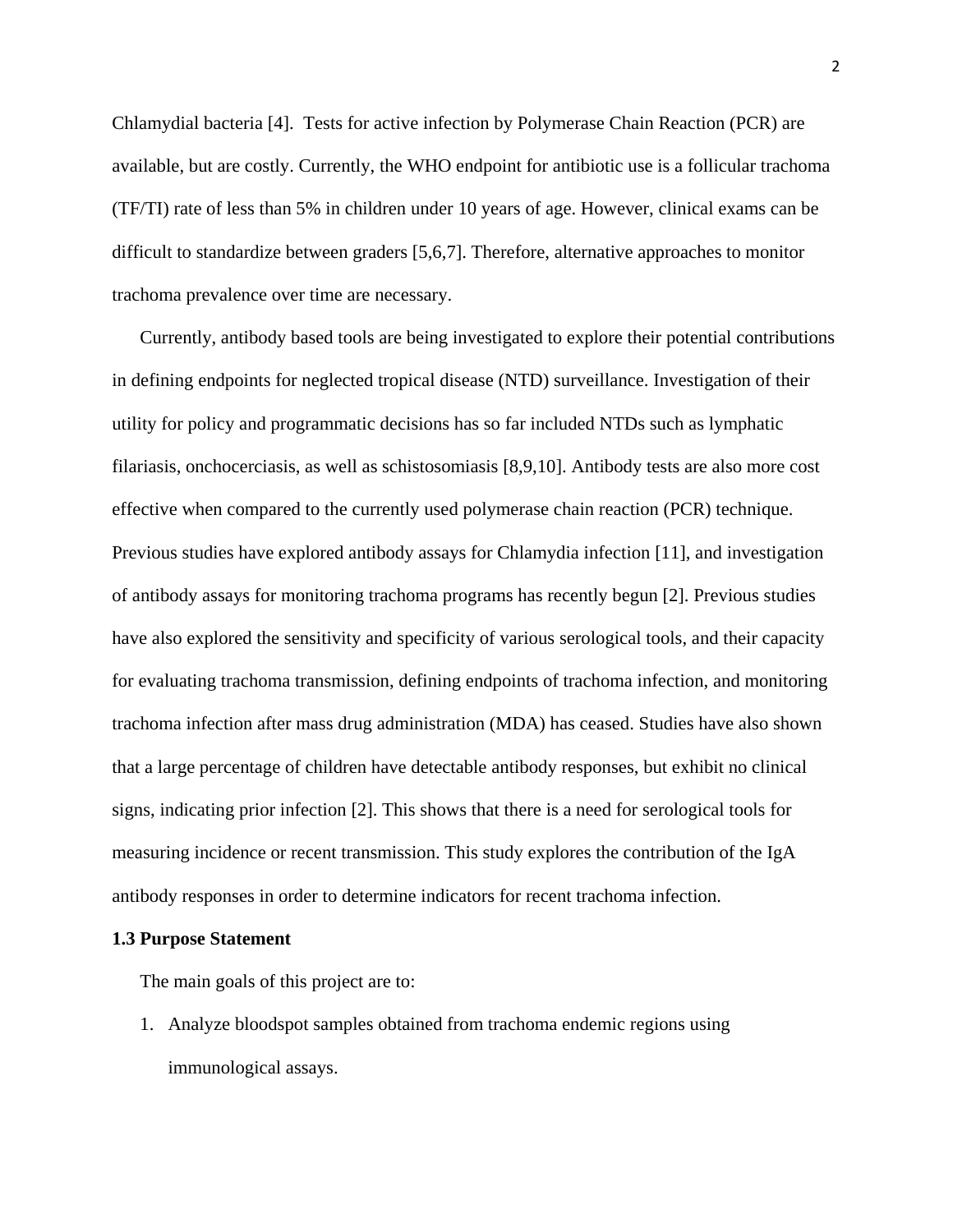- 2. Use results from quantitative analysis in order to determine indicators for active infection, the kinetics of antibody responses, and cut offs for infection positivity.
- 3. Explore possible serological tools for trachoma programmatic use in the field to accurately determine infection, and monitor trachoma after MDA has ceased.

#### **1.4 Research Hypothesis**

The research hypothesis for this study is:

- 1. IgA serves as a marker for more recent trachoma infection due to more rapid clearance of IgA compared to IgG.
- 2. The threshold for infection positivity when detecting for IgA will be lower than that seen in IgG analysis due to lower IgA levels in human blood.

#### **1.5 Significance Statement**

Determining more robust endpoints for trachoma programs is a priority for elimination since the clinical signs may persist in the absence of active infection. As stated previously, PCR tests are costly, and antibody tests may serve as a more cost effective alternative to monitoring trachoma prevalence after mass drug administration (MDA) has ceased. Some antibody tests, such as the multiplex bead assay, have the capacity to observe a number of diseases in one analysis, and can also measure antibody responses for a number of individuals in a single assay run. Therefore, large scale surveys can be preformed for large populations and can also integrate a number of NTDs for mass prevalence screening. Exploring IgA as a potential marker for recent infection will help determine the incidence of trachoma infection in order to steer elimination programs. Since IgA responses are elevated during a first infection, and decrease rapidly over time after the first infection, increased IgA antibody responses may serve as an indicator of recent infection in a population. Determining recent infections in a population can help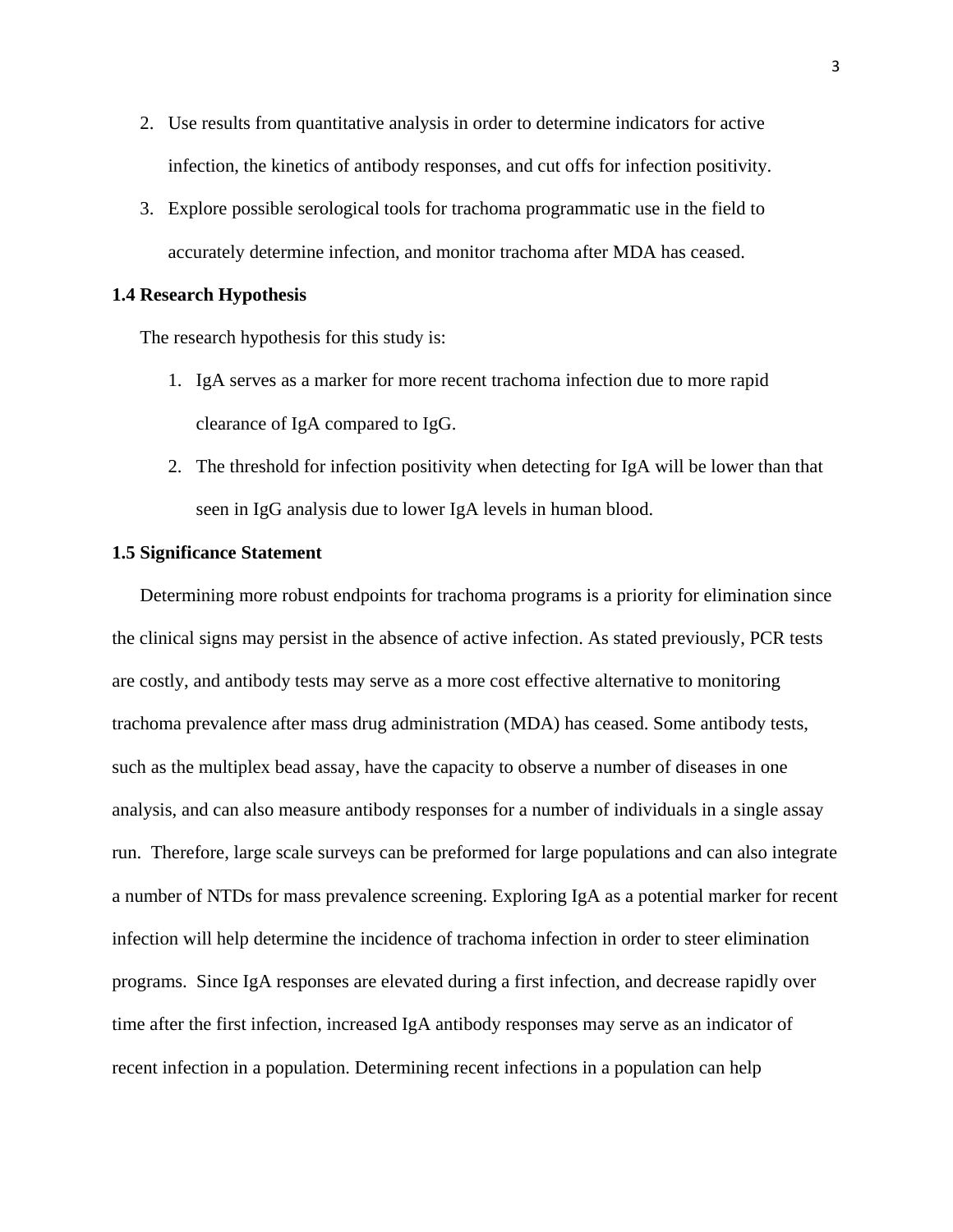differentiate past and recent infections, and will give public health practitioners and researchers a more accurate picture of trachoma transmission, as well as the progress and effectiveness of MDA efforts. Also, after MDA has ceased, immunological assays can serve as a cost effective measurement of trachoma infection. Negative IgA results would indicate that there are no recent infections of trachoma within the population, and the community has reached elimination.

## **1.6 Definition of Terms**

**Active Trachoma:** a clinical exam of trachomatous inflammation – follicular (TF) or trachomatous inflammation – intense (TI)

**Trachomatous inflammation – follicular (TF):** the presence of five or more follicles in the upper tarsal conjunctiva. See Appendix 1 for image.

**Trachomatous inflammation – intense (TI):** pronounced inflammatory thickening of the upper tarsal conjunctiva that obscures more than half of the normal deep tarsal vessels. See Appendix 1 for image.

**Trachomatous scarring (TS):** the presence of scarring in the tarsal conjunctiva. See Appendix 1 for image.

**Trachomatous trichiasis (TT):** at least one eyelash rubs on the eyeball. See Appendix 1 for image.

**Corneal opacity (CO):** easily visible corneal opacity over the pupil. See Appendix 1 for image.

**Low vision:** corrected visual acuity in the better eye less than 6/18 but better than or equal to 3/60

**Blindness:** corrected visual acuity in the better eye less than  $3/60$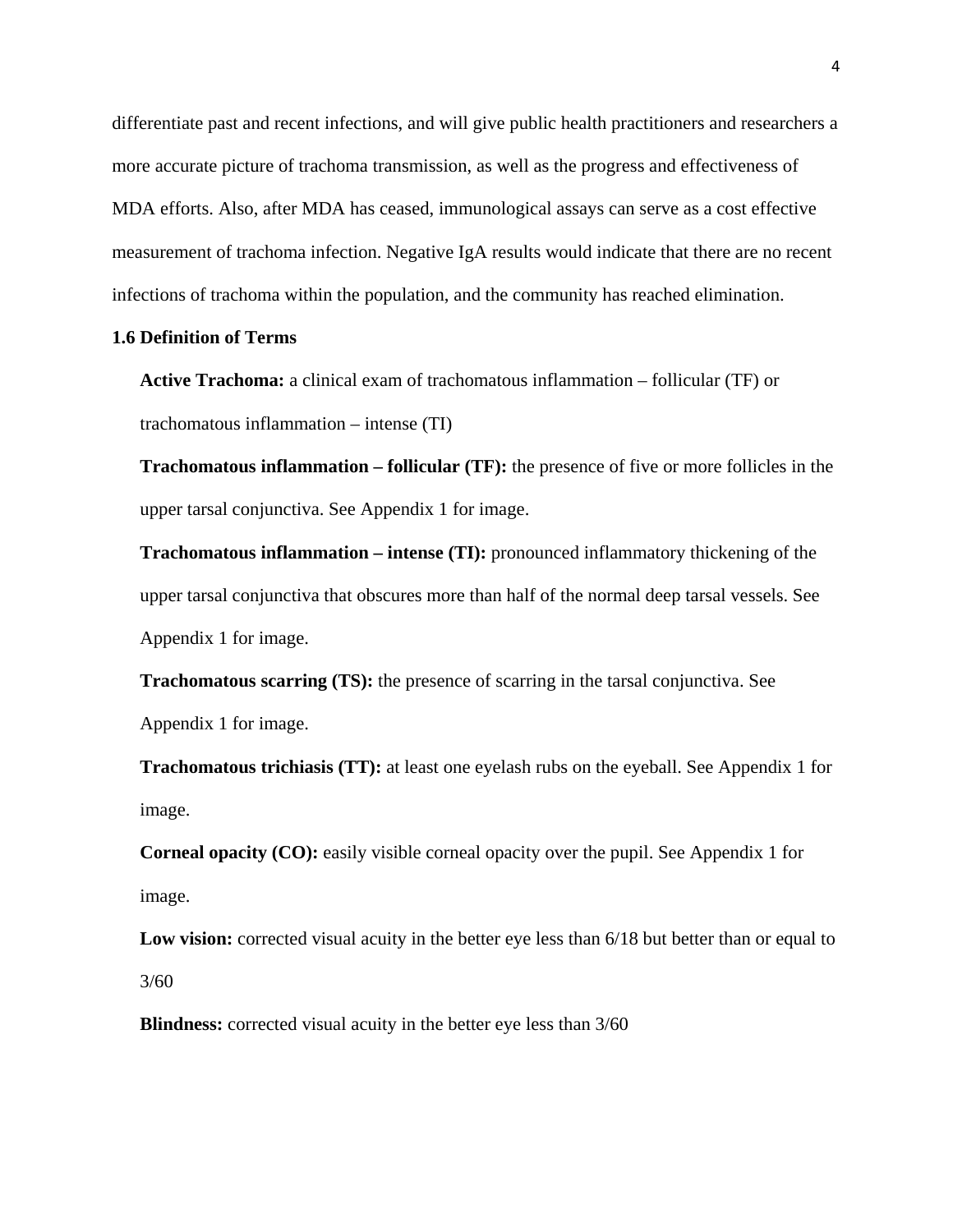**Health:** the state of complete physical, mental and social well-being and not merely the absence of disease of infirmity

**Visual loss:** refers to the combined categories of blindness and vision loss

**High risk signs (HRS):** signs indicating that the trachoma infection prevalence is greater

than 20% as defined by West and colleagues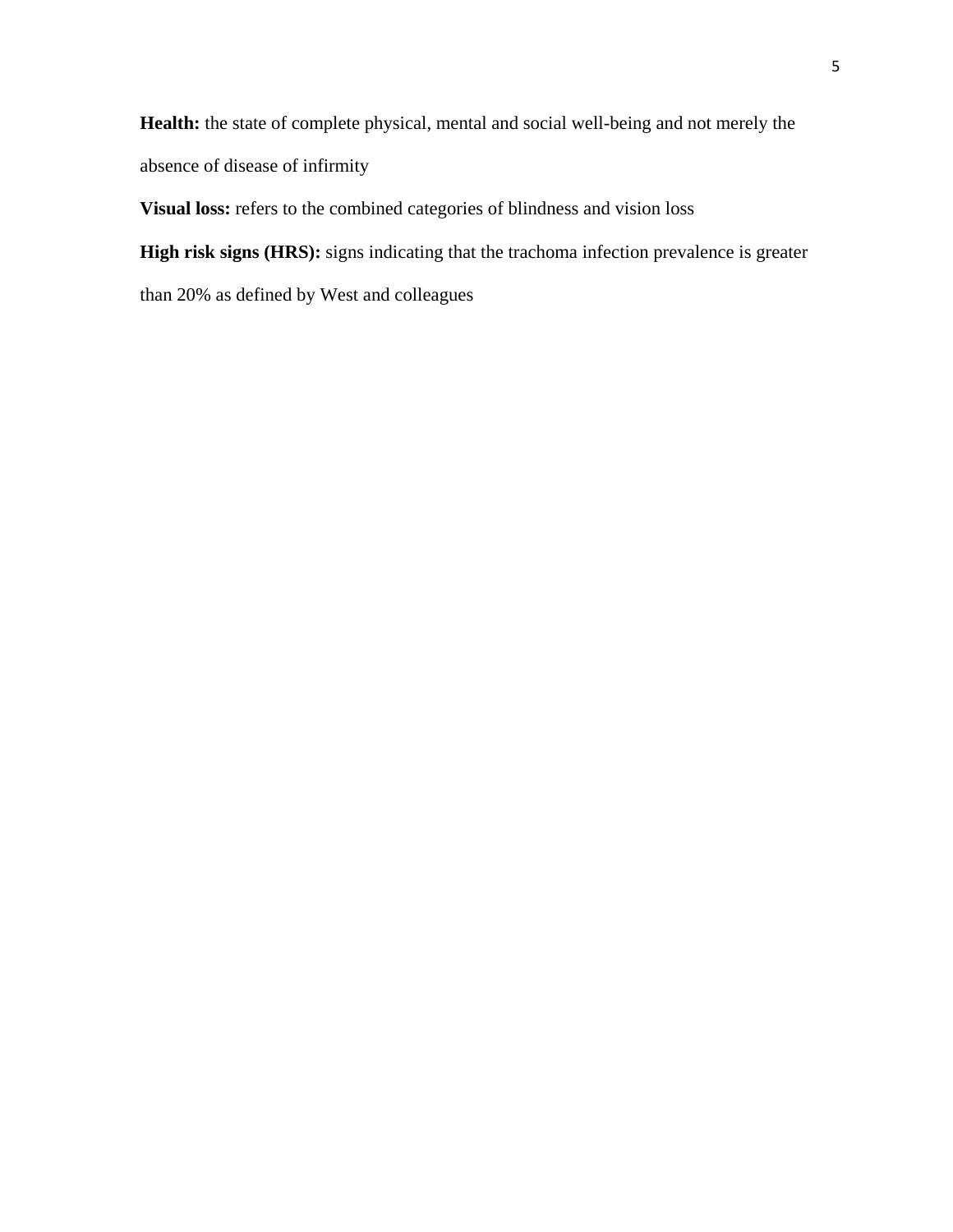#### **Chapter 2: Literature Review**

#### **2.1 Introduction**

The World Health Organization (WHO) recognizes health, defined as a state of complete physical, mental and social well-being and not merely the absence of disease or infirmity, as a basic principle for the security of all peoples. WHO also recognizes health as a fundamental right for all human beings without distinction of race, religion, political belief, economic, or social condition [\[12\]](#page-69-11). Health intervention programs exist on multiple platforms and levels of organization, from the community level to a global scale. At-risk populations typically are the center of intervention programs in an effort to alleviate not only disease, but also illness. The WHO definition of health encompasses morbidity as well as mortality, as disability due to disease outcomes causes great social and economic burdens among at-risk populations. Neglected Tropical Diseases (NTDs) are known for their high morbidity and disability to their respective at-risk populations. The NTDs are 17 different diseases identified by WHO, and are listed in Table 1. NTDs cause substantial illness and stigma to the world's poorest individuals, and trap the poor within a continuous cycle of disease and poverty.

Control or elimination programs exist for each respective NTD, each with respective year goals. The goal for trachoma elimination is the year 2020, and is being executed by the implementation of the S.A.F.E. Strategy.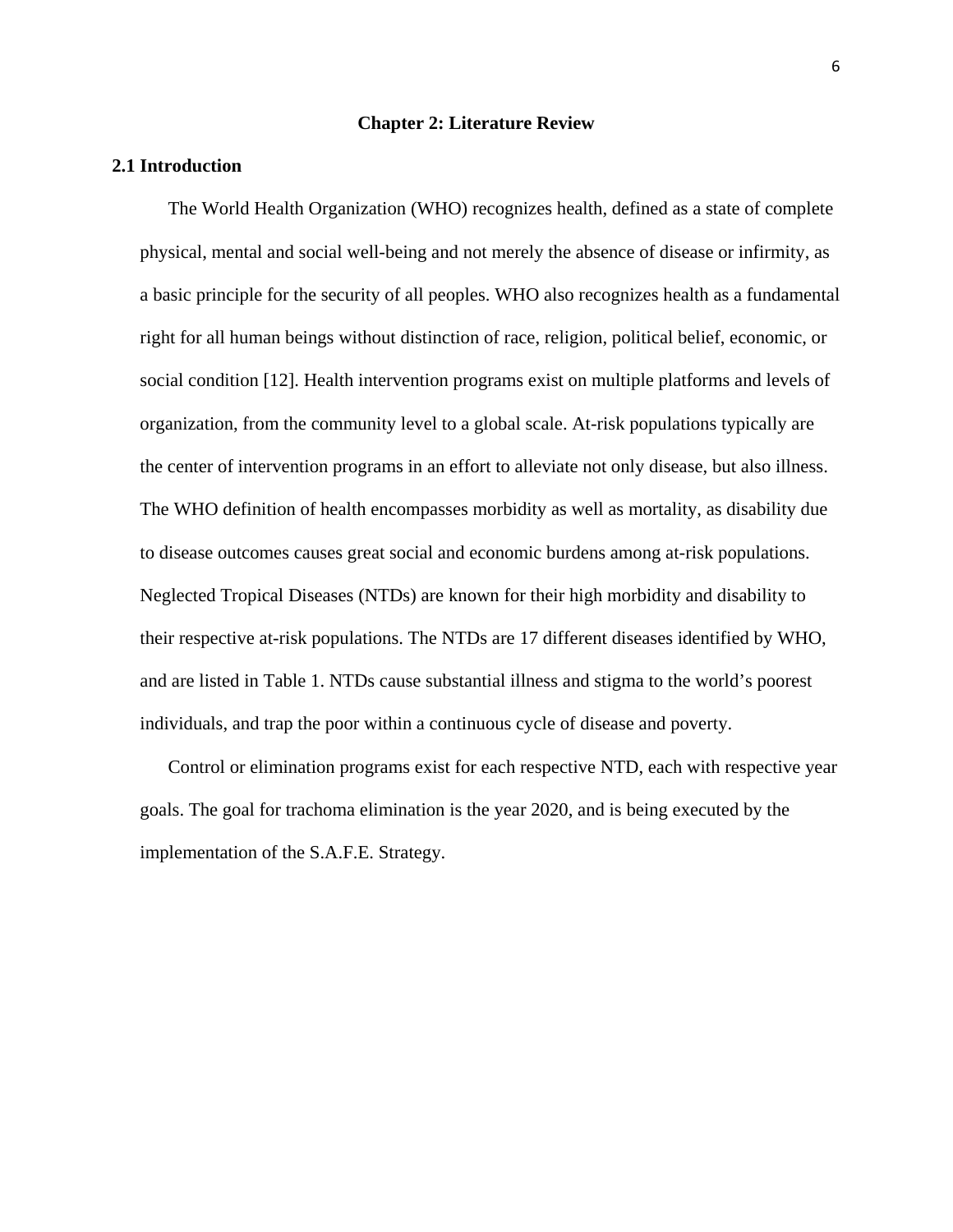Table 1. The current list of Neglected Tropical Diseases as indicated by the World Health Organization Credit: WHO.

| The Neglected Tropical Diseases (NTDs) |                                         |  |
|----------------------------------------|-----------------------------------------|--|
| Buruli Ulcer                           | Leprosy                                 |  |
| Chagas disease                         | Lymphatic filariasis                    |  |
| Cysticercosis / Taeniasis              | <b>Onchocerciasis (River Blindness)</b> |  |
| Dengue / Severe dengue                 | Rabies                                  |  |
| Dracunculiasis (guinea worm)           | Schistosomiasis                         |  |
| Echinococcosis                         | Soil transmitted helminthiases          |  |
| Food borne trematode infections        | <b>Trachoma</b>                         |  |
| Human African trypanosomiasis          | Yaws                                    |  |
| Leishmaniasis                          |                                         |  |

# **2.2 Trachoma Worldwide**

Trachoma, caused by the bacterial agent *Chlamydia trachomatis*, is the leading infectious cause of blindness worldwide. Clinical trachoma manifestations are shown in Figure 1. Trachoma infection is highly correlated with low access to water and sanitation, poverty, and limited access to healthcare services [\[1,](#page-69-0)[13\]](#page-69-12). Infection is spread by contact between person, and by the eye seeking female bazaar fly, *Musca sorbens* [\[14\]](#page-69-13). The flies serve as mechanical vectors of the disease by picking up pathogens from infectious material, such as dirt and pus around the eye of an infected child, and transferring them to an uninfected host by using their proboscis and legs.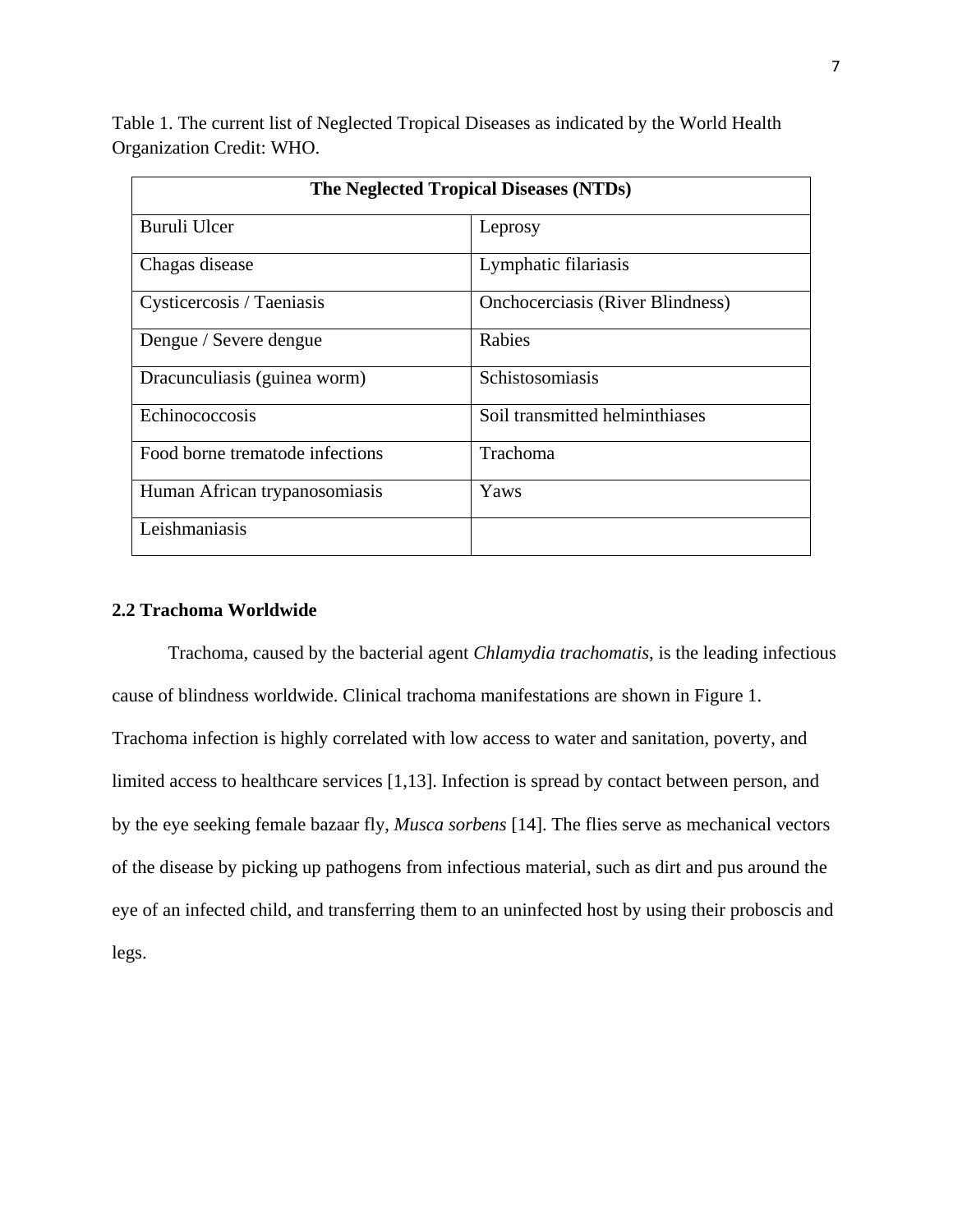Figure 1. The clinical manifestations of ocular trachoma.A) Normal conjunctiva B) Trachomatous inflammation – follicular C) Trachomatous inflammation – intense D) Trachomatous scarring E) Trachomatous trichiasis F) Corneal opacity. Credit: WHO.



## **2.2.1 Global Prevalence of Trachoma – the numbers**

Trachoma is currently endemic is 57 countries with the greatest prevalence of disease in Africa, but also includes countries in Asia, and the Western Pacific. Active trachoma affects mainly women and children, and trachomatous scarring (TS) affects women three times more than men. This is likely due to their increased interaction with infected children [\[1](#page-69-0)[,15](#page-69-14)[,16\]](#page-69-15), leading to greater exposure. Women account for 60% to 85% of all cases of trichiasis. Survey data also show that women are at higher risk than men for corneal opacity, trichiasis, and scarring, thereby indicating a great gender disparity within infection prevalence worldwide [\[15\]](#page-69-14). In 2003, WHO estimated that 84 million individuals suffer from active trachoma, while 7.6 million are left blind as a result of corneal opacity due to trachoma infection. Population based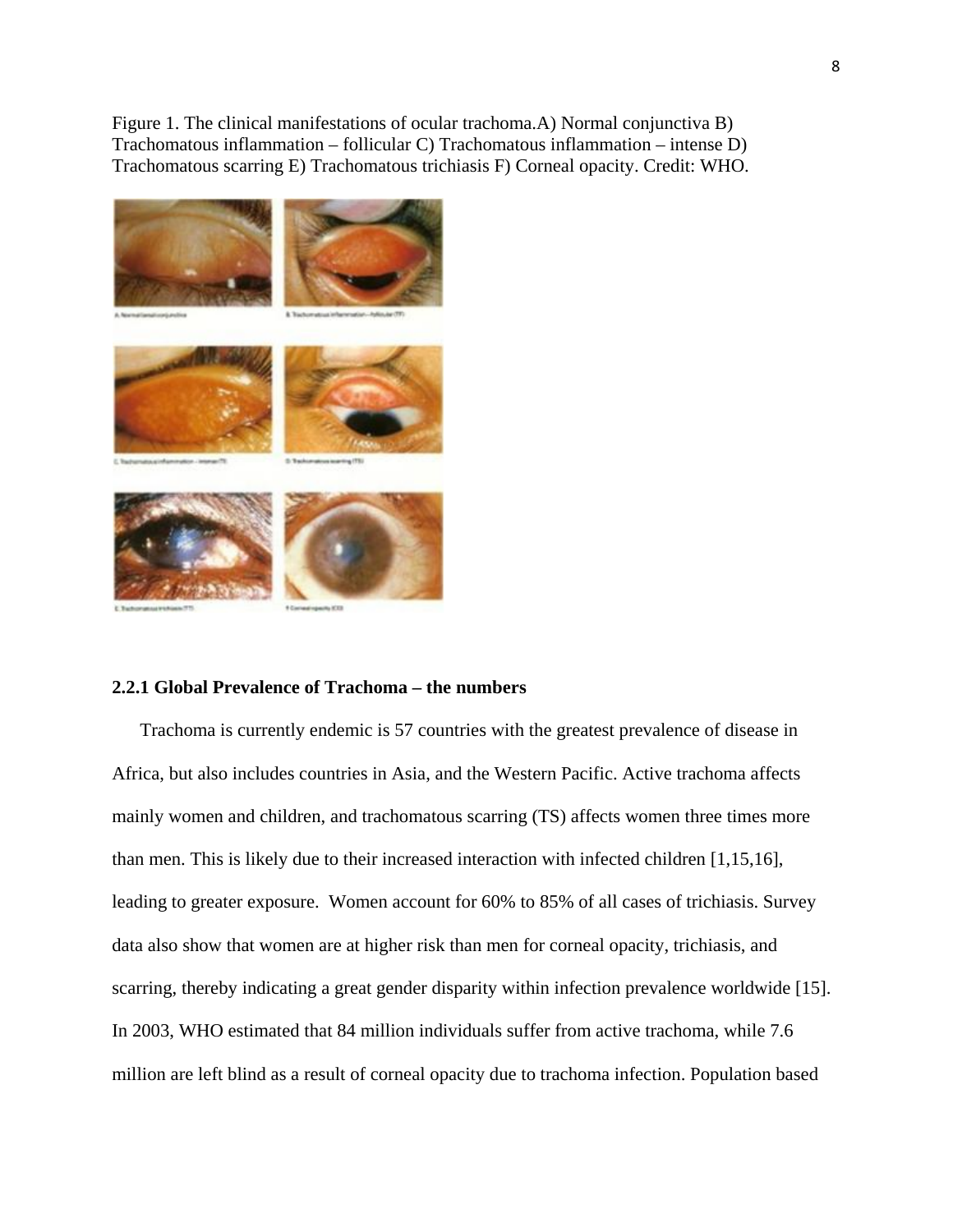surveys and studies have been conducted in order to map the global distribution of trachoma, as well as to obtain an accurate prevalence of trachoma [\[1\]](#page-69-0). With intervention efforts and epidemiological research, the most recent data suggest that trachoma is responsible for the visual impairment of 2.2 million people, of whom 1.2 million are irreversibly blind[\[17\]](#page-69-16).

*Chlamydia trachomatis* infection is difficult to diagnose accurately [\[7\]](#page-69-6). The clinical exam can reveal ambiguity as no two trachoma graders are the same, and there is no gold standard test for examination [\[5\]](#page-69-4). Through a latent class analysis (LCA), See and colleagues estimated the sensitivity and specificity of laboratory and clinical diagnostic tests. The focus of the study was TF, TI, and PCR in the absence of a gold standard for trachoma. When compared to an ideal, true gold standard, TF clinical exam scores over estimated prevalence of trachoma infection, and was poorly specific. Poor specificity may lead to unnecessary treatment due to false positives. However, TF examination is advantageous since it is inexpensive, sensitive, and yields an instant clinical exam score.

TI is not currently used by WHO in trachoma treatment protocols and recommendations when determining thresholds for mass drug administration (MDA) particularly because TI is often overestimated. This result may be because TI diagnosis is associated with the presence of scarring and redness, and these clinical manifestations may not be due to active trachoma infection. See and colleagues observed higher specificity in TI than in TF, at 88.3% and 36.6% respectively. Studies have also suggested that TI correlates more strongly to PCR results [\[18,](#page-69-17)[19\]](#page-69-18), and TI patients also exhibit a higher bacterial load by quantitative PCR [\[20\]](#page-70-0). The underestimation and lack of sensitivity of TI prevalence seen in this study may be due to infection kinetics, as TI clinical signs clear up sooner than TF clinical signs [\[20\]](#page-70-0). The differing kinetics between the two clinical classifications demonstrate that clinical signs alone are unlikely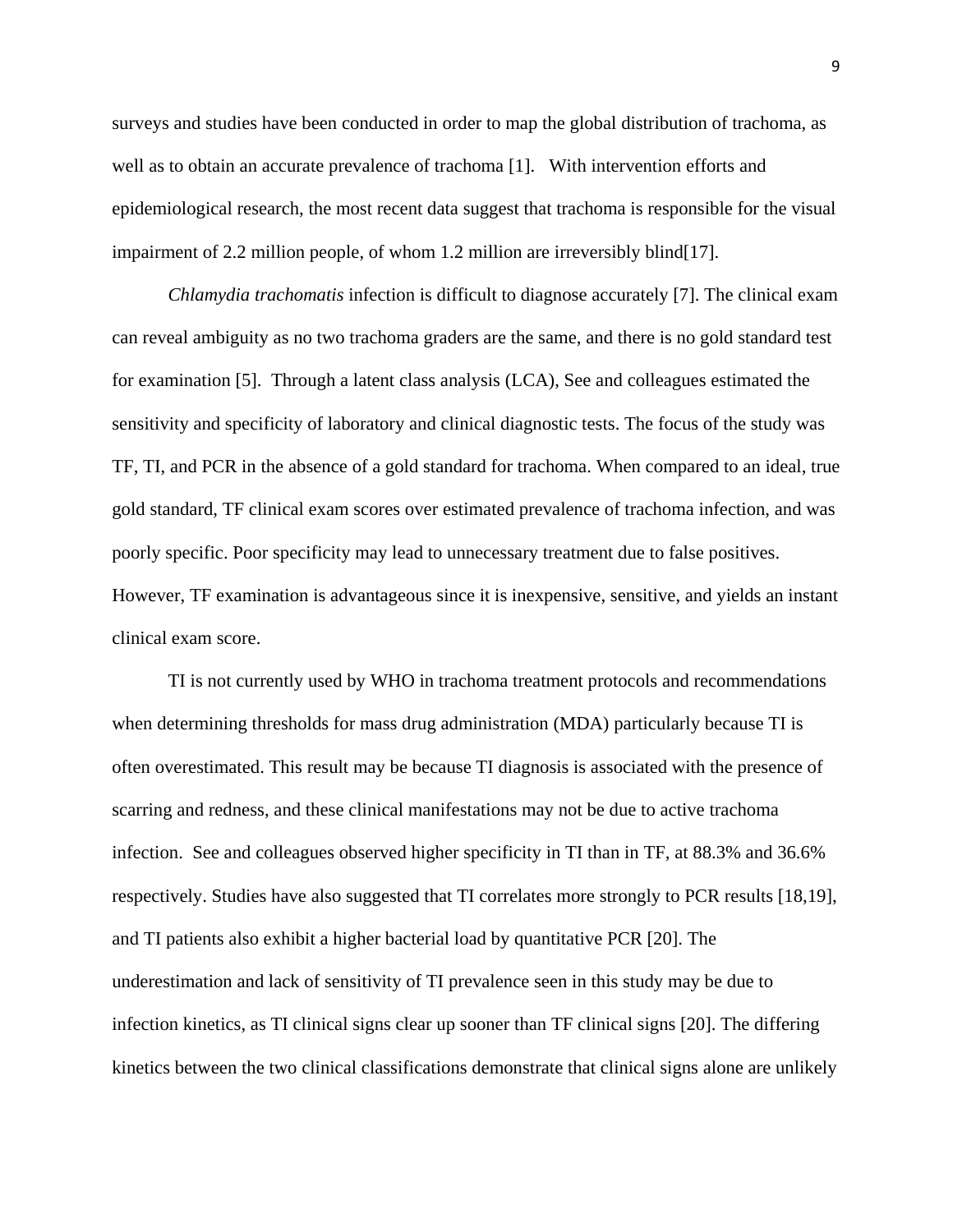to produce an ideal representation of the current trachoma prevalence. Over- and underestimations may steer elimination programs in the wrong direction and may result in over spending of funds, or the inability to reach all populations at risk.

In low trachoma prevalence areas, it is common to find TF clinical signs without trachoma infection. As stated previously, this could be due to lingering clinical signs after infection has cleared, Moreover, in low prevalence communities, the association between the clinical signs of TF and detectable infection of *Chlamydia trachomatis* is weak [\[21\]](#page-70-1). Studies have suggested that there are other, non-chlamydial bacterial agents that may be causing an inflammatory response, giving a clinical presentation similar to TF. Through a cross-sectional survey of children in a trachoma endemic community in Tanzania, Burton and colleagues investigated the relationship between TF clinical signs, *Chlamydia trachomatis* infection, and nonchlamydial bacterial infections by using the clinical exam criteria, polymerase chain reaction (PCR), and microbiologic cultures.

A TF diagnosis was found in 65 of the 473 children examined in the Burton study (13.7%), while *C. trahcomatis* infection was detected in 25 of the 473 children (5.3%). Statistical testing showed that there was no association between the presence of TF and the presence of *C. trachomatis* (95% CI =  $0.40 - 3.64$ ; OR = 1.21; p-value = 0.74). This weak relationship may lead to a number of individuals receiving antibiotics when trachoma treatment is not needed. It may also lead to overestimation of TF prevalence in the area and may not give an accurate portrayal of the actual prevalence of trachoma. Nonchlamydial bacterial organisms were cultured and identified from 305 of the 473 children (64.5%). A large variety of bacteria were identified within the study population. Many children infected with nonchlamydial bacterial organisms also exhibited co-infection with other bacterial organisms. Significant results were found for TF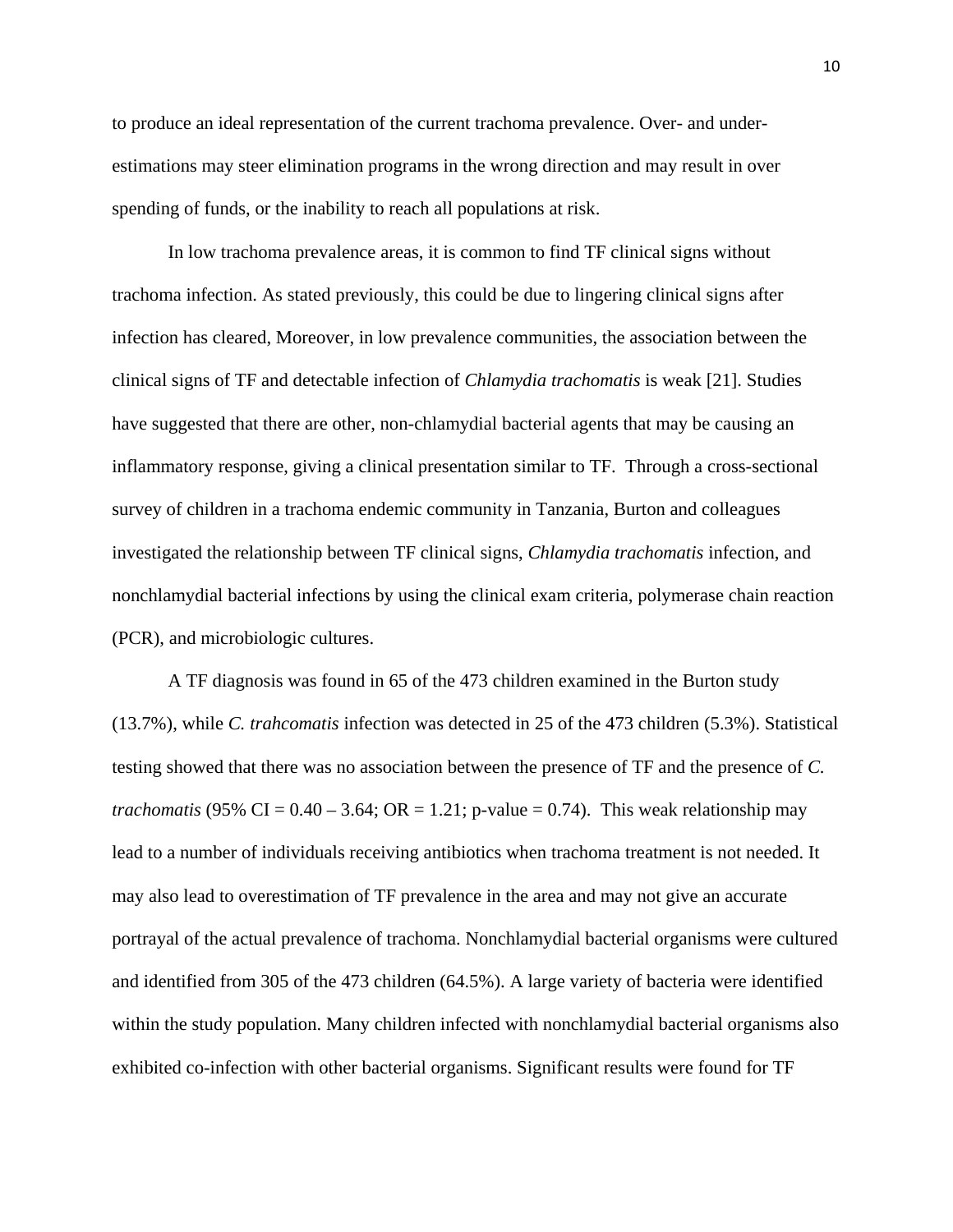positive children infected with *Streptococcus pneumoniae*, *Haemophilus influenzae* type-B or *Haemophilus influenzae* non-type-B when compared to TF negative children (p-values: 0.001, 0.008, and <0.001, respectively). Other studies have been conducted between 1962 and 1999 that show infection of *Streptococcus pneumonia* and/or *Haemophilus ssp* in trachoma endemic communities from Taiwan to Nepal [\[22,](#page-70-2)[23,](#page-70-3)[24,](#page-70-4)[25,](#page-70-5)[26,](#page-70-6)[27\]](#page-70-7)*.* However, these studies were conducted before sensitive PCR techniques were developed for the detection of *C. trachomatis*, possibly producing results with low sensitivity and specificity. Past studies have also shown that individuals with trichiasis (TT) and scarring (TS) are more likely to be infected by nonchlamydial bacterial pathogens. These results suggest that in communities with low levels of trachoma prevalence, it is possible that inflammatory signs similar to TF may be caused by other bacterial agents.

### **2.2.2 Economic Burden due to Infection**

Trachoma is associated with great economic burden and loss of productivity due to its blinding and visually impairing effects. Since 1996 and the formation of GET2020, a number of studies have been performed in order to estimate the burden of disease through disability adjusted life year (DALY) measures, and have also estimated lost potential productivity figures in order to quantify the economic impact caused by trachoma [\[28\]](#page-70-8). Disability calculations can be compared to years of life with disability (YLD) and years of life lost (YLL). Depending on the availability of data, not all DALY calculations will include YLD and YLL estimates. Also, assumptions of employment and payroll status can lead to overestimations particularly for countries with substantial unemployment rates [\[28,](#page-70-8)[29\]](#page-70-9). Alternatively, underestimation may result because many models do not account for the impact of trichiasis prior to visual impairment [\[30\]](#page-70-10), non-workplace productivity losses, and time spent caring for blind individuals [\[28\]](#page-70-8). Also, studies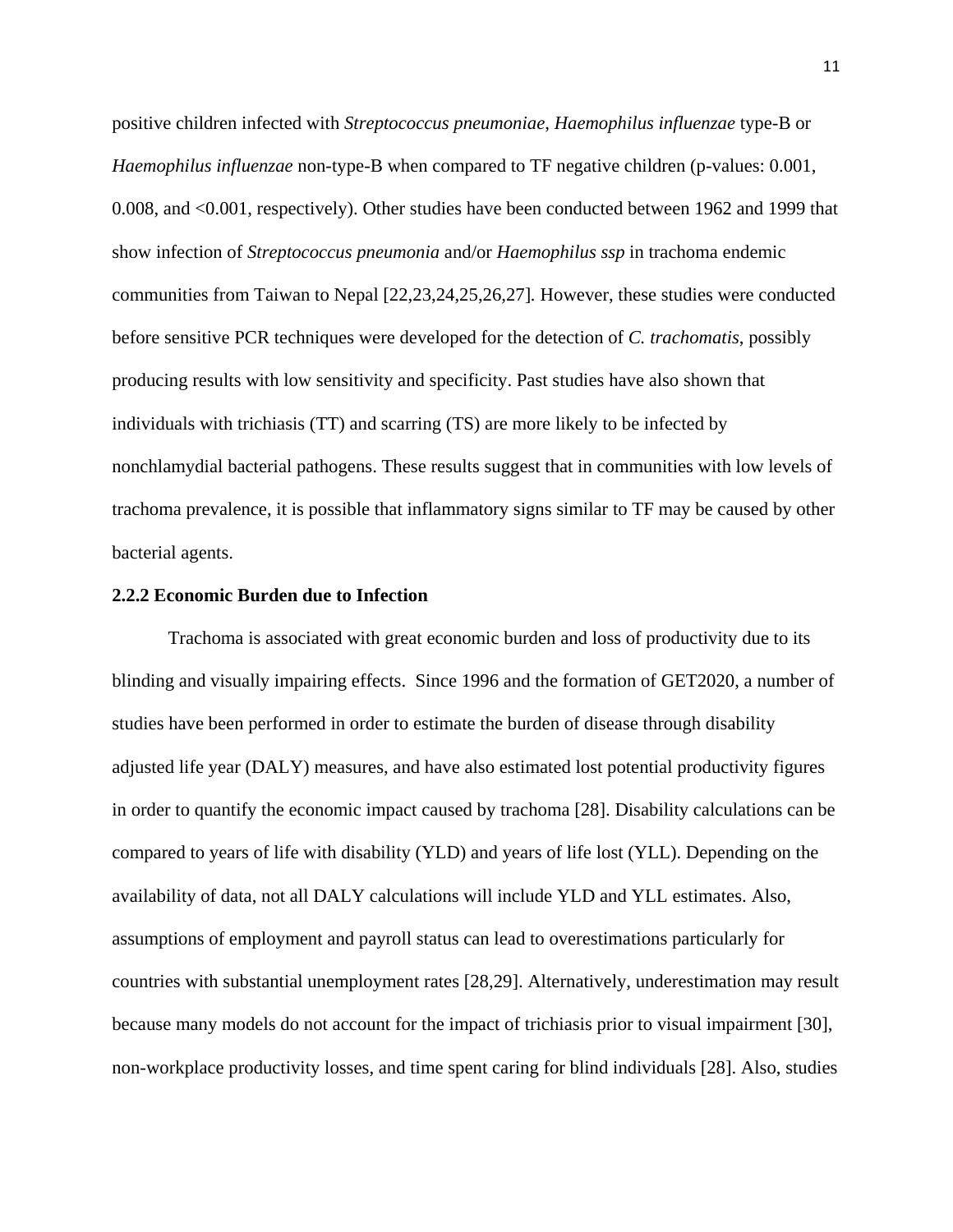have assumed that blind individuals cannot be productive at all, or are much less productive than the 40% productivity level implied by the DALY weight [\[28,](#page-70-8)[31,](#page-70-11)[32\]](#page-70-12). With the caveat that these estimates may be uncertain, trachoma is associated with an estimated 5.3 billion USD in productivity losses due to globally impaired vision, and prevalent cases of trachomatous visual loss yield 39 million lifetime DALYs. The greatest burden of DALYs, both in one year and lifetime, is seen in Sub-Saharan Africa for both blindness and low vision. The total cost in productivity loss is likely to be an underestimate of the social cost of the disease.

Large gender disparities exist between men and women regarding trachoma. Survey data in the literature has consistently shown that women are at a much greater risk of trachoma infection than men, with female prevalence being two to four times greater than that in men. Trachoma prevalence is generally greater in women than in men due to their interaction and care for children that may be infected [\[1\]](#page-69-0). The majority of the burden measured by lifetime DALYs associated with prevalence falls on women, with 80% of DALYs found in women. This translates into greater economic loss estimated at over 2 billion USD per year in potential productivity among women in trachoma endemic regions [\[28\]](#page-70-8).

## **2.3 Trachoma Prevention**

Prevention of trachoma infection is driven by a public health initiative, known as the SAFE strategy. The goal of GET2020 is for the global elimination of trachoma by the year 2020. The acronym for the SAFE strategy represents four components aimed at the prevention and treatment of trachoma. In terms of treatment, surgery is used for trichiasis patients, and antibiotics are used for patients exhibiting active trachoma (TF/TI). In terms of prevention, facial cleanliness and environmental improvements are necessary in order to disrupt the cycle of trachoma transmission and infection. World Health Organization bases its treatment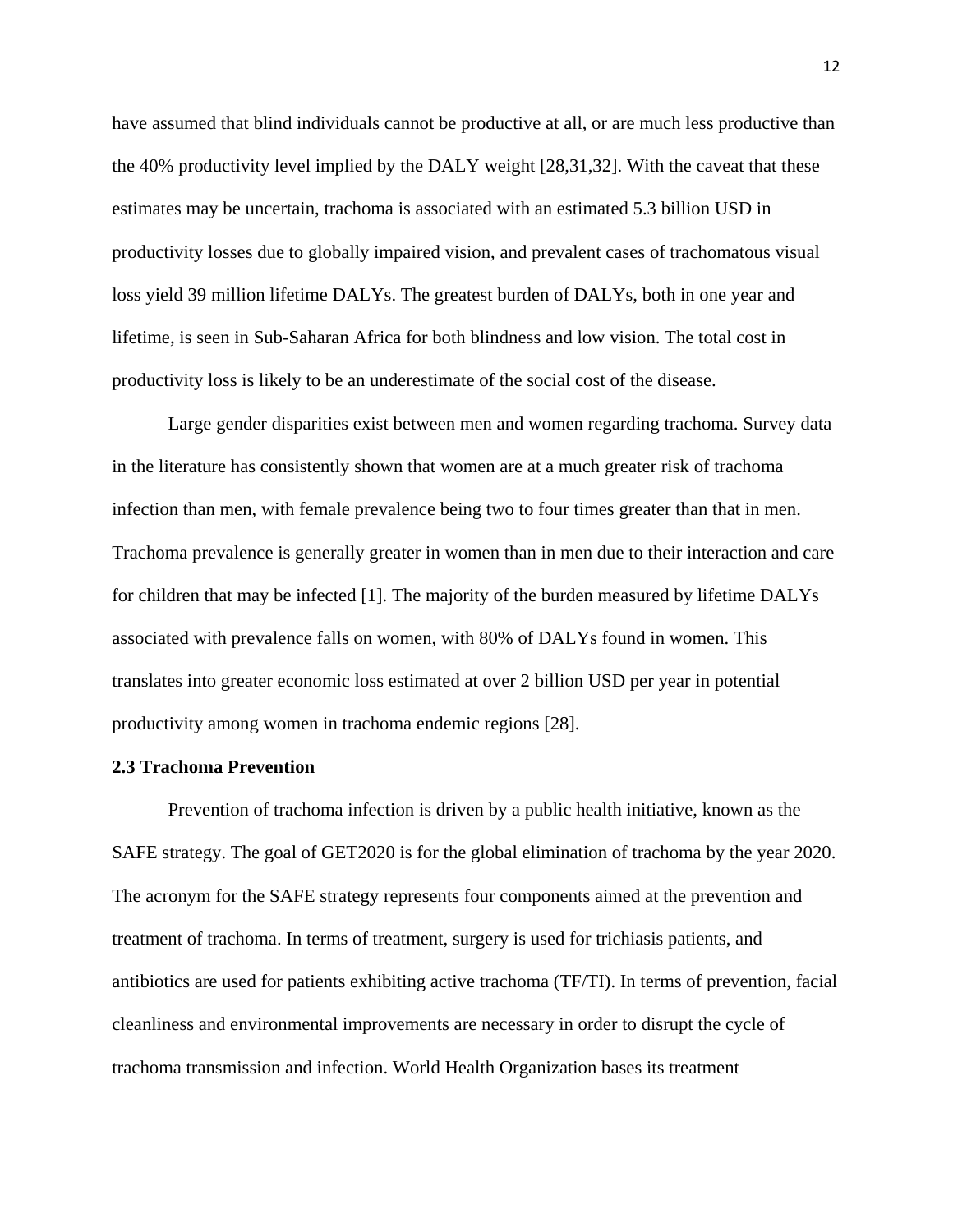recommendations on the prevalence of active trachoma as determined by clinical exams. Treatment strategies must be modified according to the baseline trachoma prevalence of the community [\[5](#page-69-4)[,33](#page-70-13)[,34](#page-70-14)[,35\]](#page-70-15). Accurate trachoma surveillance is necessary in order to steer trachoma prevention and elimination programs.

#### **2.3.1 Focusing on the 'A' in SAFE**

The 'A' in the SAFE strategy is driven by World Health Organization recommendations to implement mass drug administration (MDA) in trachoma endemic regions. WHO currently recommends either tetracycline ointment or azithromycin for the control of trachoma. If the baseline prevalence of a district of TF in 1-9 year old children is 10% or greater in a district, antibiotic treatment is provided to all residents annually for three years. After the initial three years, a district survey is repeated. If prevalence is above 10%, MDA at the district level is continued. If prevalence is below 10%, the community level is assessed. If surveys show a community level prevalence of 5% or greater, treatment continues until prevalence is below 5%. When community level TF prevalence is below 5%, MDA is stopped. After antibiotic treatment has stopped, the prevalence of trachoma should be measured twice, at two 3 – year intervals according to World Health Organization recommendations, to verify that infection levels have not increased.

A number of studies have been conducted focusing on the antibiotic arm of the SAFE strategy. WHO recommends azithromycin administration for all children in endemic communities, except for infants under six months of age, who are given tetracycline, as part of the current trachoma control strategy. However, because mass drug administration (MDA) is distributed based on trachoma prevalence within the district or at the community level, it can be costly and results in many uninfected individuals receiving treatment. Studies have shown that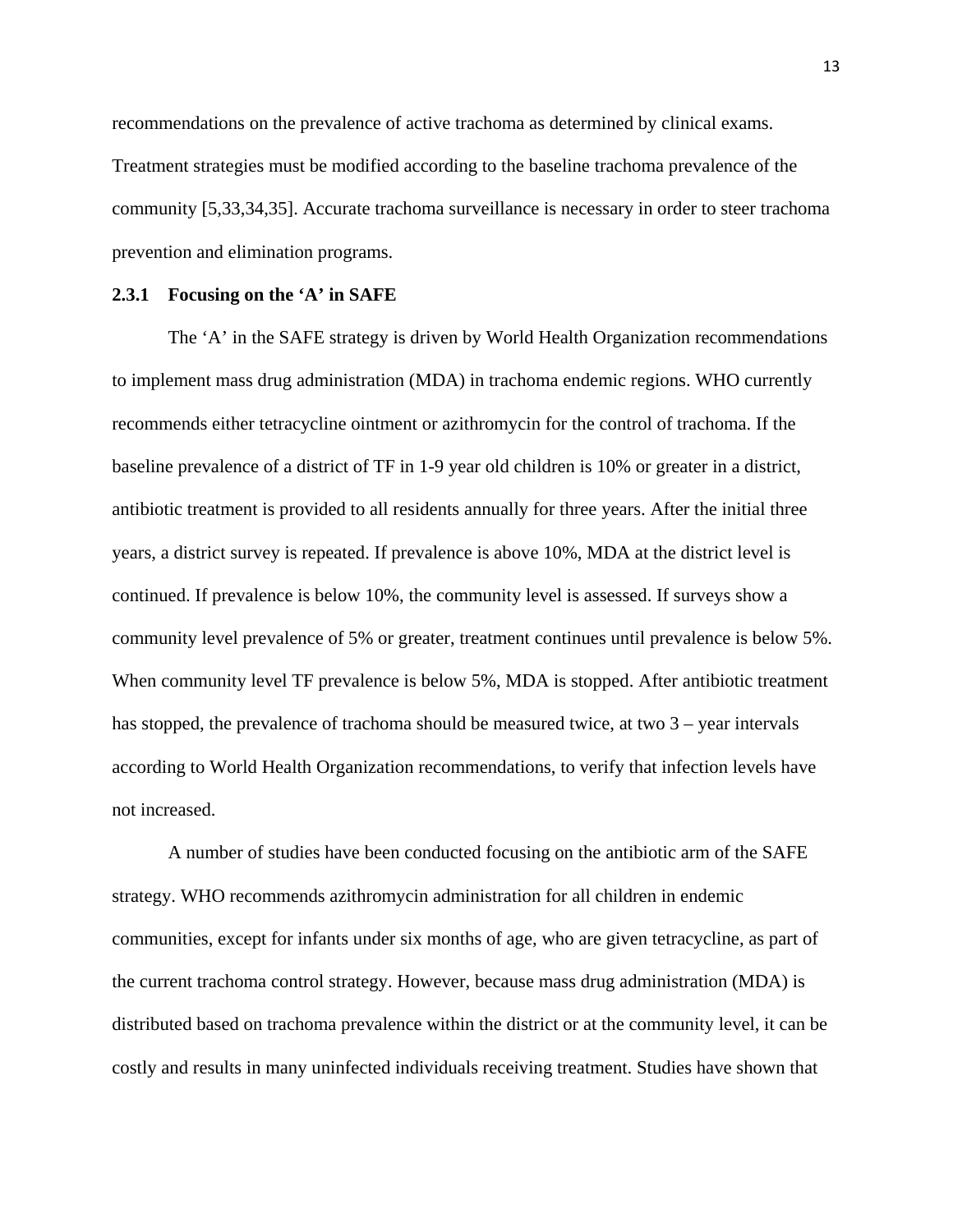there is poor correlation between active disease and infection in patient. This fact has lead researchers to explore more targeted approaches for trachoma control [\[36\]](#page-70-16). Studies targeting antibiotics to households for trachoma control within The Gambia and Tanzania have shown that clinical signs are significantly more sensitive as an indicator for infection in the household than as an indicator for infection in the individual. Using model simulation, targeting treatment to households has the potential to be as effective as and significantly more cost effective than mass treatment when antibiotics are not donated. However, when antibiotics are assumed to be donated as is currently seen in trachoma control programs with Pfizer donations, MDA is projected to be more cost effective than a targeted strategy [\[36\]](#page-70-16).

In theory, repeated treatment with antibiotics can reduce the prevalence of trachoma over time, and may even eliminate infection [\[35,](#page-70-15)[37\]](#page-70-17). However, re-emergence is likely to occur in hyper-endemic areas [\[21](#page-70-1)[,38](#page-70-18)[,39\]](#page-70-19). The control of trachoma is particularly important in these hyper – endemic areas because of their susceptibility to re-emergence, as this stalls progress towards elimination. Some studies suggest that if there is an increase in coverage, fewer rounds of treatment would be needed. Therefore, elimination would be reached in a shorter time period [37]. In order to determine the efficacy of one round of mass drug administration, Lakew and colleagues observed the relationship of antibiotic coverage and treatment efficacy. By examining 40 villages in Ethiopia through cluster randomized – control trials, Lakew and colleagues examined the prevalence of trachoma at baseline, and at two and six months post treatment. With a mean coverage of 90.6% and analysis through multivariate regression models, Lakew and colleagues show that chlamydial prevalence was significantly associated with baseline infection and antibiotic coverage at two months post treatment. However, at six months post treatment, chlamydial infection was only associated with baseline infection. Mean baseline prevalence for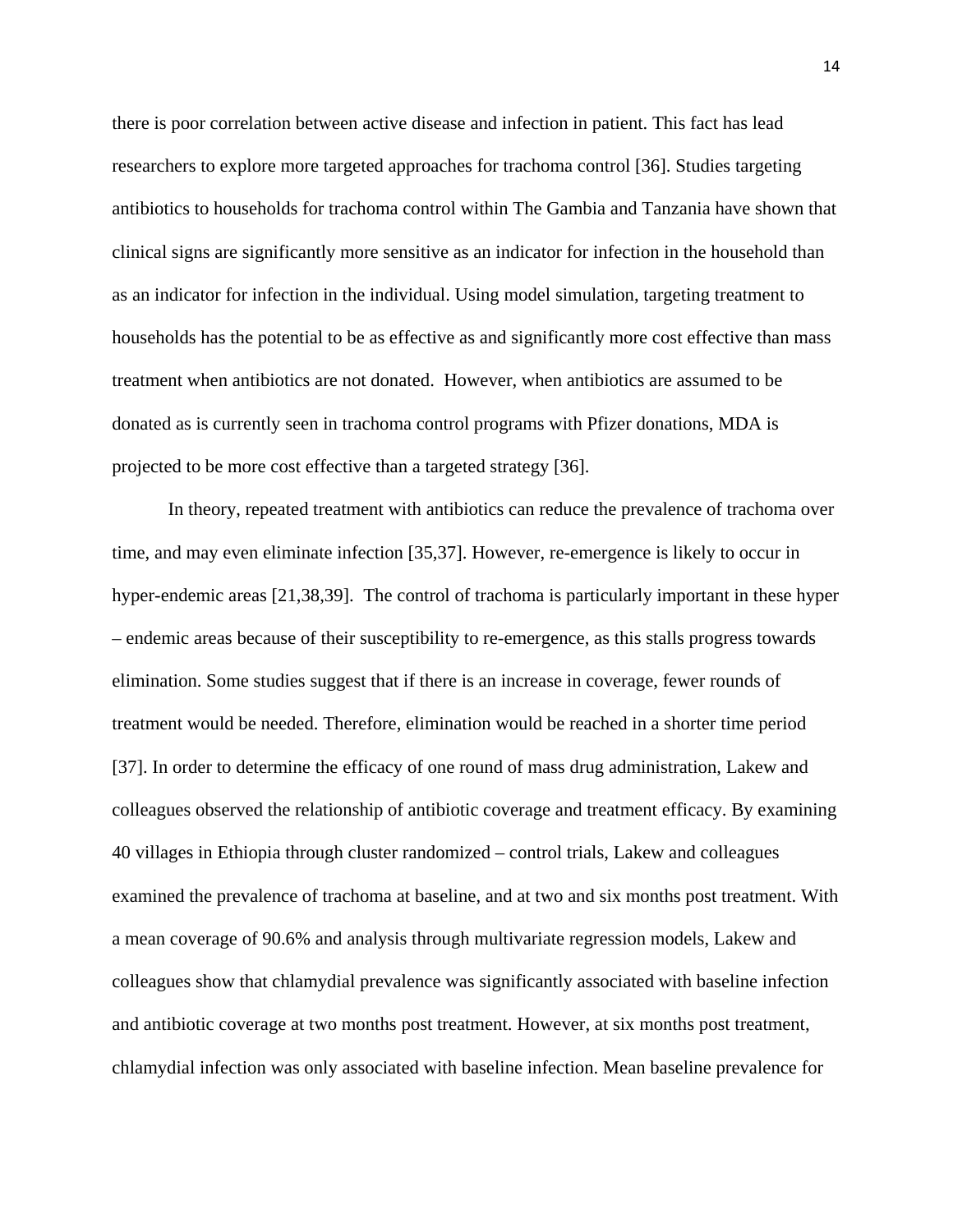the 40 villages was 48.9% in children ages 1-5 years. Prevalence decreased significantly two months after treatment (to a mean of  $5.4\%$ , p  $\lt 0.0001$ ), but then increased at the six month post treatment mark (to a mean of  $7.9\%$ ,  $p = 0.03$  when compared to two months post treatment).

The results found by Lakew and colleagues may have a number of explanations. Communities of high trachoma prevalence are more likely to experience residual infection after an incomplete mass treatment round [\[33\]](#page-70-13). Also, re-infection is likely to occur rapidly in areas with high trachoma prevalence because poor sanitation and hygiene factors may not have been addressed. Therefore, the cycle of trachoma transmission will continue post treatment [\[40\]](#page-71-0), any benefit that antibiotic coverage and mass treatment would have in reducing trachoma prevalence may be canceled out by re-emergence due to high prevalence, and poor sanitation and hygiene. Re-emergence due to poor sanitation and hygiene serves as an argument that antibiotics alone are not sufficient for the global elimination of trachoma. Finally, not all susceptible children were included in this study. Since the study only included children from ages 1-5 years, this study did not include administration of tetracycline for those under 6 months, or oral azithromycin for those between 6 months and one year, and this may have contributed to a faster rebound in infection.

Adherence to tetracycline becomes an issue, as adherence to the topical ointment is less than azithromycin [\[41\]](#page-71-1). Azithromycin is distributed as a single dose annually to children over six months of age, whereas tetracycline eye ointment is recommended for children under six months and must be applied twice a day for six weeks in order to be effective in trachoma – endemic communities[\[40\]](#page-71-0). Tetracycline ointment is also difficult and unpleasant to apply to young children. With poor compliance, re-infection is possible due to exposure with untreated infants in the household level [\[37\]](#page-70-17). However, there are studies that do not show evidence that infants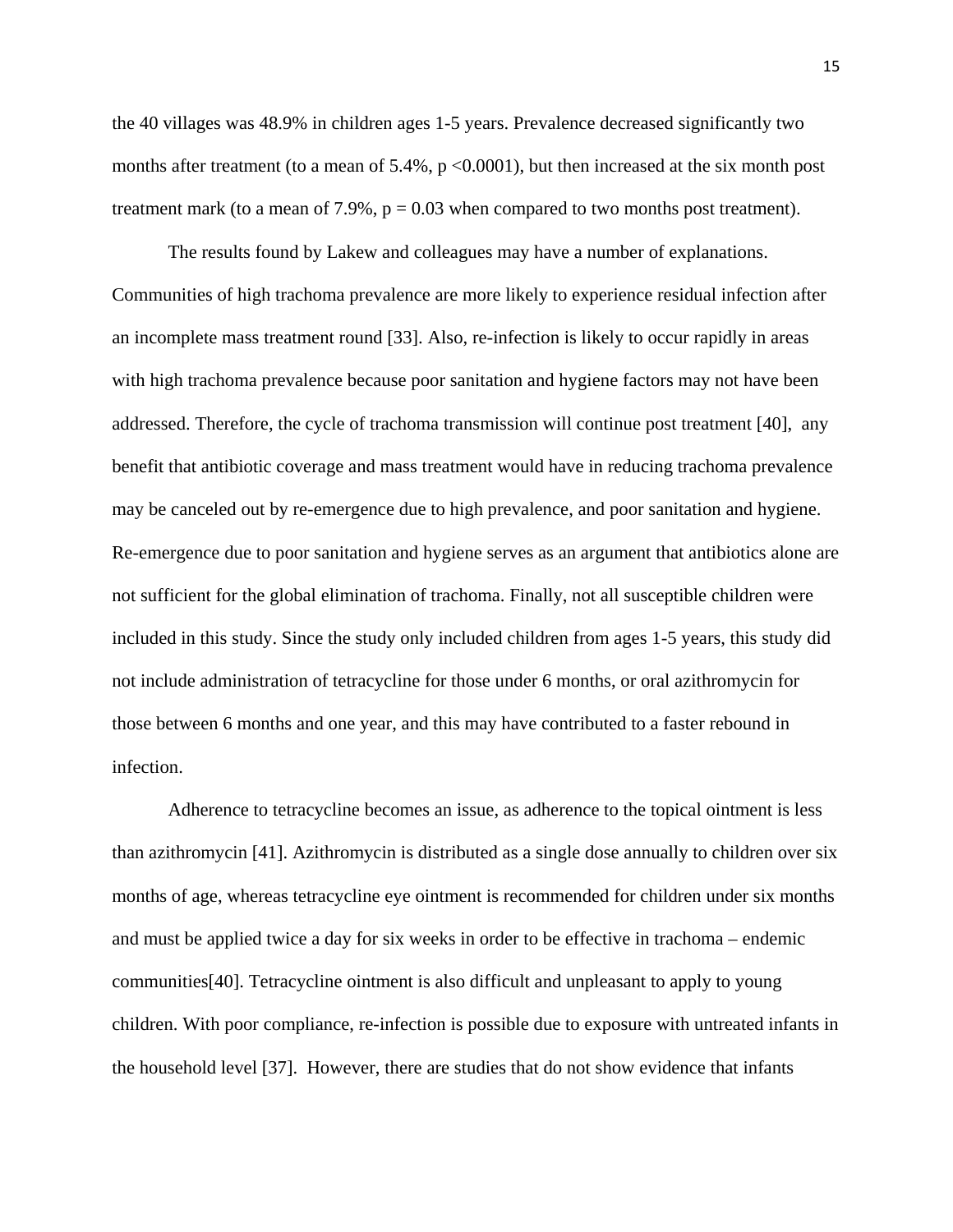increase the risk of re-emergent infection in households after MDA [\[42\]](#page-71-2). When West and colleagues controlled for confounding factors, children living with an infant had a reduced, but not statistically significant, risk of trachoma infection six months after treatment. However, the two studies employed two different populations with different baseline trachoma prevalences (5.9% in the West study versus a mean 48.9% in the Lakew study). Again, re-emergence may have been more likely in the Lakew study due to high trachoma prevalence, and poor sanitation and hygiene – factors that will continue the cycle of transmission. Also, West and colleagues did not examine compliance among patients using tetracycline, so compliance may have been better than expected.

The current recommendation for trachoma control via MDA over three years for districts with over a 10%, baseline prevalence of TF has been explored. Stopping MDA prior to three rounds of MDA may be more cost effective if monitoring indicates an absence of infection. Many individuals may exhibit the clinical manifestations of trachoma, but would test negative for infection. Using tests for infection would serve as more useful that using clinical signs for directing MDA efforts. Previous studies have shown that it is unclear how many rounds of MDA are necessary to obtain a prevalence of 5% at the community level, particularly for hyper – endemic communities [\[43](#page-71-3)[,44\]](#page-71-4). If monitoring indicates an absence of C. trachomatis in the population, MDA could be stopped prior to the completion of three antibiotic rounds, therefore being more cost-effective and saving antibiotics for populations in greater need.

Studies in Tanzania and the Gambia suggest that districts with low trachoma prevalence, between 10% and 20%, and high antibiotic coverage may reach trachoma elimination within one round of treatment [\[45](#page-71-5)[,46](#page-71-6)[,47\]](#page-71-7). The PRET – Ziada Trial explored the possibility of ceasing MDA prior to three annual rounds of antibiotics. Studies were conducted by West and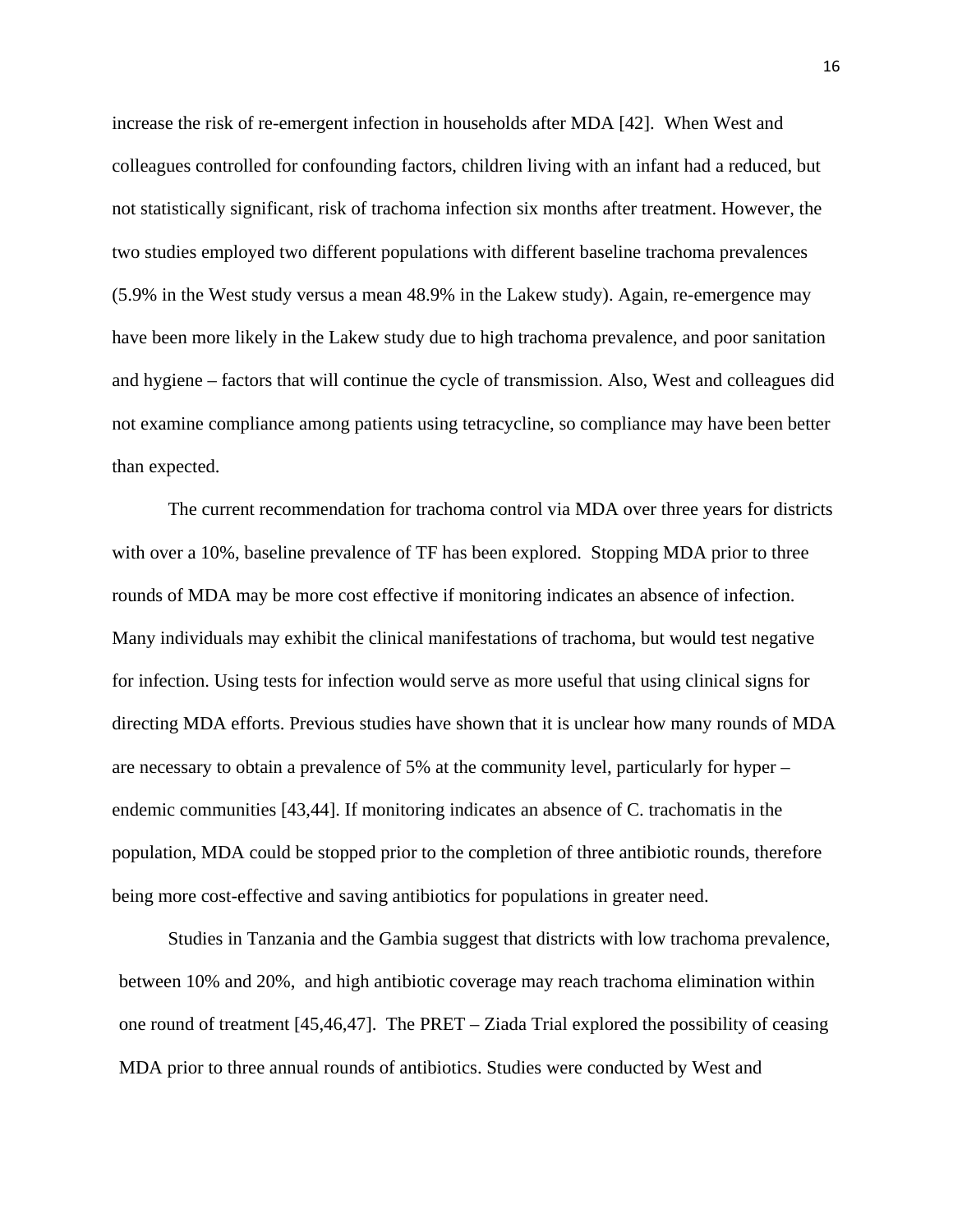colleagues in the Kongwa district of Tanzania in order to determine if MDA could be stopped before WHO's recommended initial three rounds of antibiotic treatment. Sixteen communities were selected, and eight were given the WHO recommendation of treatment, while the remaining eight were treating according to a cessation rule. According to the cessation rule, the eight villages would be exposed to yearly mass treatment if *C. trachomatis* infection prevalence was above five percent. Otherwise, MDA would cease for these communities and they would then be monitored for re-emergence. The cessation rule cut-off and monitoring strategy was based on the work of Lakew and colleagues observing re-emergence of trachoma in communities within Ethiopia [\[48\]](#page-71-8).

West and colleagues sampled 100 children from each community that were five years of age or younger. The clinical trial took place between February 2010 and September 2011, and surveys were taken at the 6 month and 18 month marks during the study period. At each survey visit, a clinical examination of trachoma status was performed, as well as an eye swab of the conjunctiva of the right eye for polymerase chain reaction (PCR) analysis in order to determine the infection status of the individual. Additionally, the children were assessed for facial cleanliness and the presence of one of the following signs: ocular discharge on the eye, nasal discharge on the nares, cheeks, or lips, and flies landed on the face during a three second interval. These three signs have been used in previous studies by West and colleagues observing facial cleanliness and the risk of trachoma within families[\[49\]](#page-71-9).

Results showed no statistically significant differences between the two groups in TF prevalence at any point during the study. At the 18-month survey, there was no statistically significant difference in the infection rates between the usual care communities and the cessation rule communities (2.9% versus 4.7%;  $p - value = 0.25$ ). The results demonstrated that MDA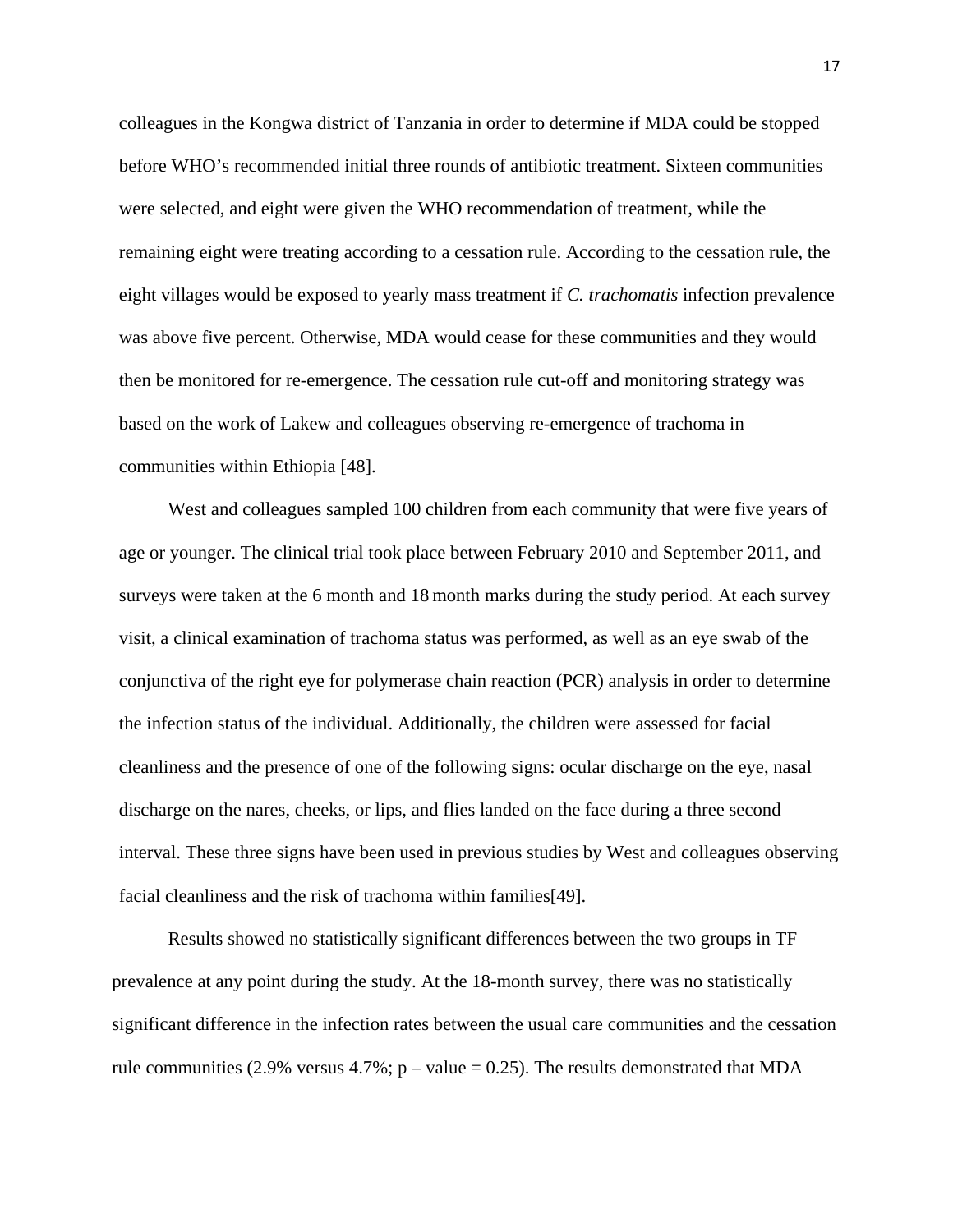could not be stopped before the three year period of treatment based on the cessation of rule of infection prevalence less than five percent. After one round of MDA, active trachoma prevalence in both groups decreased to less than 10% from an estimated 20% at baseline. No community ceased MDA prior to the third round of MDA, which was unlike the results seen previously in the Gambia [\[45](#page-71-5)[,46\]](#page-71-6).

The cessation rule was chosen on the basis of previous studies in the Gambia, and has been described as a conservative rule by West and colleagues. If a less strict guideline was chosen for the cessation rule, MDA may have been able to be stopped earlier. However, there is no data to guide the selection of a cessation threshold. Re-emergence is also a possibility an ideal cessation threshold is not used, and studies have shown re-emergence to occur after antibiotic pressure is removed from a community [\[50\]](#page-71-10). Ultimately, West and colleagues concluded that using a rule for cessation of MDA based on infection status did not change the frequency of treatment within low prevalence communities [\[51\]](#page-71-11).

Determining measures for indicating trachoma infection will help predict whether MDA could be stopped in endemic regions. By determining indicators for trachoma infection, as well as determining cut-offs for MDA, trachoma elimination programs will be able to alter their programs for the most beneficial and cost effective strategy at the community level. High risk signs (HRS) are defined by West and colleagues as clinical sign combinations that indicate trachoma prevalence over 20%. These combinations include: groups with any severe TI, groups with both TF and TI, and groups with any sign of inflammation indicating TI. Studies in Tanzania have shown that using trachoma high risk signs (HRS, as defined by West and colleagues) to determine the infection status of a community was not useful in predicting whether MDA could be stopped. High risk signs were predictive of infection within the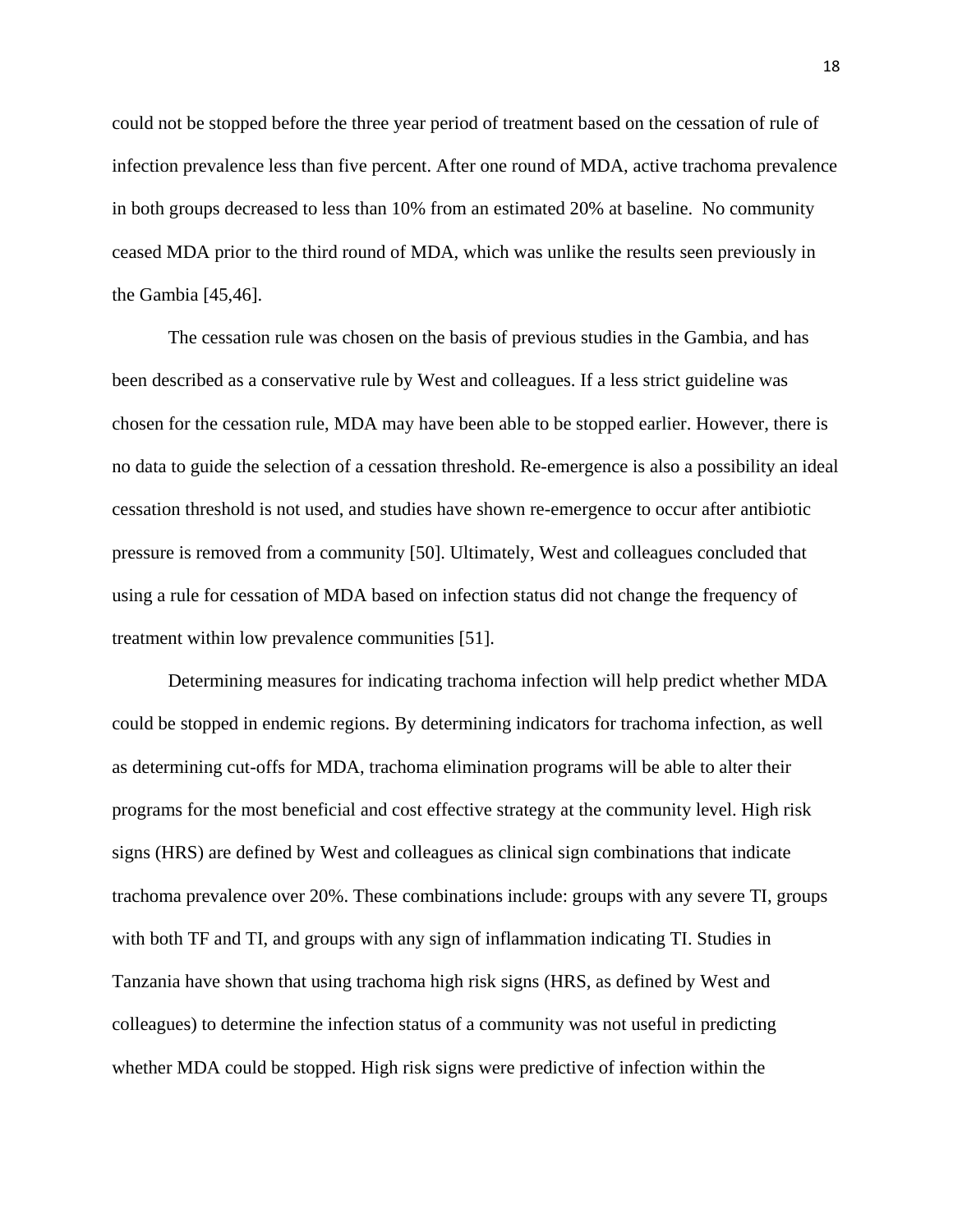community, but they were not indicators of low infection rates [\[3\]](#page-69-2). From the studies by West and colleagues, new methods outside of clinical examinations and PCR are needed in order to assess community infection rates, and to ultimately determine threshold cut-off for MDA.

## **2.4 Diagnostics tools for** *Chlamydia trachomatis* **– genital and ocular studies**

Trachoma diagnoses are generally made based on clinical observations. Laboratory diagnostic tools may be unaffordable or unavailable, especially in trachoma endemic areas. A number of laboratory diagnostic tools can be used such as microscopy, cell cultures immunoassays, and nucleic acid amplification. The micro-immunoflourescence test (MIF test) is generally considered the gold standard for genital Chlamydia disease detection [\[52\]](#page-71-12). However, analysis of MIF tests is subjective, leading to laboratory variation in MIF results [\[53\]](#page-71-13). Also, the specificity of the MIF test has been questioned due to cross reactivity between Chlamydia subspecies, leading to high rates of false positive results [\[54\]](#page-71-14). These difficulties called for more specific serological tests in order to overcome the limitations in the MIF test.

In assessing the various laboratory tests, Solomon and colleagues discussed the varying cost, sensitivity, specificity, technical complexity and processing time needed for each technique. PCR was found to be the ideal laboratory diagnostic tool due to its high sensitivity and high specificity, and its straightforward sampling requirements, which is a conjunctival swab [\[7\]](#page-69-6). See and colleagues demonstrate that PCR is an ideal form of measure for trachoma infection as its sensitivity and specificity are close to an ideal, gold standard [\[5\]](#page-69-4). However, PCR is shown to be one of the more costly tools available and is usually not available in trachoma endemic settings for community level assessments. TF is the WHO recommendation for the trachoma clinical exam, but results from the clinical exam and PCR laboratory diagnostics do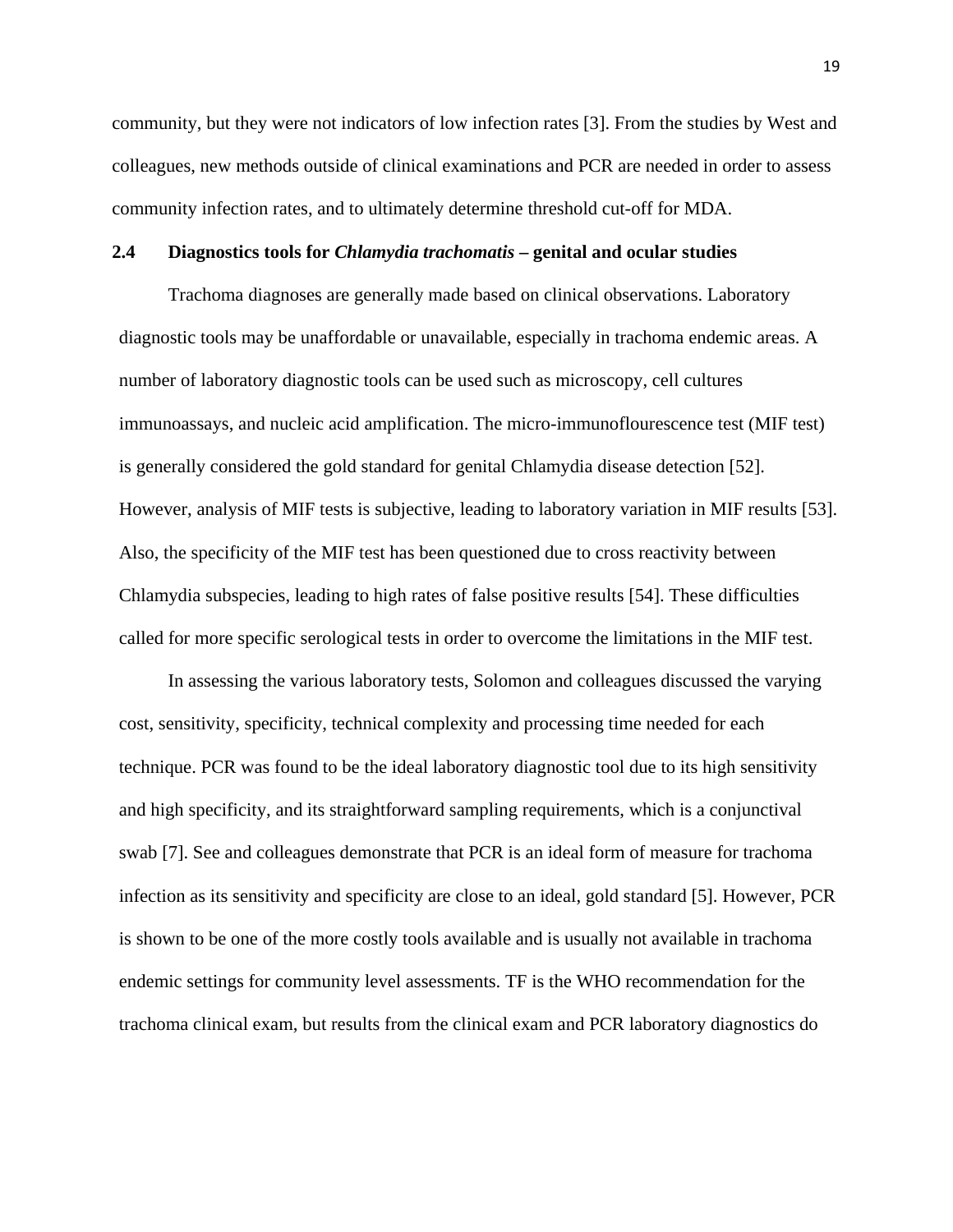not always align. Therefore, there is a need for additional tools for surveillance, especially to monitor infection prevalence after MDA has ceased.

Enzyme immunoassays (such as ELISA) are more advantageous than PCR when compared in terms of technical complexity and cost. However, enzyme immunoassays have both lower sensitivity and specificity than PCR, leaving room for error in trachoma prevalence assessments. Also, enzyme immunoassays may be single antigen based, limiting the amount of antigens that can be observed per test, and therefore, increasing the number of tests to be performed in order to observe multiple antigens.

#### **2.4.1 The multiplex bead assay (MBA) and Immunological Assays**

The multiplex bead assay (MBA) is an immunological assay that quantifies antibody responses in median florescence intensity. The assay is most often compared to enzyme-linked immunosorbent assays (ELISA) to determine differences in sensitivity and specificity between the two tools. The two tools are similar in that both use the bound antigen to capture a soluble antibody. Detection of the captured antibody is done by a second, detection antibody. However, there are differences in the protocols of MBAs and ELISAs. The MBA uses a fluorescence system of detection in order to quantify responses. Also, ligands are captured onto microscopic, spherical beads in suspension, while an ELISA relies on the flat surface of a 96-well plate. Since ligands are captured onto individually classified beads, a variety of lingand – bound beads can be placed into each well of a 96-well plate, allowing for the observation of responses of a number of various diseases, and multiple antigen ligands specific to each disease within a small volume. Small volumes of blood or human sera allow for minimally invasive procedure for sample collection, such as using a finger prick for bloodspot collection and analysis. Therefore, multiplex bead assays have the potential to survey a large number of diseases in one assay, whereas multiple ELISA assays would be required to produce similar data. Though MBAs have potential to survey a multiple ligands simultaneously,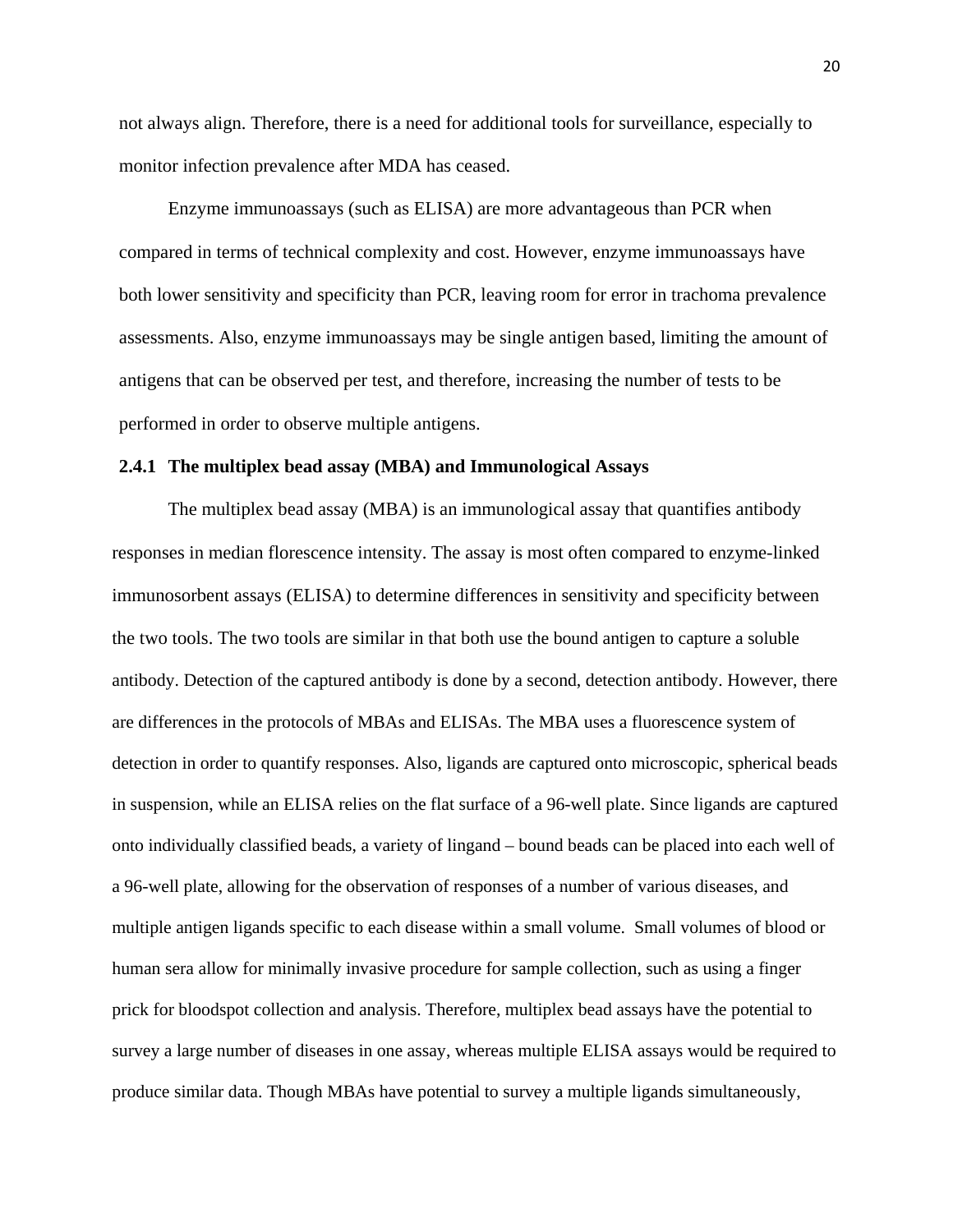cross reactivity between ligands may reduce sensitivity and specificity, and produce artifacts in the data analysis [\[55\]](#page-71-15).

The multiplex bead assay (MBA) has been used in a number of studies to detect and quantify antibodies found in biological fluids from animals and humans, and offers advantages compared to single antigen based enzyme-linked immunosorbent assays. First of all, the multiplex bead assay allows for the simultaneous collection of multiple data points from a single specimen sample. Multiple antigen-coupled beads can be analyzed in one assay thereby generating a plethora of data. This eliminates the single data point that would be obtained per specimen sample in an ELISA analysis. By using a 96 well plate format, up to 100 different antigen-captured bead classifications can be examined per well, producing 9,600 data points in one assay. This speed and volume of data produced by one MBA reduces the labor, time, and cost needed to produce the same results by using single antigen based ELISAs [\[8\]](#page-69-7). Multiplex bead assays are ideal for mass disease screenings of a particular region, since numerous antigens of various diseases can be tested at once. This strategy can help determine diseases of priority, those of high prevalence, and those that may have re-emerged over time. Multiplex bead assays have been studied for their potential use in disease surveillance overtime to determine the progress of disease intervention programs. MBAs may assist in determining the direction of programmatic interventions, as well as policy decisions regarding elimination efforts.

#### **2.4.2 Serological Tools for Public Health Programs**

Due to the large amount of data points that can be produced by MBA analysis, the serological tool has been studied for its possible uses in large scale surveillance programs for NTD control and elimination programs. The sensitivity of the MBA is similar to that of an ELISA, so similar results may be seen [\[56\]](#page-71-16), however, MBA provides more data points for a number of disease specific antigens - up to 100 antigen coupled beads per well - and saves on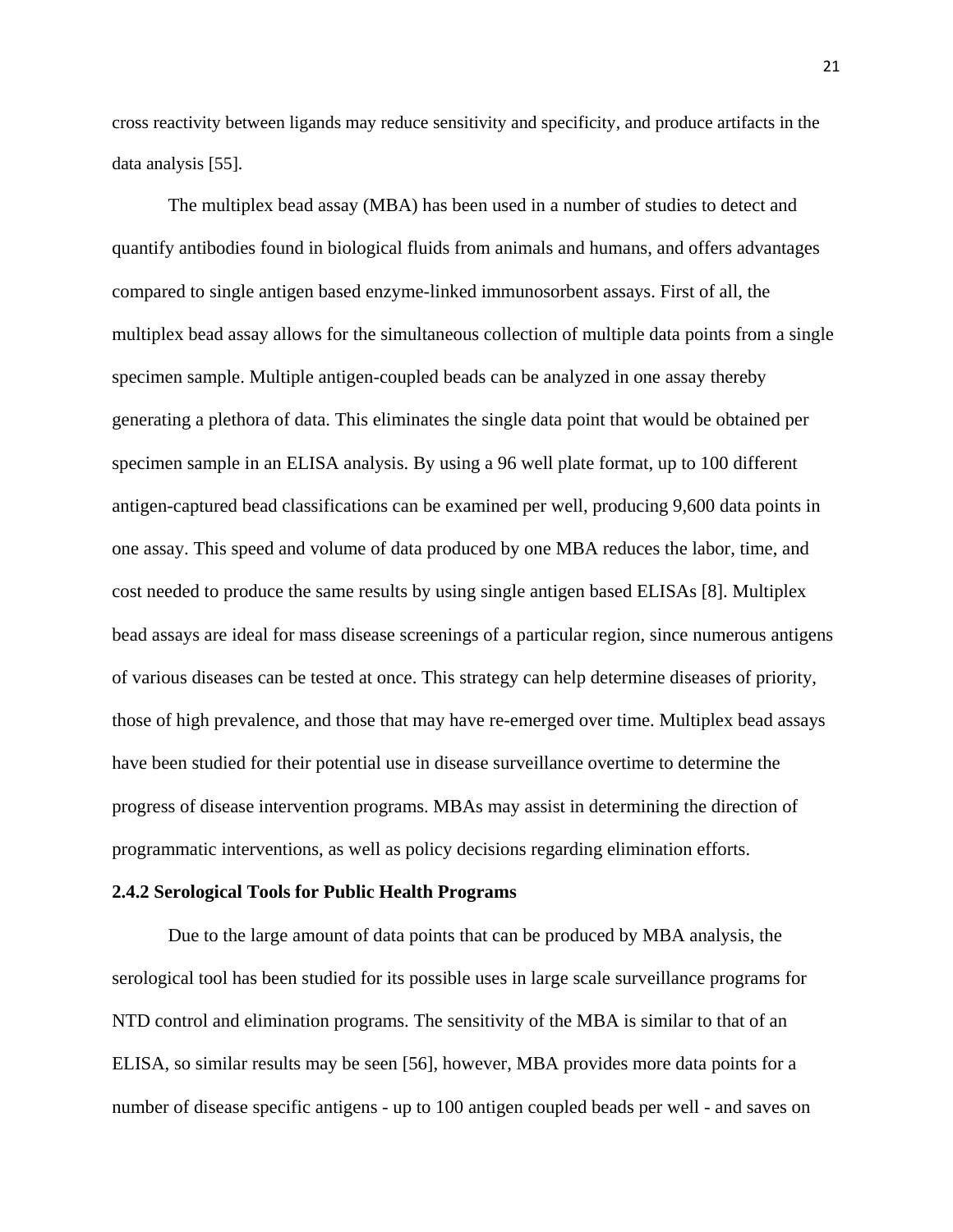cost, labor and time. PCR tests are ideal for their high sensitivity and specificity, but are costly at \$10 to \$15 per test [\[7\]](#page-69-6) For MBA, only one microliter of serum specimen is required per well, and is estimated to cost between \$90 and \$95 to run one, 96 well-plated assay with numerous antigen – coupled classifications [\[8\]](#page-69-7). Due to the difficulty of standardizing the clinical exam for trachoma, and the fact that clinical signs persist after infection is cleared, there is a need for additional serological tools for surveillance of trachoma infection, even after MDA has ceased. Additional serological tools would assist with the monitoring of disease prevalence, would serve as a method of monitoring re-emergence, and would assist in determining programmatic policies and programs for NTD elimination.

Studies have been conducted observing MBAs within populations that are enrolled in NTD treatment studies. Moss and colleagues suggested through their studies of lymphatic filariaris in Haiti that MBA can monitor MDA program effectiveness overtime, and observe antibody positivity and response to drug regimens. Again, this study also demonstrated the advantages of using a multiplex assay over a single antigen based ELISA to observe a number of diseases of co-infection. [\[8\]](#page-69-7).

Studies have particularly examined pgp3 and CT694 for trachoma infection using the multiplex bead assay [\[2\]](#page-69-1). As stated previously, a number of studies examining pgp3 and CT694 antigen based ELISA were for the observation of genital Chlamydia. Ocular Chlamydia has not been explored as extensively as the genital form. With elimination goals in mind and the review of the previous literature, the two antigens in conjunction with the MBA may also be useful for ocular Chlamydia.

By examining a cohort of children from trachoma endemic villages in Tanzania, Goodhew and colleagues observed IgG responses by using a MBA with pgp3 and CT694 antigen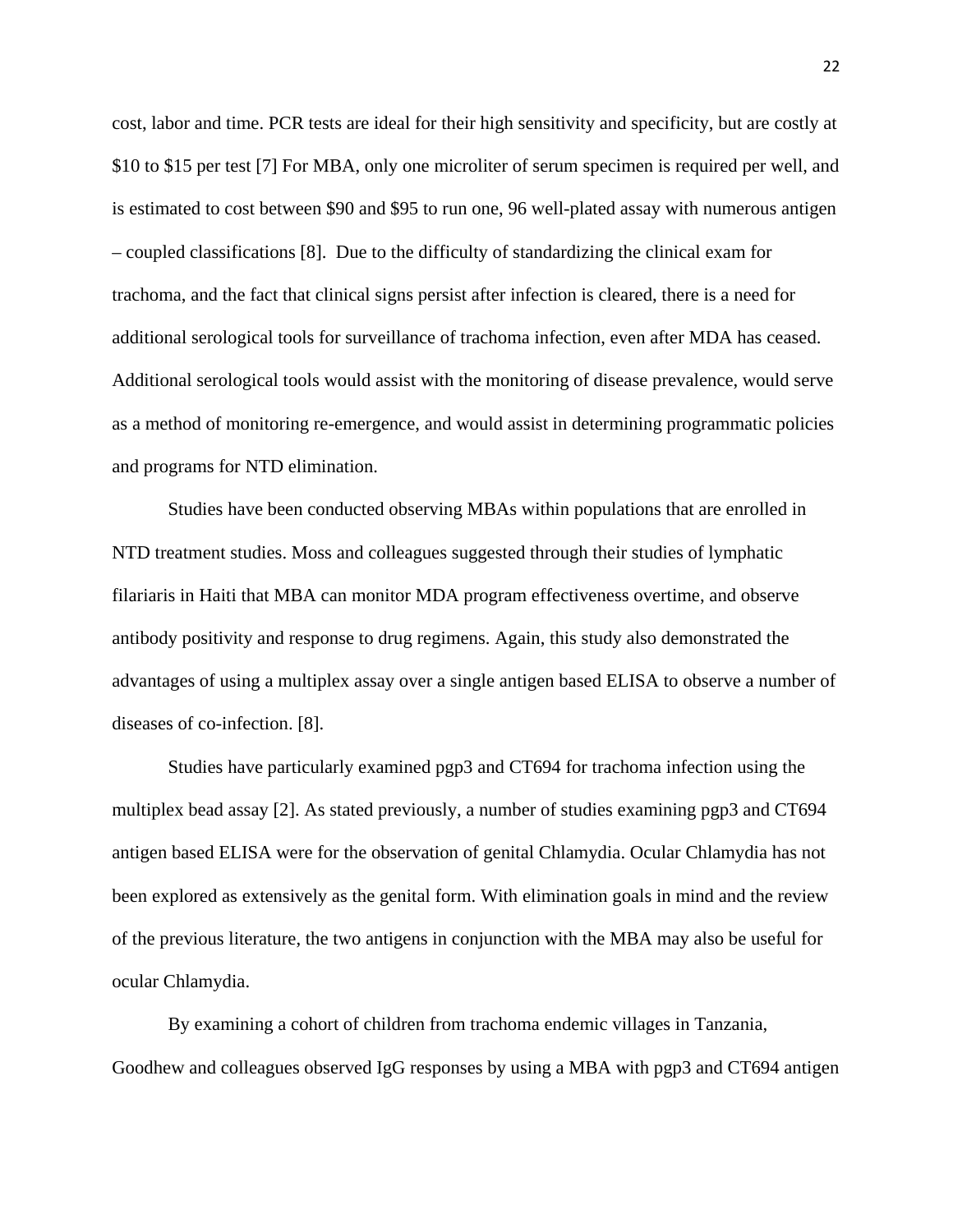coupled beads. These responses were then analyzed against the clinical manifestations of active trachoma. A sample set from the United States served as a control. However, the samples were unidentified and, without a patient history, it is not possible to determine the true disease status of the tested population. As seen in other studies, it is possible that individuals in the control group may produce a positive response if the individual acquired chlamydial infection through vertical transmission. In this study, Goodhew and colleagues were able to detect and correlate antibody responses with the clinical exam outcomes and PCR status on the community level and the individual level. Individuals that showed a higher pgp3 and CT694 antibody response also had higher trachoma prevalence via clinical exam outcomes. Of children without evidence of active trachoma, many still showed a positive antibody response for *C. trachomatis*. These results most likely represented children that have been previously infected with trachoma [\[9\]](#page-69-8). This study revealed that multiplex bead assays may be used for trachoma specifically, and not just for genital Chlamydia surveillance.

#### **2.4.3 Candidate antigens: MOMP and CPAF**

The major outer membrane protein (MOMP) of *C. trachomatis* is a major variant surface protein and is suggested to play a role in protective immunity of the bacteria. MOMP has been examined in vaccine studies to combat chlamydial infections of various subspecies, as well as antibody based diagnostics tools, such as ELISA [\[57\]](#page-71-17). MOMP served as a candidate antigen for antibody based diagnostic tools, however, studies suggested that other antigens, such as pgp3, had higher levels of sensitivity and specificity when compared to MOMP [\[58\]](#page-72-0). Also, MOMP is found in the Chlamydia genus, but is not species specific. Therefore, false positives for other species of Chlamydia may be detected when using MOMP based serological tools.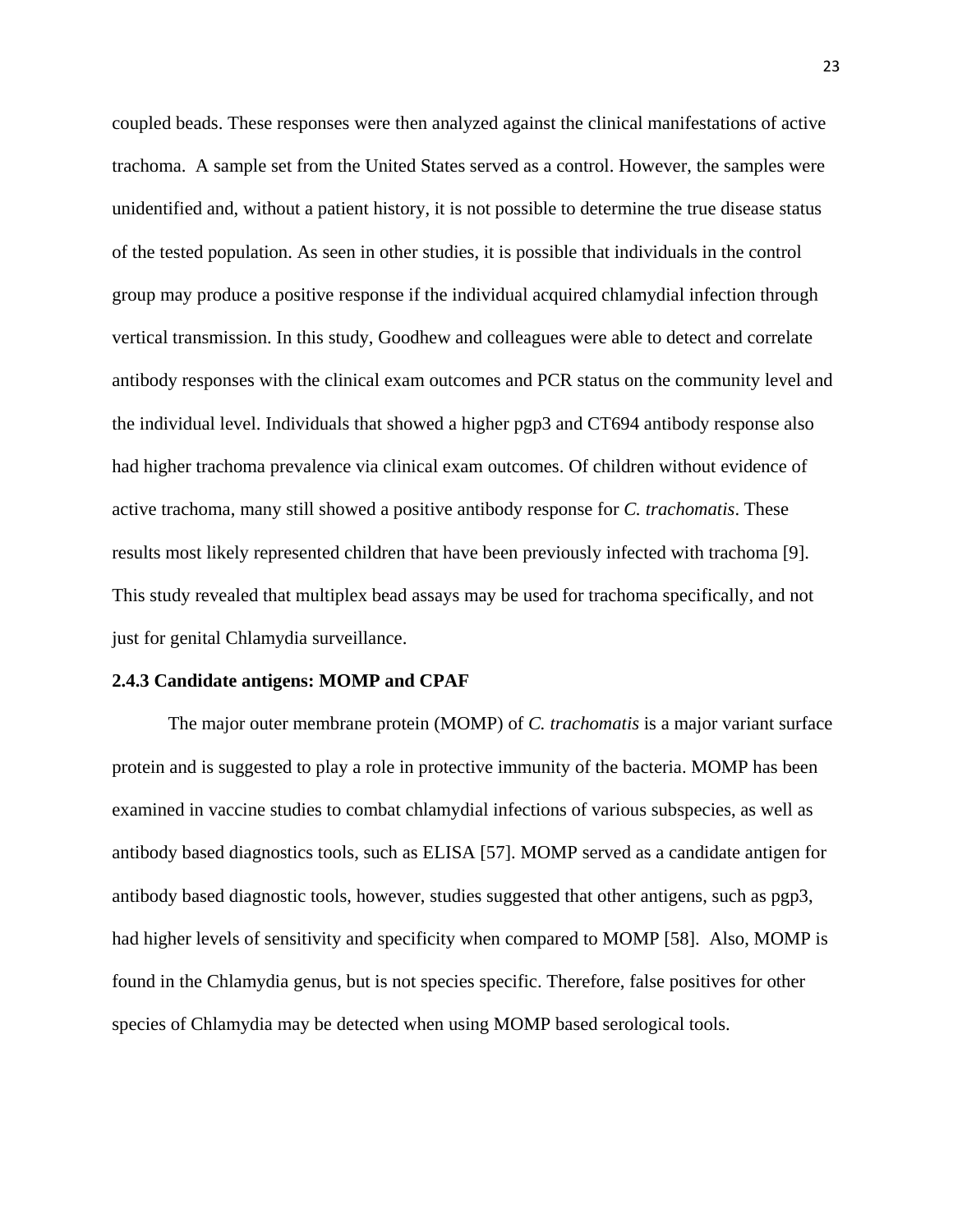Chlamydial protease or proteasome-like activity factor (CPAF) has been suggested produce a number of different effects in the host cell, such as the cleavage of host cell structures. CPAF has been suggested to be an important virulence factor of the bacteria, and studies have shown that CPAF degrades specific host proteins [\[59\]](#page-72-1). CPAF is also suggested to be integral in evading the host immune response [\[60\]](#page-72-2). Skwor and colleagues have suggested that, among individuals with trachoma infection, IgG antibody responses to CPAF – based quantitative ELISAs are likely to be a marker for inflammatory trachoma and trichiasis disease, as responses to CPAF were significantly higher when compared to the control specimen [\[61\]](#page-72-3). As seen with MOMP, CPAF is found in the Chlamydia genus, but is not species specific. Therefore, false positives for other species of Chlamydia may be detected when using CPAF based serological tools.

#### **2.4.4 The trachoma antigens pgp3 and CT694**

Wills, Frikha – Gargouri, and their respective colleagues suggested that the trachoma antigens, pgp3 and CT694, are ideal for the detection of *C. trachomatis*, and both have the potential to be used in serological tools for the surveillance of *C. trachomatis* infection over time. This is particularly important for trachoma, as monitoring prevalence after MDA has ceased will help determine programmatic policies to reach WHO's goal of global elimination of trachoma.

Identifying ideal antigens to serve as indicators for infection is an important task that is necessary for MBAs. For trachoma, pgp3 has been shown to be an ideal candidate for MBAs throughout previous studies. The *C. trachomatis* antigen pgp3 has been determined to be a useful antigen for the detection of infection via serology based assays. The pgp3 protein is a *C. trachomatis* specific antigen that is rarely found in other chlamydial isolates, such as *C.*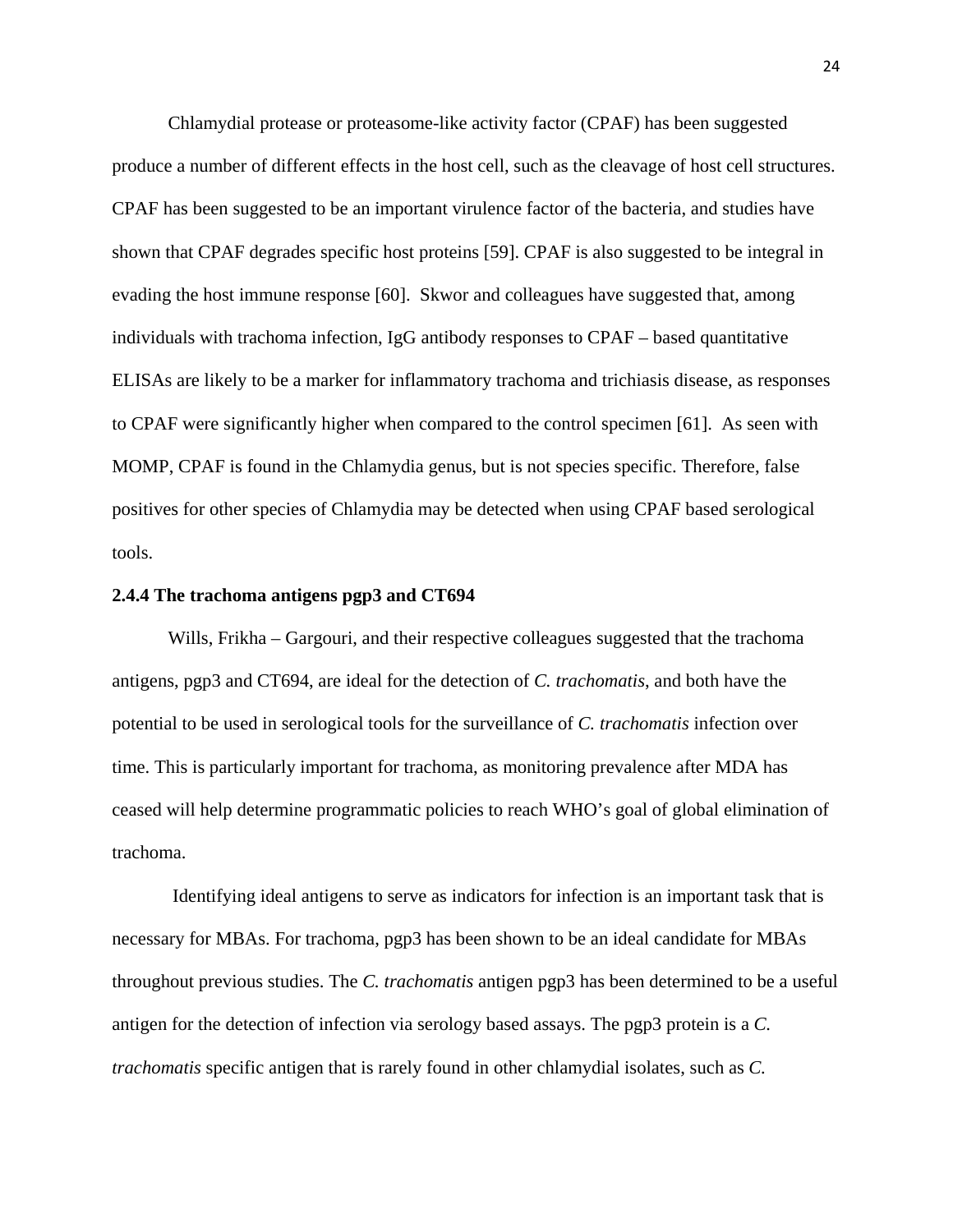*pneumoniae*. The sequence is also highly conserved between strains, and a small percentage (less than 1%) of divergence is observed [\[58\]](#page-72-0). This prevents cross reactivity between antibodies of the two subspecies and will decrease the possibility of false positives.

Wills and colleagues suggested that a pgp3 antibody ELISA is both sensitive and specific for the analysis of genital Chlamydia infection. An immunoglobulin G (IgG) ELISA based on the antigen, pgp3, was evaluated against three other, commercial ELISAs derived from the major outer membrane protein (MOMP). Wills and colleagues examine two cohorts, one Chlamydia positive population and one Chlamydia – negative population, in order to determine the sensitivity and specificity of the four ELISA designs. This study also helped to show the superiority of pgp3 over MOMP for detecting chlamydial infection. The pgp3 antibody ELISA was significantly more sensitive than the three commercial ELISAs, with sensitivity of 57.9% compared to  $44 - 49\%$  sensitivity in the commercial ELISAs (p value  $\leq 0.003$ ; 95% CI: 52.7% to 62.9%). Specificity of the pgp3 ELISA was 97.6%, but was not significantly different from the specificity of the commercial assays, ranging between 96.0% and 99.0% [\[58\]](#page-72-0).

As the design of this study was to examine genital Chlamydia, the Chlamydia – negative population was a cohort of children ages 2 to 13 years of age. Although children are unlikely to have Chlamydia exposure, it is possible through consensual sexual intercourse, ocular trachoma, vertical transmission from the mother, and sexual abuse. For children in the study that tested positive, patient profiles revealed a portion of the children coming from trachoma hyperendemic regions [\[58\]](#page-72-0). Pgp3 protein is found in both ocular and genital Chlamydia; therefore, there remains the possibility that a positive test may indicate either genital or ocular trachoma.

Similar studies have been designed in order to determine the diagnostic value of CT694 based ELISAs for the detection of *C. trachomatis*. Similarly to pgp3, CT694 is a species specific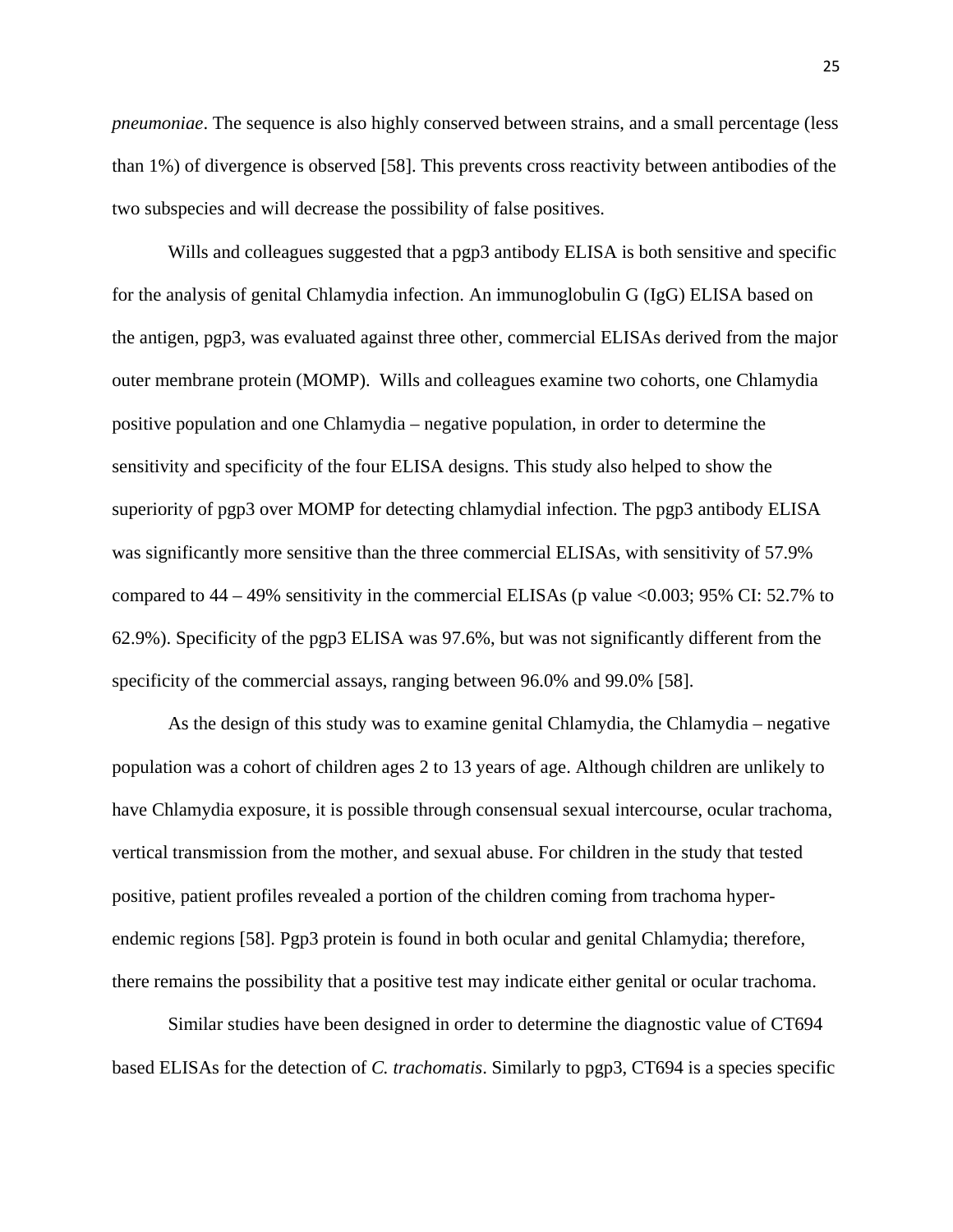protein to *C. trachomatis* and is not found in other chlamydial subspecies [\[62\]](#page-72-4). Again, this prevents cross reactivity between subspecies, and reduces the possibility of observing false positives. Frikha – Gargouri and colleagues evaluated the diagnostic value of a CT694 ELISA. Comparisons against peptide based ELISAs (pELISA) and the MIF test in order to determine sensitivity and specificity.

The CT694 antigen based ELISA performed better than the MIF and the pELISA. When results were compared to the MIF test results, no high correlation was found and the R – squared value was 0.387. Frikha – Gargouri and colleagues observed a large number of sera that exhibhited high results in the ELISA test, but low results in the MIF. The greatest performances of the CT694 ELISA were obtained when compared to the species specific pELISA. Sensitivity and specificity were determined to be 85% and 87% respectively. Due to its high specificity and sensitivity when compared to the MIF and pELISA tests, the CT694 ELISA will reduce the number of false positives in a sample size, and will also assist in reducing overall overestimation of disease prevalence. Correlations between the CT694 ELISA and the MIF or the pELISA were generally low. This is due to the fact that all three tests are inherently measuring antibody responses directed towards different antigens. The CT694 ELISA, MIF, and pELISA observe antibodies against CT694, antibodies against the chlamydial elementary bodies, and antibodies against a specific peptide of MOMP, respectively. Past studies have shown these similar, low correlations [\[54\]](#page-71-14).

From the results of these studies, the use of pgp3 and CT694 together in serological assays have proved to be useful for surveillance and monitoring of trachoma prevalence when used in conjunction with the multiplex bead assay. Both pgp3 and CT694 are ideal for the detection of *C. trachomatis*. The two antigens have the potential to be used in serological tools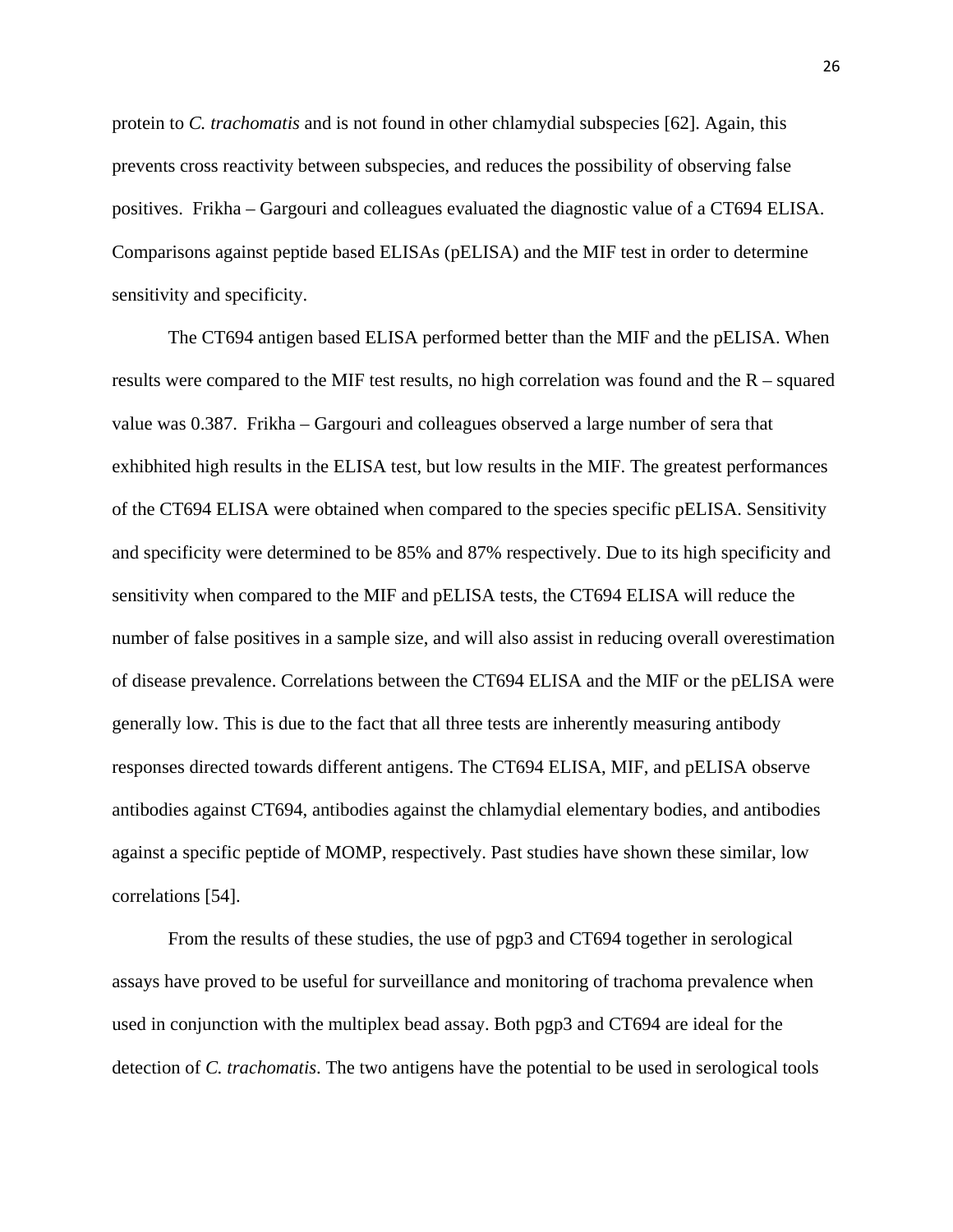for the surveillance of *C. trachomatis* infection over time, and may serve as candidates for monitoring trachoma prevalence after mass drug administration has ceased. Monitoring prevalence after MDA has ceased will help determine programmatic policies to reach the goal of global elimination of trachoma.

## **2.5 Conclusion**

The literature shows a number of quality studies examining trachoma clinical exams and serological exams. More research is needed in order to observe trachoma infection dynamics with the MBA in trachoma endemic regions. As seen in the literature, many children may exhibit a high IgG response without the clinical manifestations. Immunoglobulin A (IgA) has served as a marker for recent infection, and an IgA based MBA may assist in distinguishing between past and recent trachoma infections. Distinguishing between recent and past infections will provide a more holistic picture of trachoma transmission dynamics, incidence, and may also assist in programmatic direction for MDA.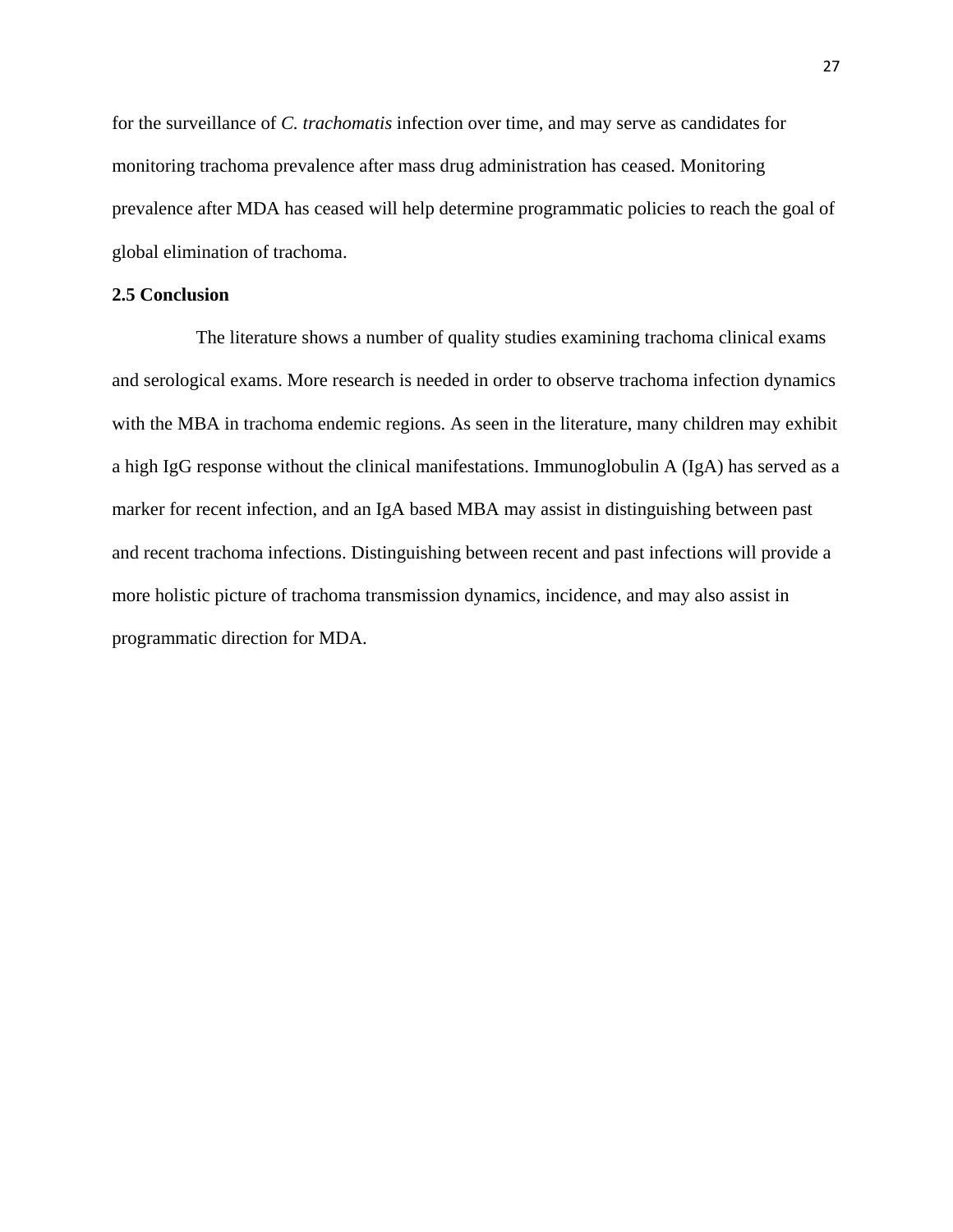**Chapter 3: Manuscript**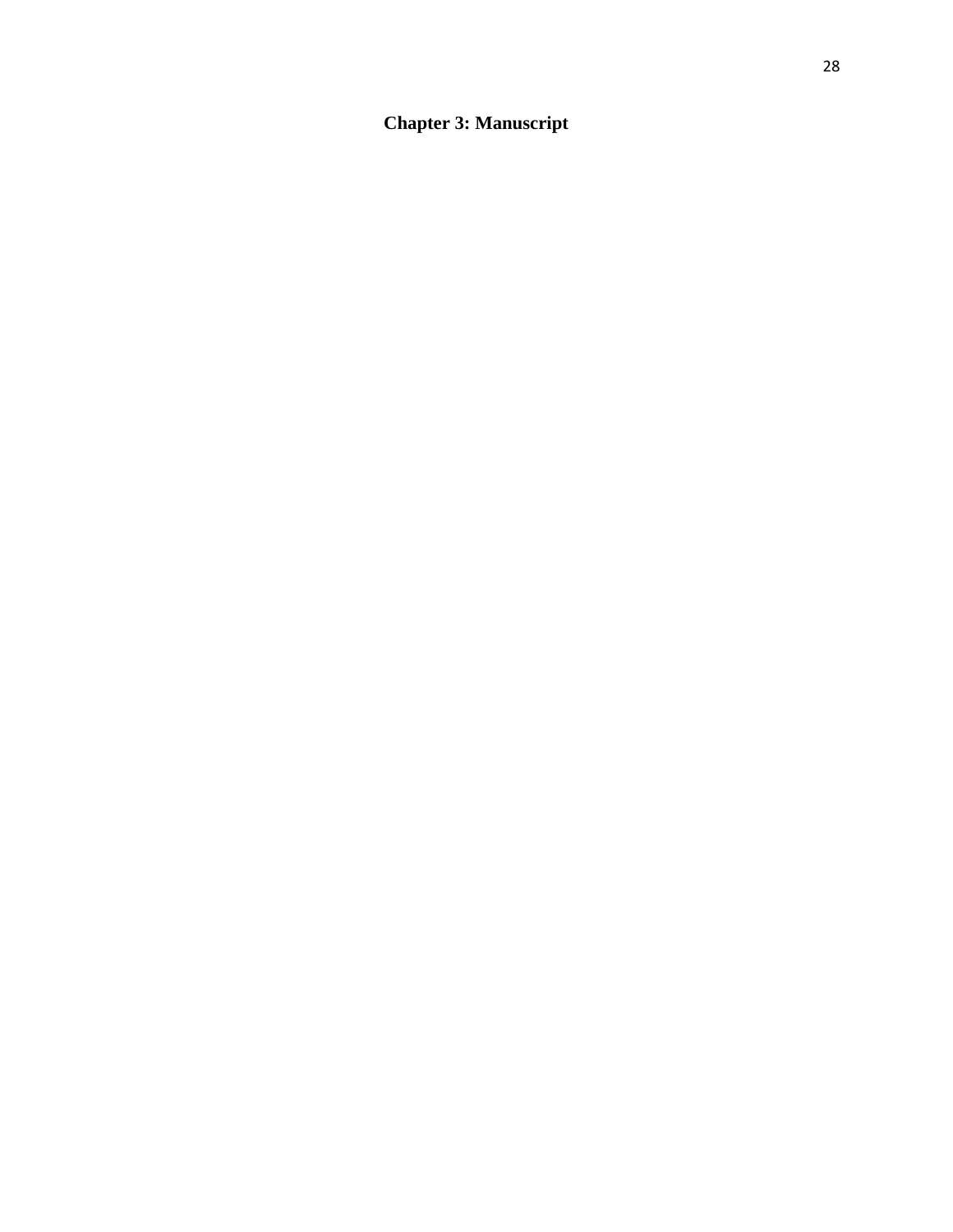## **Title**

Assessment of IgA responses to *Chlamydia trachomatis* antigens among children from trachoma - endemic communities

Sheri Maria G. Morgan<sup>1</sup>, E. Brook Goodhew<sup>2</sup>, Beatriz Munoz<sup>3</sup>, Charlotte Gaydos<sup>4</sup>, Harran Mkocha<sup>5</sup>, Sheila K. West<sup>3</sup>, Patrick J. Lammie<sup>2</sup>, Diana L. Martin<sup>2</sup>

<sup>1</sup>Hubert Department of Global Health, Emory University Rollins School of Public Health, Atlanta, GA, United States, <sup>2</sup>Division of Parasitic Diseases and Malaria, Centers for Disease Control and Prevention, Atlanta, GA, United States, <sup>3</sup>Dana Center for Preventative Ophthalmology, Wilmer Eye Institute, Johns Hopkins University, Baltimore, MD, United States,<sup>4</sup>Center for Infectious Diseases, Johns Hopkins University, Baltimore, MD, United States, <sup>5</sup>Kongwa Trachoma Project, Kongwa, Tanzania, United Republic of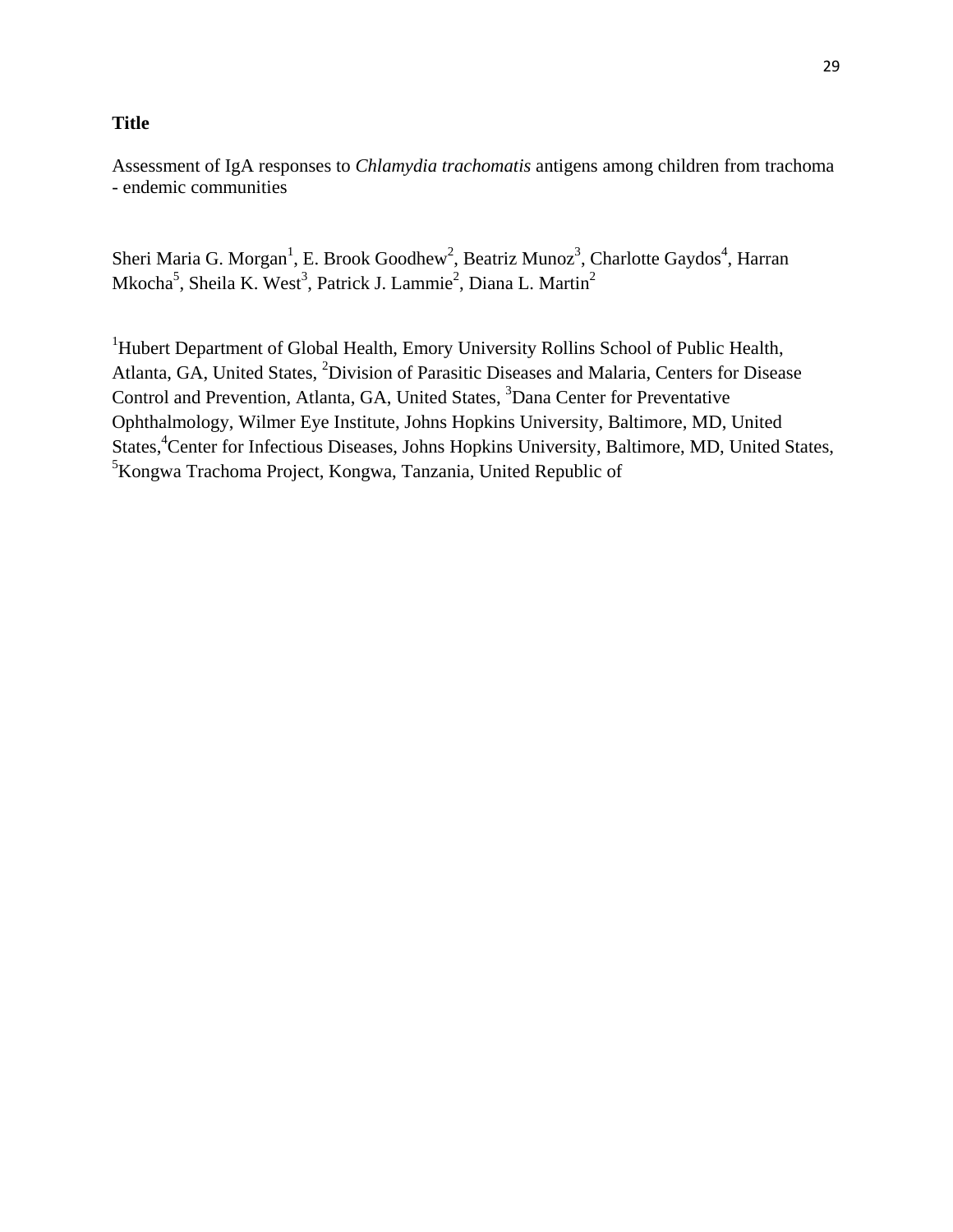# **Contribution of the student**

Ms. Morgan was responsible for the analysis of the collected bloodspots by using the multiplex bead assay in order to analyze IgA antibody responses to the trachoma antigens, pgp3 and CT694. She was also responsible for the analysis of the collected data through statistical analyses, and the production of the graphs and tables displayed in this thesis.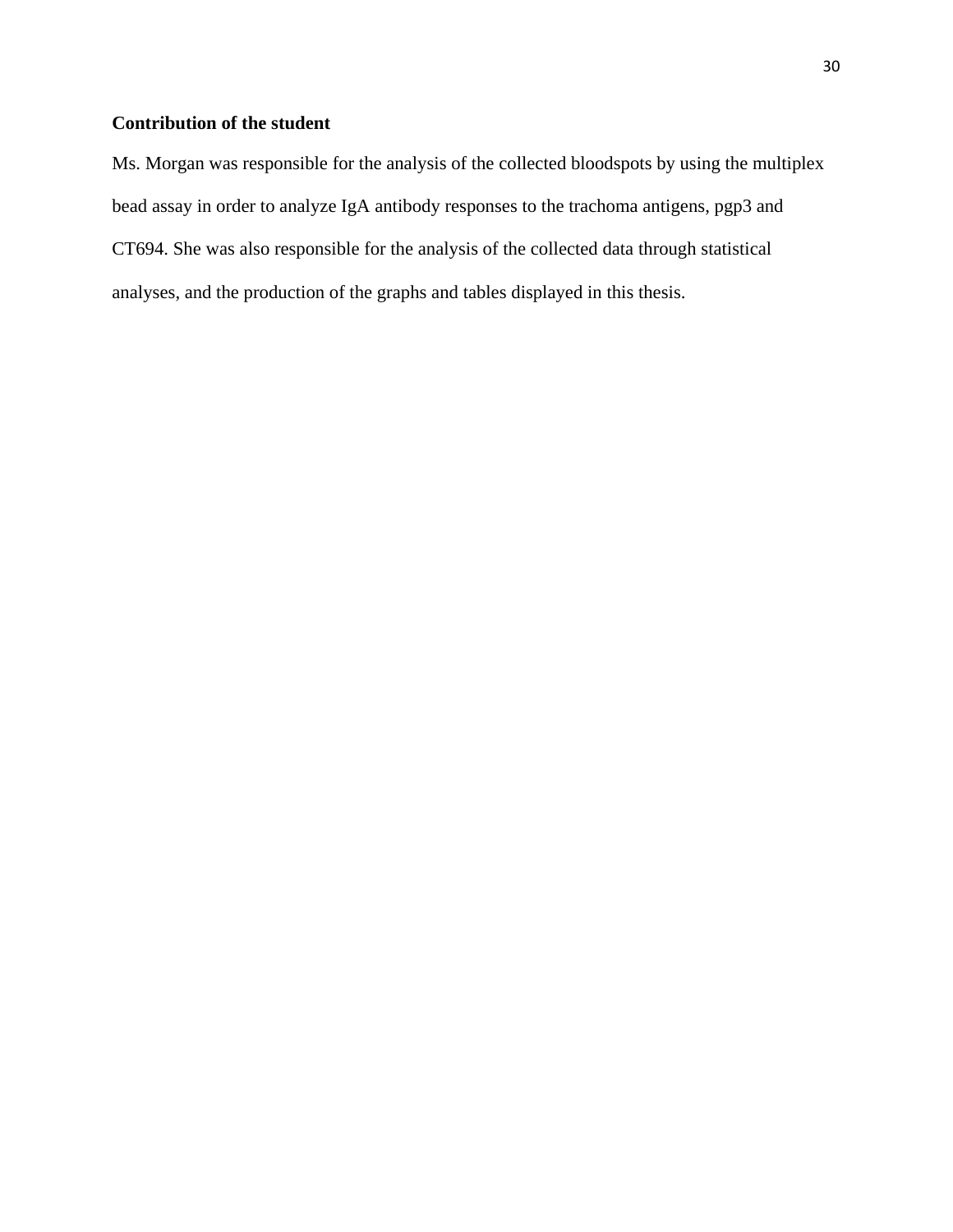#### **Abstract**

Trachoma, caused by the bacteria, *Chlamydia trachomatis*, affects millions of individuals worldwide, and is a leading cause of visual impairment and blindness. Nucleic acid amplifications tests are being used to confirm infection, but tests are expensive and are not routinely available in trachoma – endemic areas. After the introduction of mass drug administration (MDA), trachoma infection diminishes, but clinical signs may continue for a long period of time after infection prevalence declines, requiring new tools to determine if MDA is still warranted, and to carry out surveillance when MDA has stopped. We have previously shown that IgG response against the trachoma antigens, pgp3 and CT694, were associated with ocular pathology and active infection; however, many children with IgG antibody lacked evidence of either pathology or infection, indicating past exposure. In this study, we analyzed IgA responses to pgp3 and CT694 to determine if these provided a better marker of recent infection than IgG responses. Bloodspots were analyzed from a cohort of Tanzanian children  $(n=155)$  using an antibody – based multiplex assay to determine associations between IgA antibody responses, infection status, and ocular pathology. A second set of bloodspots were analyzed from a cohort of Tanzanian children  $(n=173)$  using an antibody – based multiplex assay to determine the kinetics of IgA antibody responses over time after MDA. Ocular swabs were analyzed for presence of *C. trachomatis* infection using Amplicor®. Antibody responses to both antigens were associated with infection status as determined by PCR. Only pgp3 antibody responses were significant when observing normal and TF/TI ocular pathology (pgp3  $p = 0.0207$ , CT694 p =  $0.4691$ ). For children without evidence of trachoma or infection, 23% tested IgApositive to pgp3, and 6% tested IgA-positive to CT694. These results suggest that IgA responses are not specific indicators of active infection. The results of the kinetics of IgA responses show a significant decline in both antigens six months after treatment for most age groups. Further studies with larger sample sizes are required to verify the findings of the kinetics of IgA antibody responses.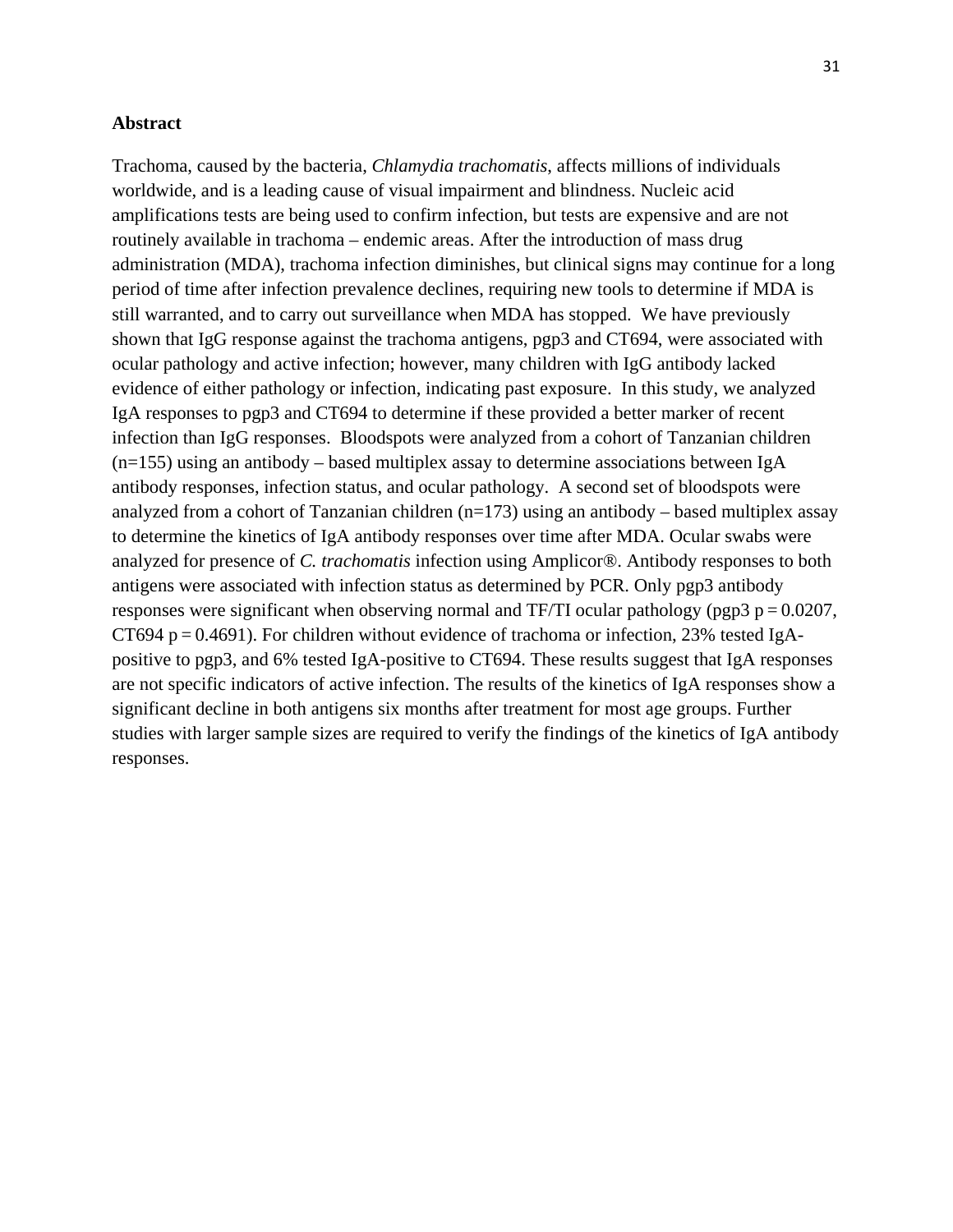### **Introduction**

Trachoma, caused by the bacteria Chlamydia trachomatis, is an ocular, neglected tropical disease causing severe morbidity and disability across the globe. Trachoma causes an estimated 3.8 million cases of blindness and 5.3 cases of low vision [\[1,](#page-69-0)[2\]](#page-69-1) in Africa and Southeast Asia. The disease is transmitted by direct personal contact, and also can be spread by flies that have come into contact with an infected person. If left untreated, repeated trachoma infection may progress from active infection, defined as, trachomatous inflammation – follicular (TF) or trachomatous inflammation – intense (TI), to scarring of the inside of the eyelid. Trachomatous trichiasis (TT), distinguishable by the turned-in eyelashes, results in damage to the cornea due to scratching from the eyelashes, and can lead to irreversible blindness caused by corneal opacity (CO).

Elimination efforts encompass The World Health Organization's (WHO) Global Elimination of Trachoma by 2020 (GET2020) program, and are based on the components of the S.A.F.E. strategy. **S**urgery is used for trichiasis patients in order to prevent blindness, **a**ntibiotics are used as treatment for patients with active infection (TF/TI), **f**acial cleanliness is promoted to prevent the spread of infection from person to person, and **e**nvironmental improvements are through sanitation and hygiene are implemented in order to interrupt transmission. Pfizer has donated over 225 million doses of Zithromax (azithromycin) through distribution by the International Trachoma Initiative (ITI) [\(www.iti.org\)](http://www.iti.org/).

As elimination programs reduce trachoma prevalence over time, defining programmatic endpoints becomes a priority. Clinical signs of trachoma may persist for individuals clear of active infection [\[3\]](#page-69-2). It is also possible that similar ocular pathology may be present in low prevalence settings, as inflammation may be caused by non-Chlamydial bacteria [\[4\]](#page-69-3). Tests for active infection by Polymerase Chain Reaction (PCR) are available, but are costly. Currently, the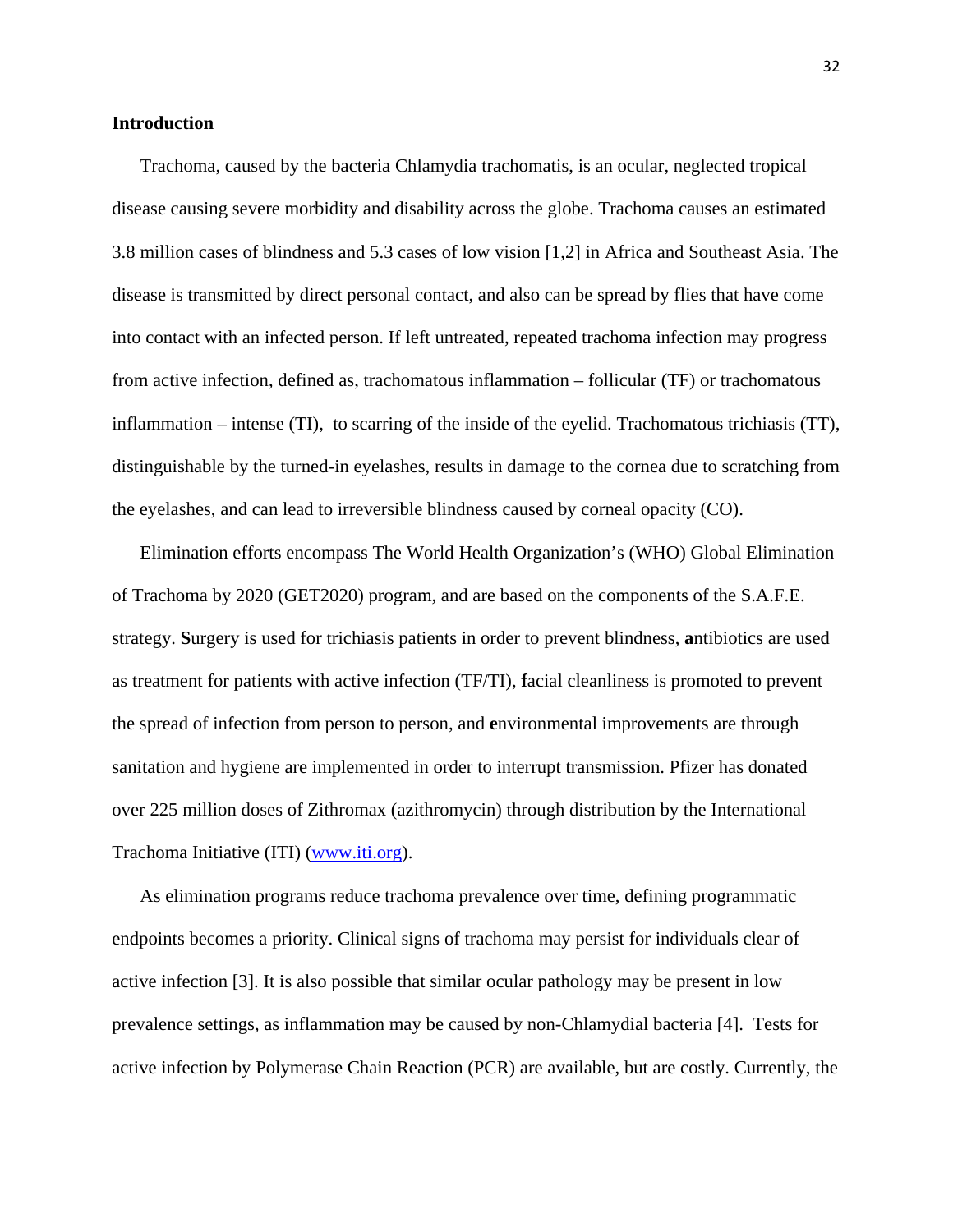WHO endpoint for antibiotic use is a follicular trachoma (TF/TI) rate of less than 5% in children under 10 years of age. However, clinical exams can be difficult to standardize between graders [\[5,](#page-69-4)[6,](#page-69-5)[7\]](#page-69-6). Therefore, alternative approaches to monitor trachoma prevalence over time are necessary.

Currently, antibody based tools are being investigated to explore their potential contributions in defining endpoints for neglected tropical disease (NTD) surveillance. Investigation of their utility for policy and programmatic decisions has so far included NTDs such as lymphatic filariasis, onchocerciasis, as well as schistosomiasis [\[8,](#page-69-7)[9,](#page-69-8)[10\]](#page-69-9). Antibody tests are also more cost effective when compared to the currently used polymerase chain reaction (PCR) technique. Previous studies have explored antibody assays for Chlamydia infection [\[11\]](#page-69-10), and investigation of antibody assays for monitoring trachoma programs has recently begun [\[2\]](#page-69-1). Previous studies have also explored the sensitivity and specificity of various serological tools, and their capacity for evaluating trachoma transmission, defining endpoints of trachoma infection, and monitoring trachoma infection after mass drug administration (MDA) has ceased. Studies have also shown that a large percentage of children have detectable antibody responses, but exhibit no clinical signs, indicating prior infection [\[2\]](#page-69-1). This shows that there is a need for serological tools for measuring incidence or recent transmission. This study explores the contribution of the IgA antibody responses in order to determine indicators for recent trachoma infection.

Determining more robust endpoints for trachoma programs is a priority for elimination since the clinical signs may persist in the absence of active infection. Cost effectiveness of testing for active infection also remains a priority in large scale sample surveys to determine prevalence. As state previously, PCR tests are costly, and antibody tests may serve as a more cost effective alternative to monitoring trachoma prevalence after mass drug administration (MDA) has ceased.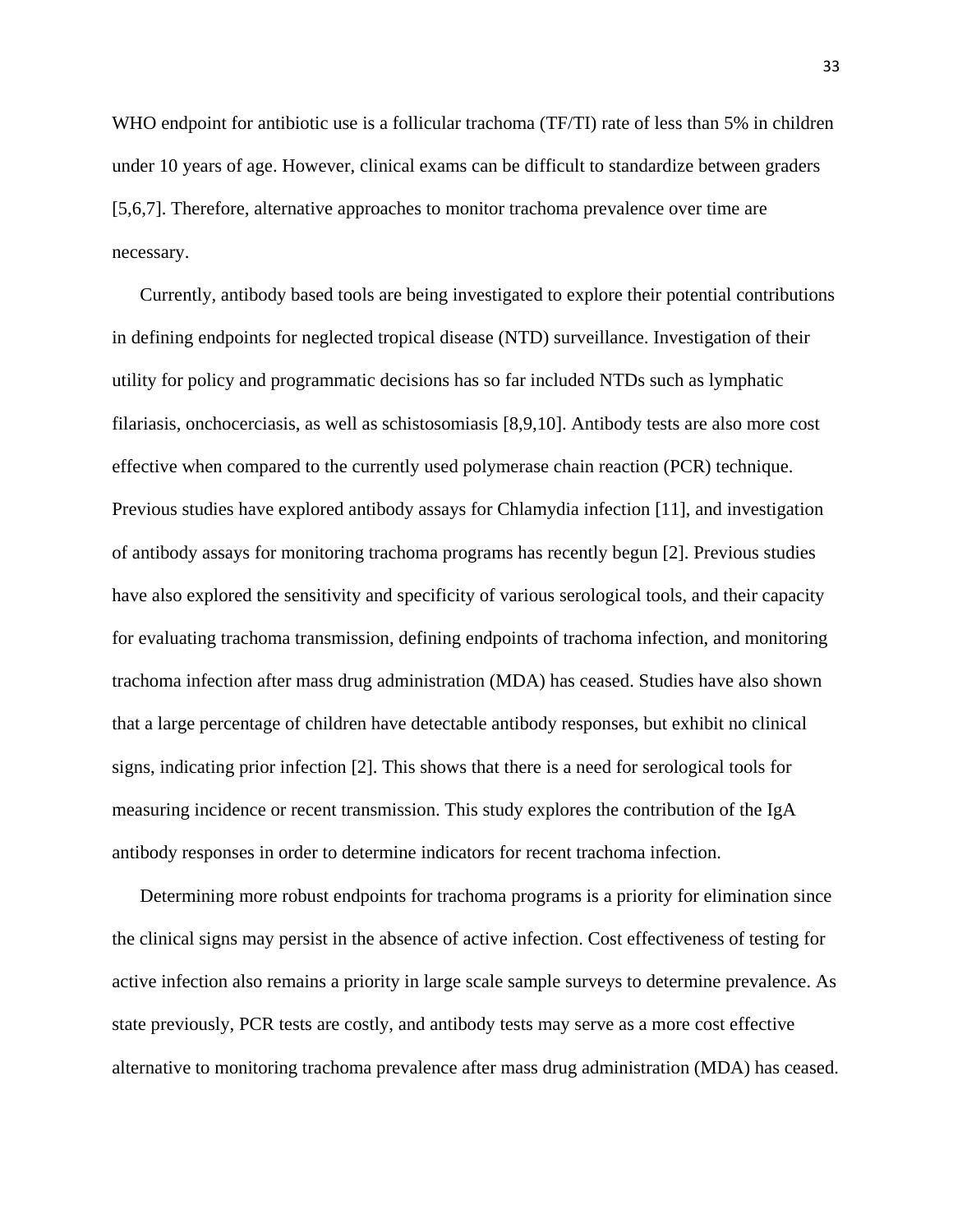Some antibody tests, such as the multiplex bead assay, have the capacity to assess a number of diseases in one analysis, and can also measure antibody responses for a number of individuals in one assay. Therefore, large scale surveys may be performed for large populations and can also integrate a number of NTDs for mass prevalence screening. Exploring IgA as a potential marker for recent infection will help determine the incidence of trachoma infection in order to steer elimination programs. Since IgA responses are elevated during a first infection, and decrease rapidly over time after the first infection, increased IgA antibody responses may serve as an indicator of recent infection in a population. Determining recent infections in a population can help differentiate past and recent infections, and will give public health practitioners and researchers a more accurate picture of trachoma transmission, as well as the progress and effectiveness of MDA efforts. Also, after MDA has ceased, immunological assays can serve as a cost effective measurement of trachoma infection. Negative IgA results would indicate that there are no recent infections of trachoma within the population, and the community has reached elimination.

The purpose of this study is to observe the associations of IgA antibody responses to two trachoma antigens, pgp3 and CT694, to ocular pathology, PCR positive results, and age, and to also observe the distribution of trachoma by village after MDA. Also, this study aims to examine the kinetics of IgA antibody responses to pgp3 and CT694 over time, and determine factors in which responses may decrease after MDA.

#### **Methods**

Two, separate data sets were used for this study. Studies were conducted in the Kongwa district (Dodoma region) of Tanzania as part of ongoing clinical trials to evaluate the impact of alternative models of community wide treatment with azithromycin, as well as determine the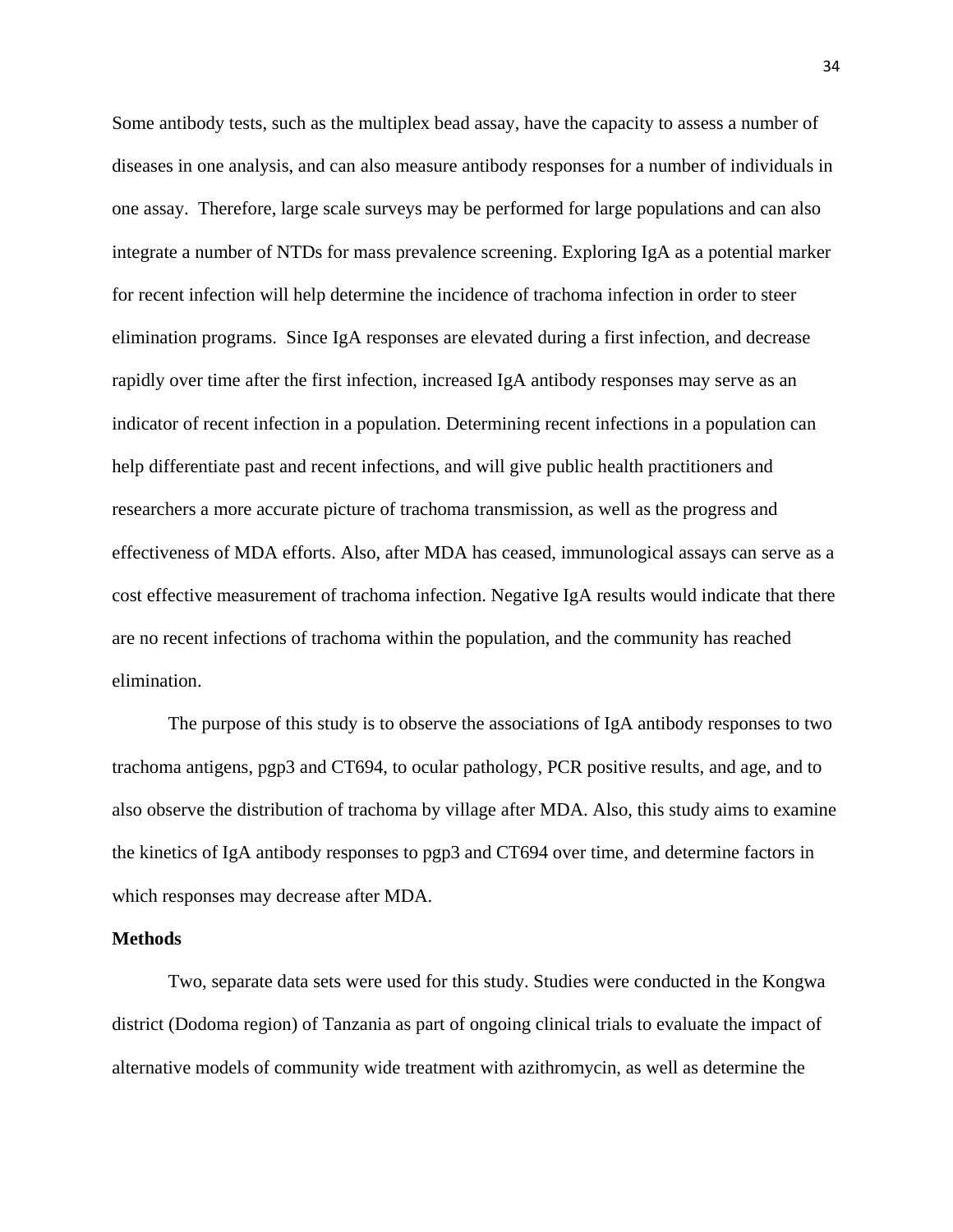kinetics of antibodies in antigen based assays. The trachoma prevalence in Tanzania can be seen by region in Figure 2. One study population was a subset of the four village populations as described by Goodhew and colleagues ( $n = 155$ ). The study population for determining the kinetics of antibody responses overtime originated from untreated populations in the Kongwa district (Dodoma region) of Tanzania. Children ages  $1 - 6$  years of age were examined at baseline and at 6 – months post treatments via clinical examinations, and bloodspot samples and conjunctival eye swabs for PCR analysis were collected, as described elsewhere. A total of 173 children were examined at both baseline and the six month post treatment period. Parents or guardians provided written informed consent for children participating in the study. The study was approved by The Institutional Review Board of the Johns Hopkins University School of Medicine (Baltimore, MD) and the Tanzanian National Institute for Medical Research. Control samples were included in the analysis from United States samples. De-identified serum samples from a population of 123 children under the age of 6 years from the United States were collected as part of an IRB approved blood lead study. United States samples were used as negative controls and to establish a cutoff value for positivity in the multiplex assay for both trachoma antigens.

All materials and methods have been described elsewhere by Goodhew and colleagues concerning initial selection of CT694 and pgp3 antigen, and expression and purification of chlamydial recombinant proteins. Measurements of antibody responses by ELISA were performed as described by Goodhew and colleagues. However, plates were developed with mouse anti – human IgA (Zymed) at a 1:400 dilution. Total IgA was detected with 50 ng of biotinylated mouse anti-human total IgA (Zymed) and streptavidin (HRP). Plates were read on a Molecular Dynamics UVMax kinetic microplate reader (Sunnyvale, CA) at an absorbance of 405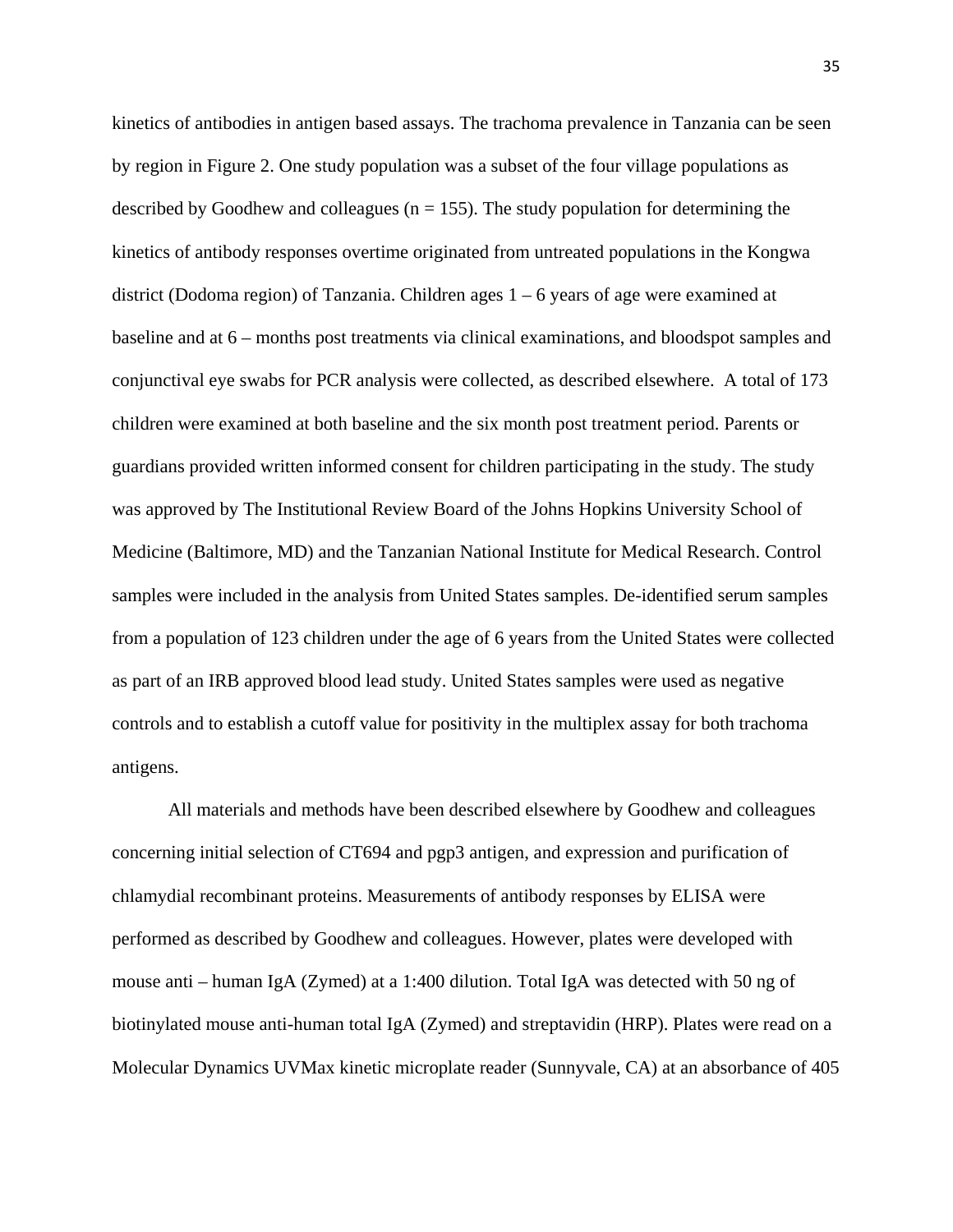nm. All other preparations were performed as stated by Goodhew and colleagues.

Statistical analysis was conducted using GraphPad Prism 5.03 (GraphPad Software Inc., La Jolla, CA) and Microsoft Excel 2007 (Microsoft Corporation, Redmond, WA). Specificity and sensitivity were calculated for both antigens by receiver operator characteristic analysis. Comparisons of clinical trachoma, PCR results for infection, and age groups were calculated with confidence intervals (CI) of 95% using Mann-Whitney tests and Wilcoxon matched pairs signed rank tests to generate p-values. Linear regression was used to determine the best fit line and slope of antibody decline for each age group of participants in the kinetics study.

### **Results**

Receiver operator curves (ROC) were generated for each antigen using finger prick sera samples from 122 children from the United States and blood spots from 10 infection PCR positive children from Tanzania. For pgp3, a MFI-BG value of 11 was established as the threshold value for indeterminate IgA antibody responses and 120 as the threshold for positivity. Values for pgp3 between 11 and 120 were defined as indeterminate. For CT694, a MFI-BG value of 14 was established as threshold for indeterminate response, and 43 as the threshold for antibody positivity. Values for pgp3 between 14 and 43 were defined as indeterminate.

#### **IgA response survey study**

Nine out of 10 PCR positive children (sensitivity 90%) were positive in each assay. The PCR positive Tanzanian sample that was not detected in the antibody assay was negative for both pgp3 and CT694. Since PCR data were not available, specificity was determined by using multiplex values of the presumed negative US control children. For pgp3, one presumed negative child was positive (99% specificity) and one child was positive for CT694 (99% specificity). For the US children, only one child was positive for both antigens. IgA antibody responses are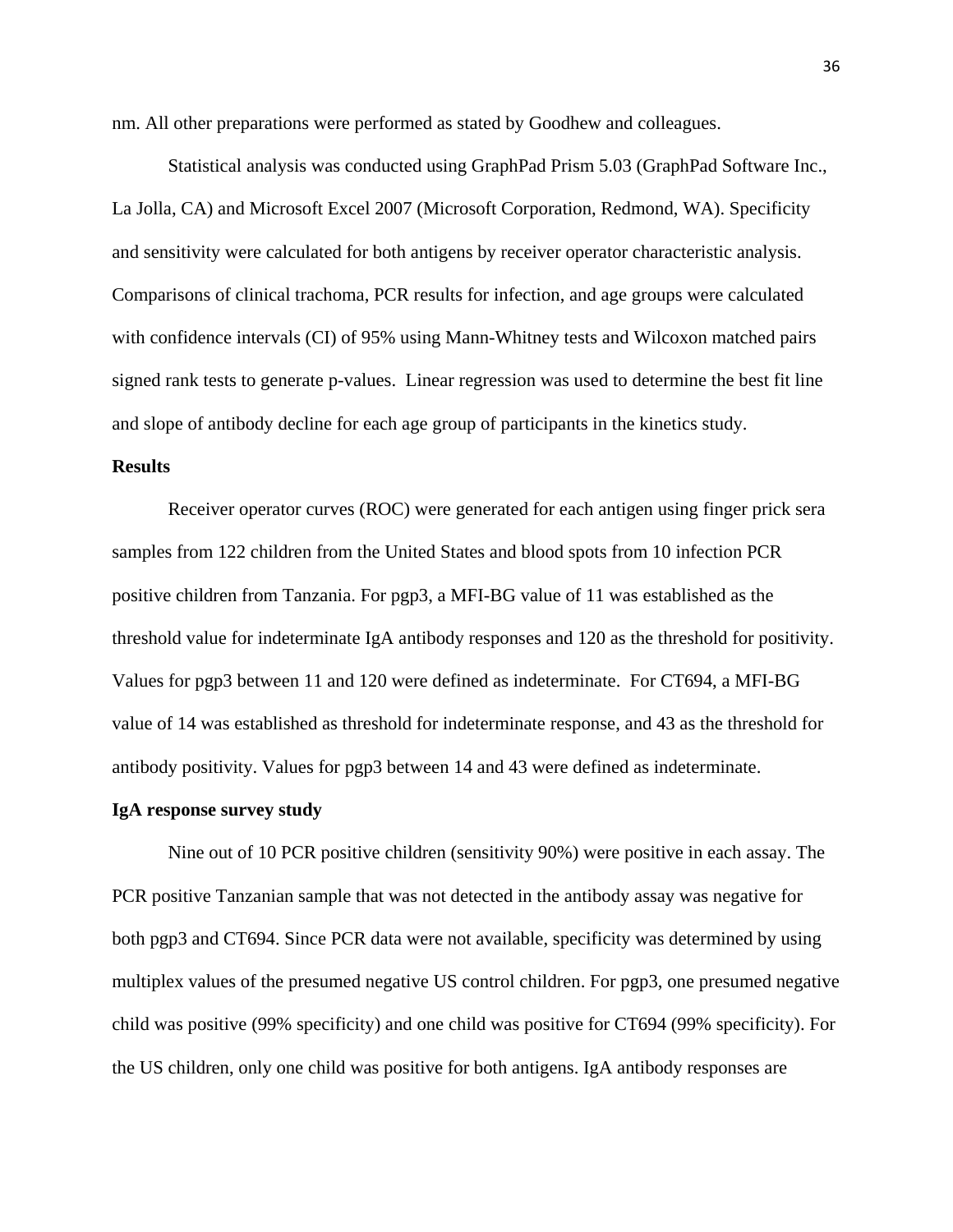plotted by country in Figure 3. The median antibody response of Tanzanian children was higher than children from the US for both  $(A)$  pgp3 and  $(B)$  CT694, and was significantly greater than the median of the US samples (pgp3 p-value  $\langle 0.0001; CT694$  p-value  $\langle 0.0001 \rangle$ ).

IgA antibody responses for both antigens are plotted by village in Figure 4. The highest median antibody response was seen in village 0401 for both pgp3 and CT694. The lowest median antibody response was found in village 1001 for both antigens.

IgA antibody responses are plotted by trachoma clinical and PCR status in Figure 5, and are shown numerically in Table 2A and 2B for IgA antibody positivity for pgp3 and CT694, respectively. Antibody responses to both antigens were associated infection status, but only pgp3 showed an association between antibody responses and ocular pathology. The median IgA antibody response for children with normal ocular findings (a TF/TI score of zero) is lower than those with either observed ocular disease (a TF/TI score of two), but an association between IgA antibody responses and ocular pathology was only seen in pgp3. IgA antibody responses to CT694 were not significantly higher in individuals with ocular pathology when compared to those without pathology (pgp3  $p = 0.0207$  and CT694  $p = 0.4691$ ). The same associations were observed when children with normal findings were compared to children with a TF/TI score of one (pgp3 p =  $0.0200$  and CT694 p =  $0.4510$ ). When children with a normal ocular exam were compared to PCR positive children, antibody responses were associated with infection status for both antigens (pgp3  $p = 0.0022$  and CT694  $p = 0.0031$ ). All but one PCR-positive individual had a positive antibody response to pgp3, and all but two individuals had a positive antibody response to CT694. In Figure 3, it is also important to note that a large proportion of children with no evidence of ocular pathology had elevated pgp3 and CT694 responses (44% above cutoff for both antigens).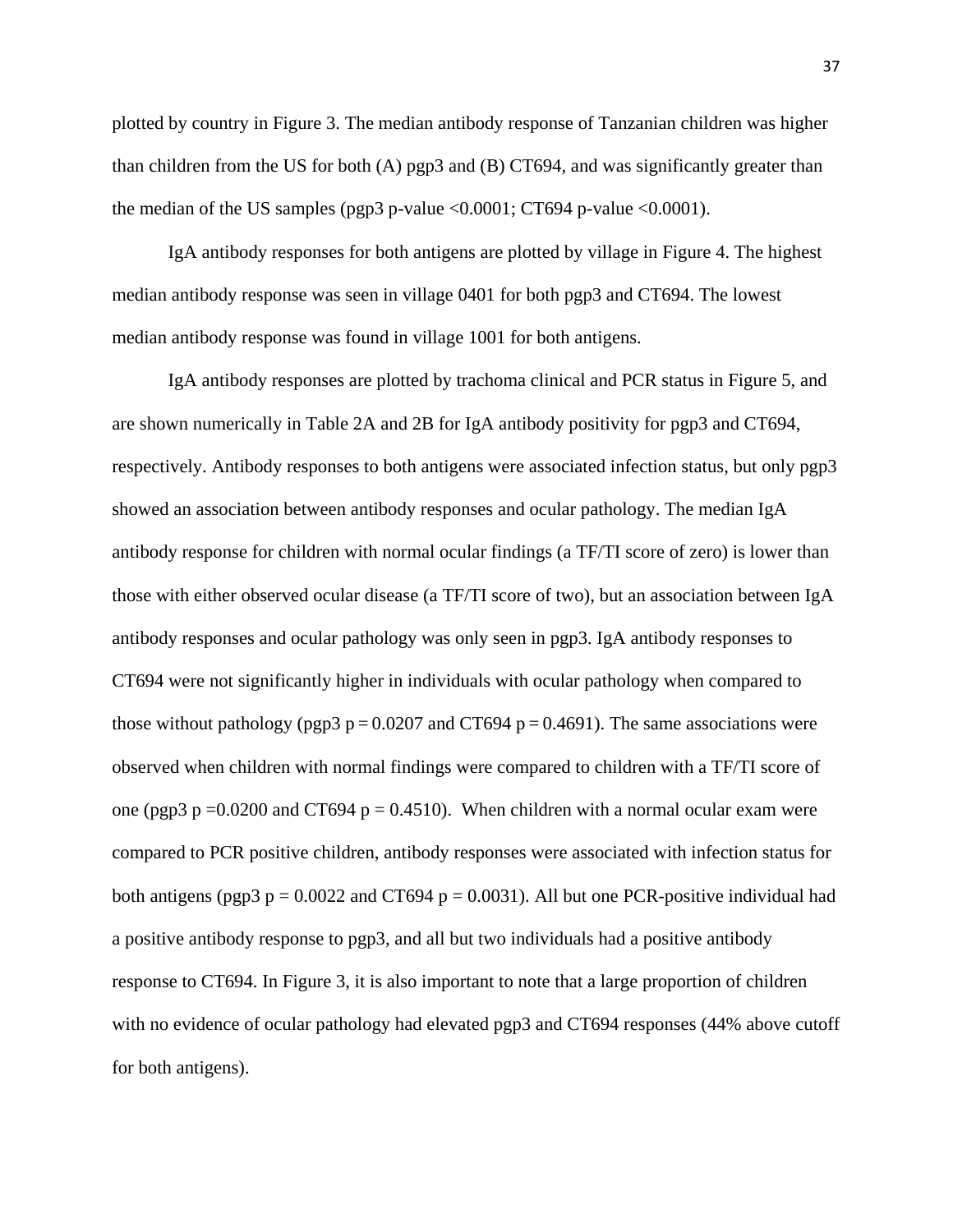IgA antibody responses to pgp3 and CT694 are shown by age groups in Figure 6. Median antibody responses to both antigens increased with age, and the highest proportion of positive children are seen in the 6–9 year old age group. For pgp3, children under three responded significantly less than the other two age groups ( $p=0.0154$  for 3 to  $<6$  and  $p=0.0005$ for ≥6). For CT694, responses of children under three were similar to those of children in the 3 to  $\leq$  6 age group, but were significantly less than the  $\geq$  6 age group (p=0.0503 for 3 to  $\leq$  6 years and p=0.0004 for ≥6 years). Most of the antibody-positive children under age 3 years had a positive infection result via PCR analysis (indicated in red) or trachoma ocular pathology (TF/TI score of 2, indicated in green), while those with neither were more likely to be antibody negative for both antigens.

#### **IgA Kinetics Study**

For children enrolled in the IgA kinetics study, bloodspot samples were obtained at baseline and at 6 months post treatment following trachoma MDA. Median responses are plotted as median florescence intensity minus background (MFI – BG) at baseline by clinical trachoma score for A) pgp3 and B) CT694 in Figure 7. PCR positive children are indicated in red. At baseline for previously untreated children, IgA antibody responses to both antigens were associated with infection status and ocular pathology. The median IgA antibody response for children with normal ocular findings (a TF/TI score of zero) is significantly lower than those with observed ocular disease (a TF/TI score of two) for both pgp3 and CT694 (pgp3  $p < 0.001$ ) and CT694  $p < 0.001$ ). Similar differences were observed when children with normal findings were compared to children with a TF/TI score of one (pgp3  $p = 0.001$  and CT694  $p = 0.005$ ). When children with normal eye exam were compared to PCR positive children, antibody responses were highly associated with infection status for both antigens at baseline prior to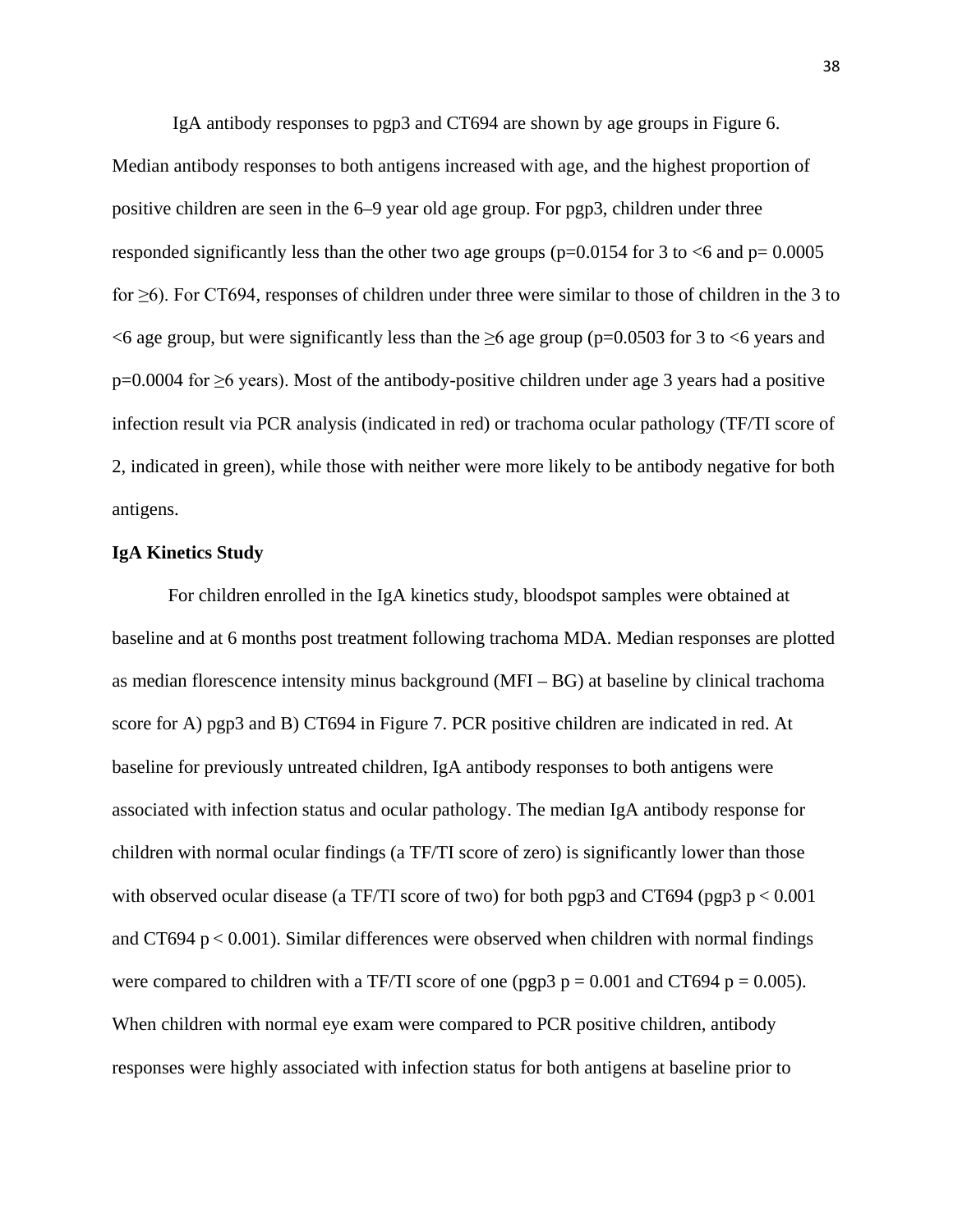treatment (pgp3  $p \le 0.0001$  and CT694  $p \le 0.0001$ ). These results are expected as the children have not yet been treated for trachoma infection at baseline.

Antibody prevalence by age at baseline is shown in Figure 8A and 8B for both pgp3 and CT694, respectively. Cut offs for positivity were based on analyses of US samples as described previously. Prevalence increased with age for both pgp3 and CT694, and was highest in five and six year old children. By age six, 93% of children were antibody positive to at either pgp3 or CT694.

 After treatment, antibody responses decreased for both pgp3 and CT694, comparing paired, baseline and six month post treatment medians, stratified by age. The p-values for both pgp3 and CT694 for each age group of antibody positive children are shown in Table 3, and indicate the significance of the change in mean antibody responses between baseline and six months post – treatment for children that were antibody positive at baseline for each age group. All ages groups showed significant differences in antibody responses from baseline to six months post treatment for both antigens, with the exception of 2 year old children, and 3 year old children for CT694.

At six months post treatment, IgA antibody responses decreased across all ages, as shown in Figure 9 for both pgp3 and CT694, respectively; however, few children reverted to seronegative status. The mean rate of decline in antibody for antibody positive children decreased with age. The greatest rate of decline for pgp3 was seen in the one year old children, while a lesser decline was seen in the six year old children (slope = -325.2 for one year old children, and -145.9 for six year old children). A similar trend in the rate of antibody response decline is seen in CT694 among antibody positive individuals (slope = -35.85 for one year old children and slope  $= -31.34$  for six year old children). The rate of decline of IgA antibody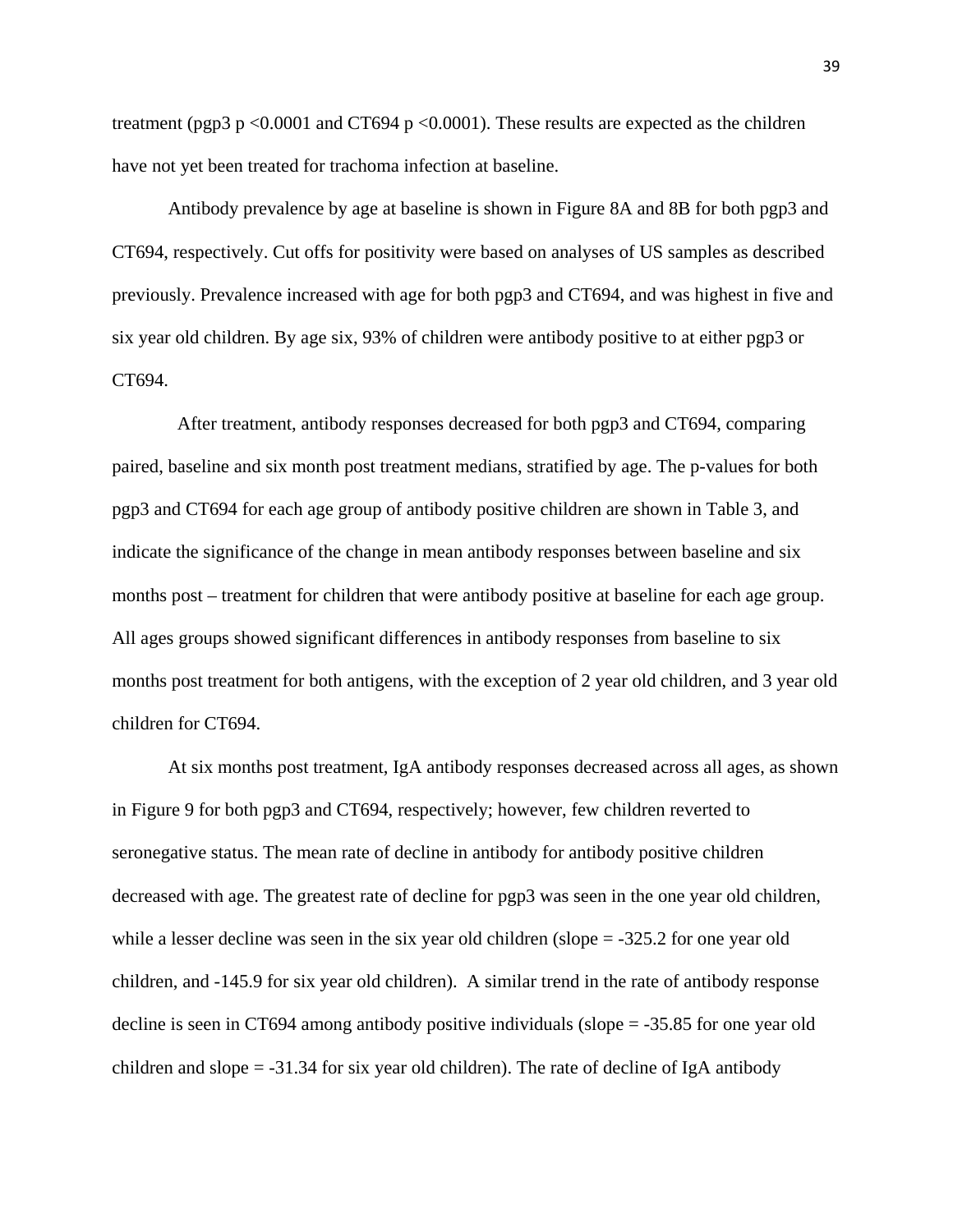responses decreased between the extreme age groups, which may serve as an indicator of multiple infections of trachoma within the older population, as IgA antibody responses persist longer in human sera and blood after multiple infections. Discrepancies in slope declines were observed in children between the ages of two and five. Low samples sizes may have contributed to the variance in slopes. Also, since IgA is less prevalent in the blood, there is a high variance for IgA antibody positivity. The large variance in responses, in conjunction with a low sample size, does not produce an ideal normal distribution to compare the mean antibody responses from baseline to six months post treatment (data of remaining slopes not shown).

#### **Discussion**

Sensitive surveillance tools are necessary in trachoma endemic communities in order to determine whether or not MDA should cease. Within low resource settings, PCR data is often unavailable or not cost effective to support decision-making by endemic countries. The use of serological tools to detect antibody responses to trachoma antigens may provide an alternative to clinical exams and PCR analysis as indicators of interruption of transmission. The absence of an IgA antibody response might indicate an interruption of transmission in formerly endemic areas, which may in turn lead to the decision to MDA. In principle, an absence of IgA responses would indicate no recent infections, indicating elimination of trachoma incidence and interruption of transmission. The use of serological markers has been shown to be useful in detecting exposure to *C. trachomatis* in the context of genital infections, and has been recently explored for ocular infections as well [\[2\]](#page-69-1). In this study, we used serological markers to screen for IgA antibody responses and their relationship to ocular infections as assessed by PCR and clinical disease. Two antigens, pgp3 and CT694, were selected for the multiplex assay after an extensive literature search, and previous studies using the two antigens in the context of ocular *C.*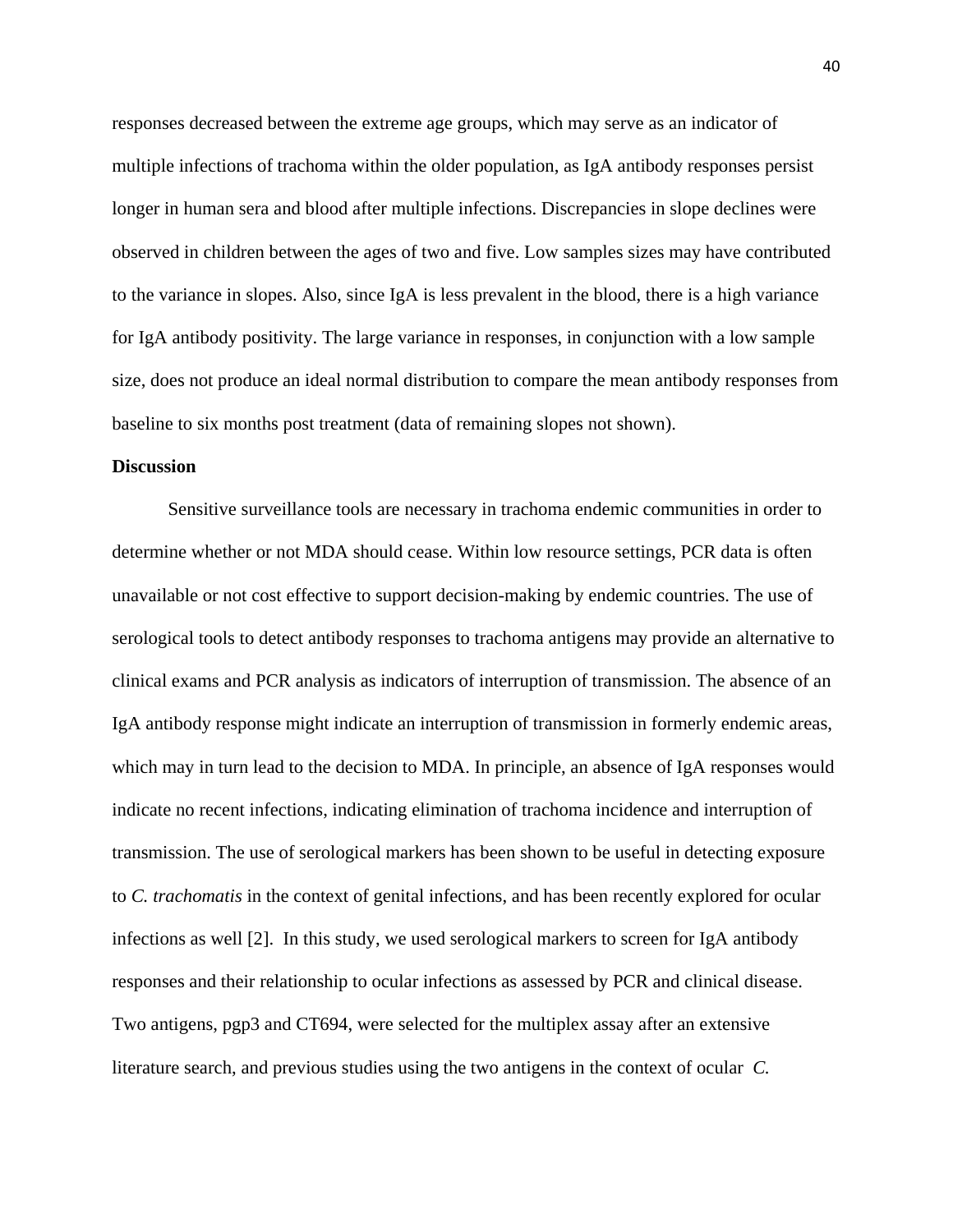*trachomatis*. Two different communities were used for the purposes of this study. Bloodspot eluates were screened from Tanzanian children with two chlamydial antigens to measure IgA antibody responses to trachoma antigens after MDA and compared results to clinical exam and PCR analysis data. A second study screened bloodspot eluates from Tanzanian children before treatment and six months after treatment to determine the IgA antibody kinetics.

#### **IgA response survey study**

At the community level, communities with higher trachoma prevalence also had higher pgp3 and CT694 antibody responses. Village 0401 had the highest median levels of pgp3 and CT694 antibody along with the highest numbers of positive clinical exams. Village 1001 showed lowest prevalence of antibody positivity for both pgp3 and CT694 and lower trachoma prevalence. Village 1501 had lower antibody prevalence than Village 1602 for pgp3, but a slightly higher response to CT694. Therefore, community antibody prevalence is not concordant for the two antigens. This discrepancy shows that communities that may show positive results for pgp3 may not necessarily produce a positive response for CT694, an argument for the use of two or more antigens.

IgA responses to the two trachoma antigens differed significantly. For samples from children that exhibited only infection  $(n=7)$ , 86% and 43% were IgA-positive for pgp3 and CT694, respectively. Of the 3 children exhibiting pathology and infection, 2 had a positive IgA response to pgp3, but none were positive for IgA to CT694. Of samples from children that exhibited only ocular pathology (n=20), 55% and 5% were IgA-positive for pgp3 and CT694, respectively. For children without evidence of trachoma or infection  $(n=125)$ , 23% tested IgApositive to pgp3, while only 6% tested IgA-positive to CT694. These results suggest that pgp3 has greater sensitivity for the detection of trachoma than CT694.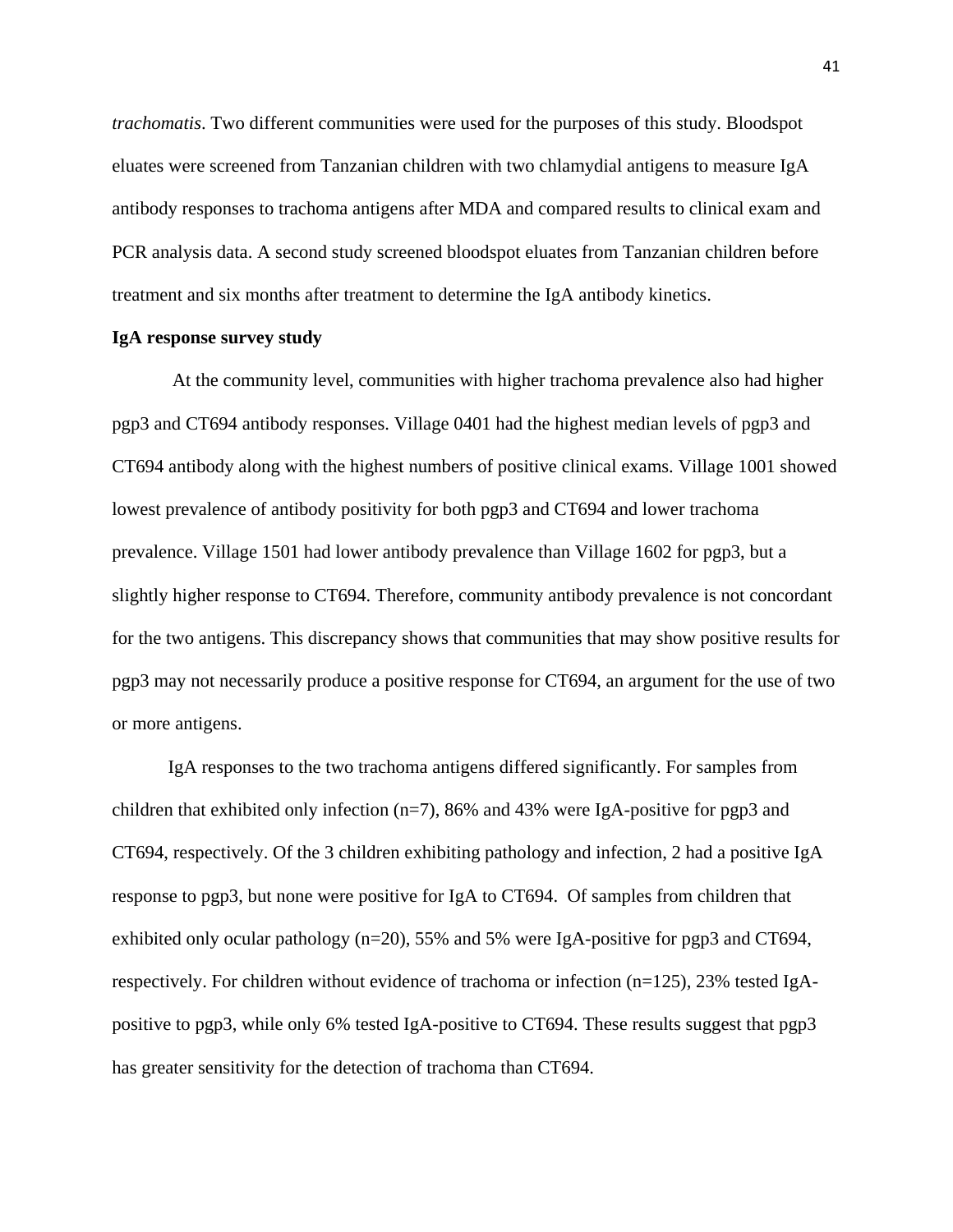Of children with normal clinical exams, there were many with positive antibody responses. These likely represent children with previous infection, and similar patterns are seen in IgG analysis [\[2\]](#page-69-1). These results suggest that IgA responses are not specific indicators of active infection, but additional study of the kinetics of trachoma antibody responses is needed.

Lack of antibody in young children may be indicative of interruption of transmission and protection by the SAFE strategy, as shown for responses to pgp3 and CT694 in children less than three years of age in communities where MDA was provided. Antibody responses increased with age, and statistically significant differences in response were observed for both age group comparisons in pgp3, and one age group for CT694. Further analysis and characterization of pgp3 and CT694 are necessary in order to determine the reason for discrepancies between antibody responses.

There are several limitations to consider in the context of this study. First, all villages have been treated by MDA prior to sample collection, so the baseline antibody responses are unknown for each antigen. Also, because samples were collected at only one time point, our understanding of how each child's antibody and disease status changed over time is limited. The longitudinal kinetics study in the second portion of this discussion evaluates the change over time regarding antibody responses. Antigens were chosen based on literature specific to genital chlamydial infections [15] and previous studies with ocular trachoma [\[2\]](#page-69-1). Due to the limited available data of trachoma and multiplex assays, it is unclear that these antigen choices are the most appropriate in terms of recent trachoma infection. As stated previously, individuals that were antibody positive for pgp3 were not necessarily positive for CT694. Therefore, further studies of the two antigens and their differences are required to understand antigen mechanics, and the purpose of this decline in responses.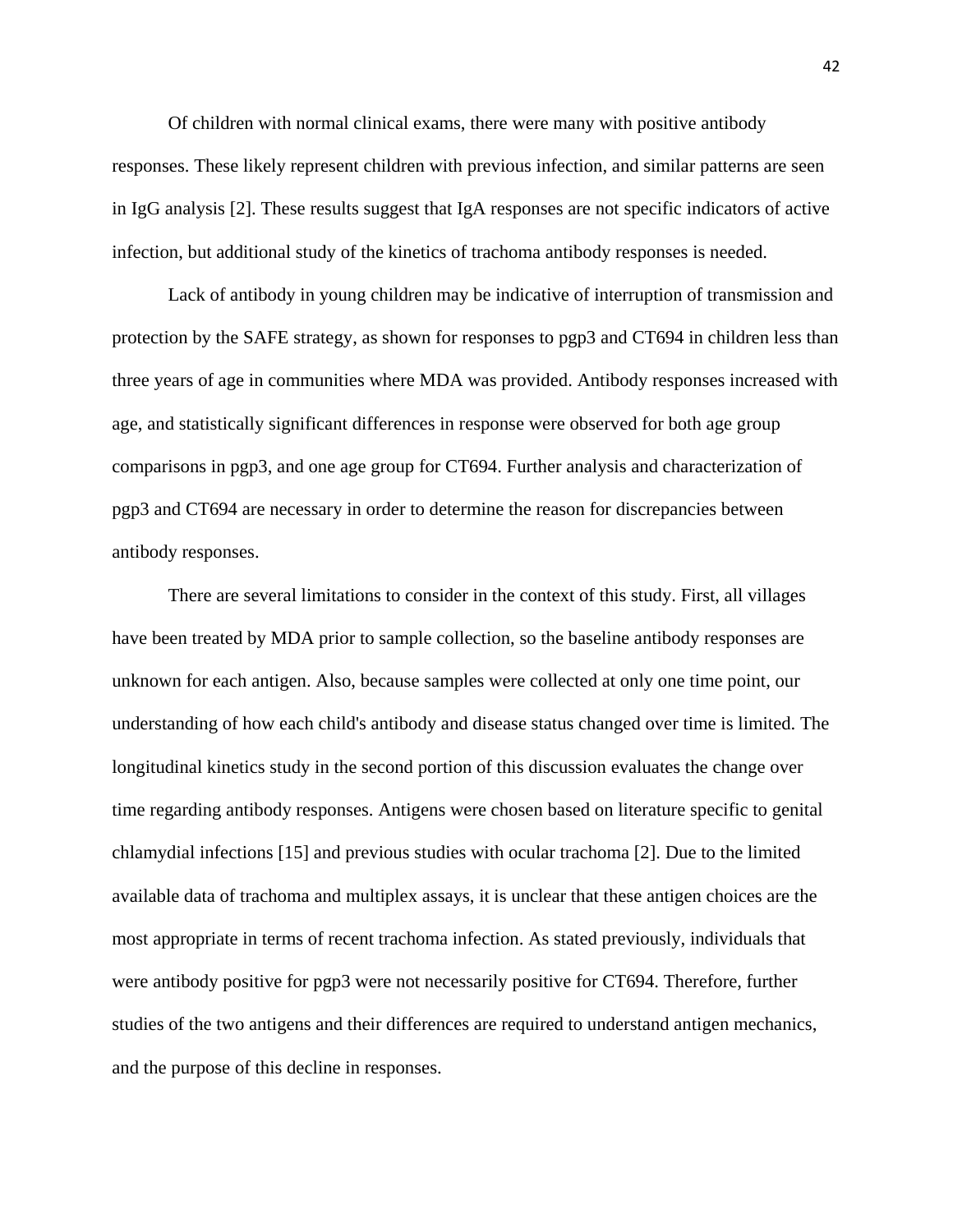In summary, though having low levels in the blood, IgA responses to the trachoma antigens, pgp3 and CT694, are detectable using the multiplex bead assay. The antibody response is present in children with a PCR positive result (active infection) or signs of the ocular disease. Elevated antibody responses are also seen in children with a TF/TI score of 0 and those that are not PCR positive. Therefore, IgA antibody responses are not specific indicators for active infection for trachoma. Further analysis in the kinetics study displays the level of antibody response over time after treatment.

#### **IgA Kinetics Study**

For baseline samples, higher antibody responses were associated with ocular pathology and infection status. These results are expected. At baseline, antibody positivity increased with age. By age six, 93% of individuals were antibody positive for either pgp3 or CT694. Increasing antibody prevalence with age may be due to repeated infections, as IgA levels, though at lower levels in the blood, tend to persist for longer periods of time with repeated infections. The lower than expected antibody prevalence for children at age two for both pgp3 and CT694 may have resulted due to the small sample size of antibody positive children within the age group. A larger study population is required to observe the kinetics of IgA antibody responses by age group.

Post treatment, median antibody responses were compared between baseline and six months post treatment and stratified by age. Individuals that were antibody positive at baseline for pgp3 were not necessarily positive for CT694, confirming the results of the cross sectional study. This reinforces the need for further studies on the immunological differences between the two antigens. All age groups suggest a significant decrease in antibody responses six months after treatment for both antigens, except for individuals at age two for both antigens, and individuals at age three for CT694, but both groups had smaller numbers of children tested.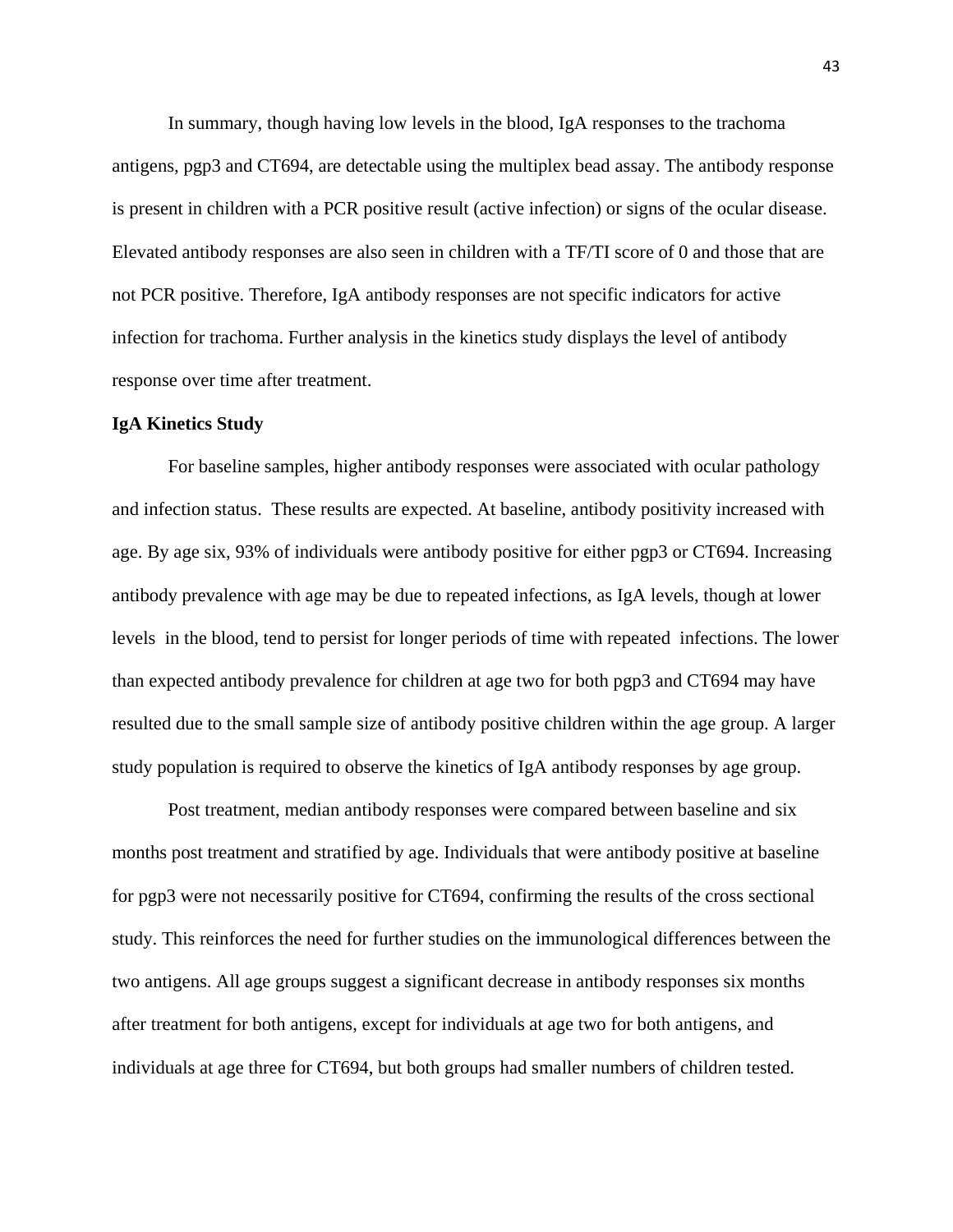The slope of decreasing antibody responses between baseline and six months post treatment is greater in one year old children than in six year old children. Younger children may experience a greater IgA antibody decline than older children, since the infection being treated may be the child's first infection, whereas, in older children, IgA antibody persists for longer periods of time due to re-infection. This pattern was seen for both pgp3 and CT694.

Comparing antibody survey results to those found by Goodhew and colleagues showed that antibody responses were significantly lower for IgA than IgG. This is expected, as IgG is more predominant in the blood. Also, IgG antibody responses were significantly greater in individuals with ocular pathology for both pgp3 and CT694. For IgA, only pgp3 demonstrated antibody responses were significantly greater for individuals with ocular pathology [\[2\]](#page-69-1). This insignificant decline may be due to low IgA antibodies present in the blood, and the low responses seen in CT694. Further research of pgp3 and CT694 is needed in order to determine their antibody reactions, and the reason for declined responses in CT694.

In summary, within the scope of the kinetics study, IgA antibody responses were shown to decrease after treatment overall for the trachoma antigens, pgp3 and CT694. Insignificant associations with age groups between the median baseline antibody response and the median six month post treatment response may be due to low sample sizes. By stratifying by age to eliminate confounding, the rate of decrease in antibody levels between baseline and six month post treatment decreased as age increased, with a smaller rate of decline seen in six year old children versus one year old children. Therefore, IgA responses do decline after treatment. Antibody responses also decrease throughout time by antigen, and by age.

Limitations for the kinetics study include a sufficient sample size. For analysis, age was stratified in order to eliminate confounding due to repeated infections with age. However, this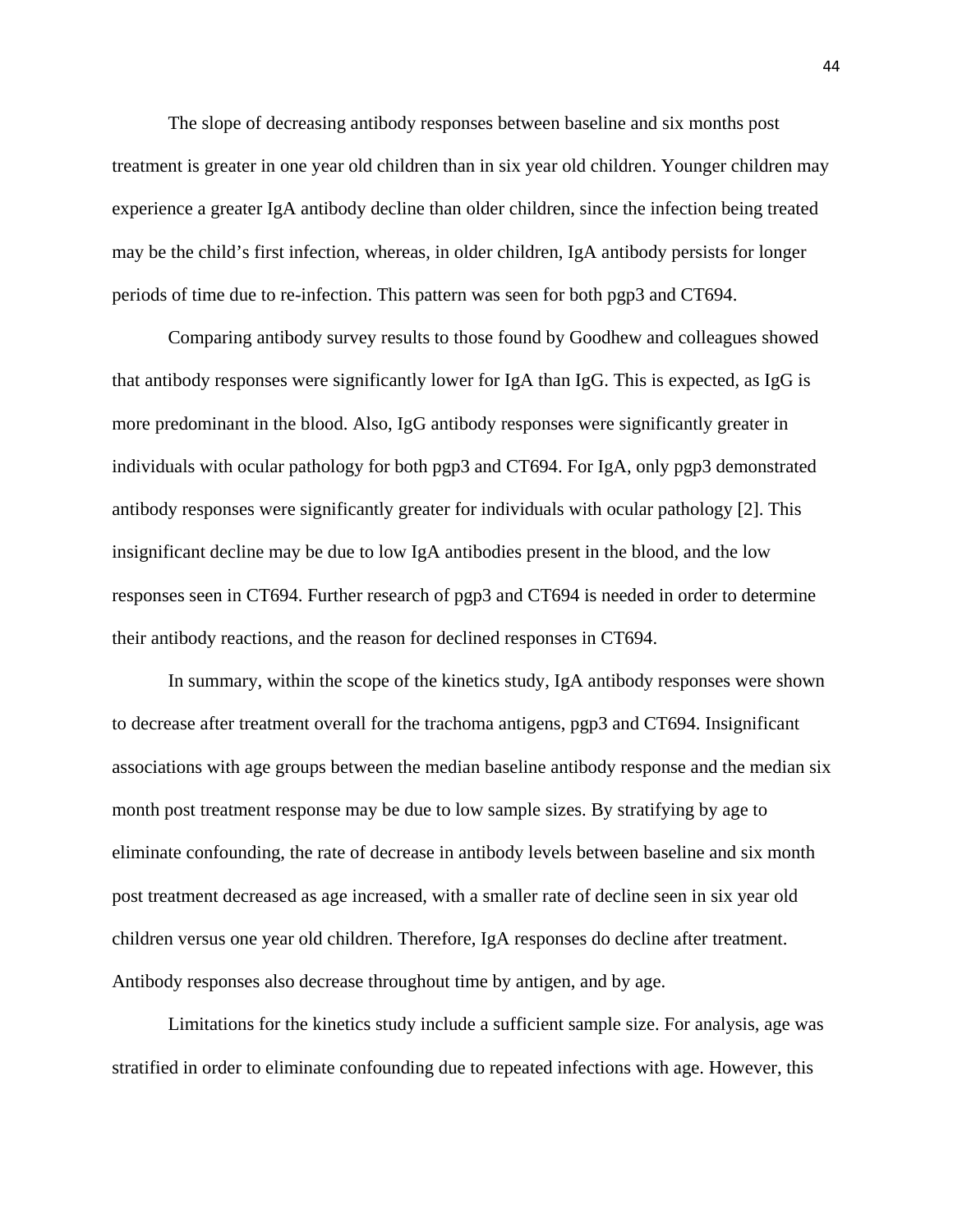decreases the observed sample populations within each observed group. A larger sample size would provide more power for the analysis. A larger sample size would also provide a higher power for linear regression analysis of the rate of antibody response decline over time, providing more accurate measures of slope for each age group. The US samples that served as negative controls for both studies are unidentified, and the travel and medical history of the samples are unknown. Therefore, the health status of the children is unclear, and there is a possibility that Chlamydia infection was acquired at birth maternally for children that exhibit elevated antibody responses [\[22\],](http://www.plosntds.org/article/info%3Adoi%2F10.1371%2Fjournal.pntd.0001873#pntd.0001873-Hammerschlag1) [\[23\].](http://www.plosntds.org/article/info%3Adoi%2F10.1371%2Fjournal.pntd.0001873#pntd.0001873-Hobson1)

The multiplex bead assay may be a valuable antibody-based tool for trachoma surveillance, however, further investigation of pgp3 and CT694 are required in order to fully understand the differences between the two antigens. Expanding the use of the multiplex bead assay can allow for the analysis of antibody prevalence for a number of antigens corresponding to a number of diseases in one analysis. This allows for mass screening of multiple NTDs within a given community. Mass screenings through serological testing would prove to be effective and efficient in communities endemic to multiple NTDs, versus using multiple, disease specific surveillance methods. For trachoma surveillance, multiplex bead assay analysis may be valuable in determining the median fluorescence intensity (MFI) that represents the cut off for antibody positivity. Determining positivity in the serology will provide a more accurate picture of the current trachoma prevalence. Also, multiplex bead assay analysis may be valuable in assessing possible transmission after MDA has ceased in order to determine re – emergence, especially in hyper-endemic communities. Defining endpoints for trachoma infection status may re-evaluate and steer trachoma elimination programs, and also allow for the integration of elimination and control programs of multiple NTDs.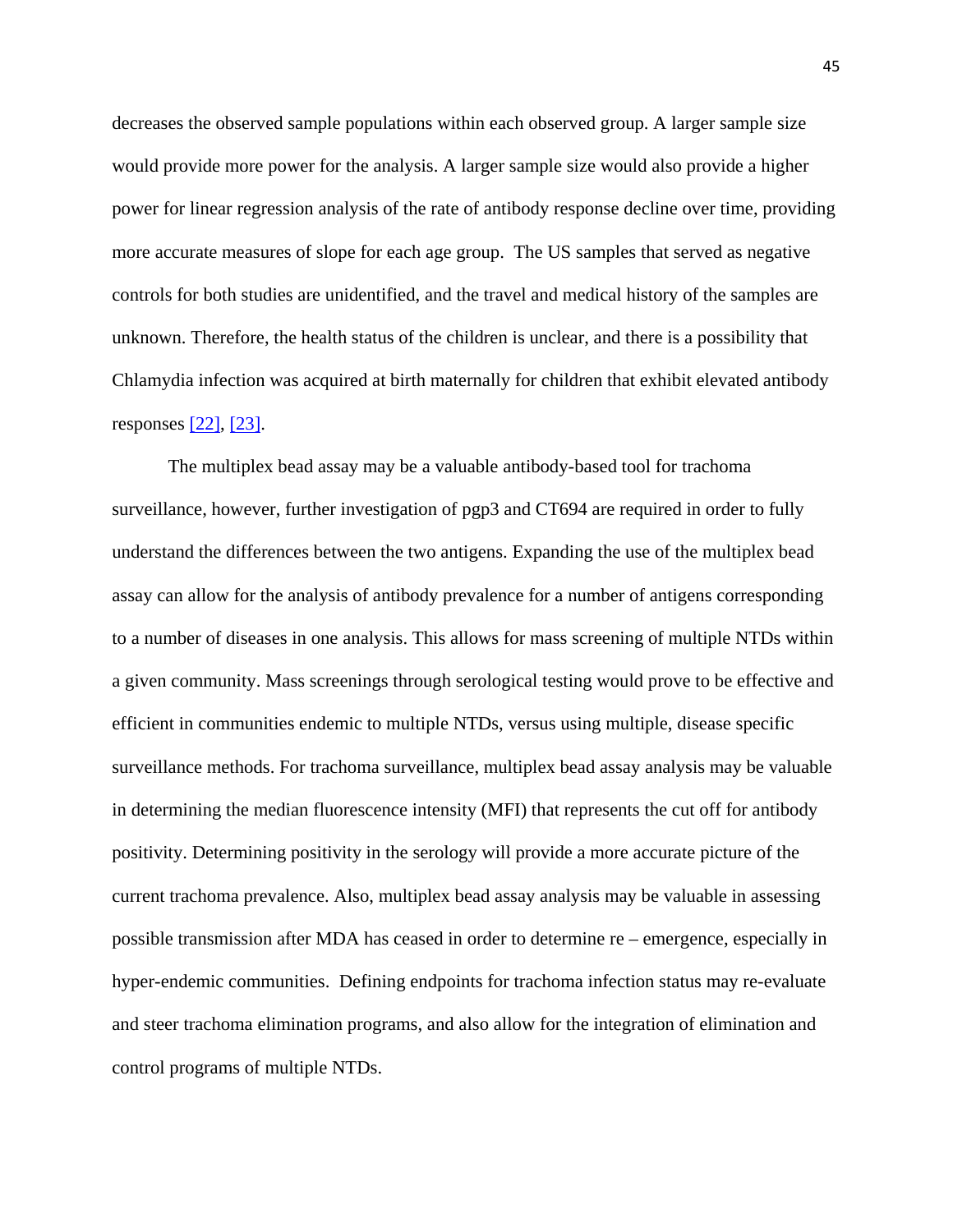# **Manuscript Tables and Figures**

Figure 2. A map of the trachoma prevalence by district in Tanzania. Credit: Imperial College London, 2012.

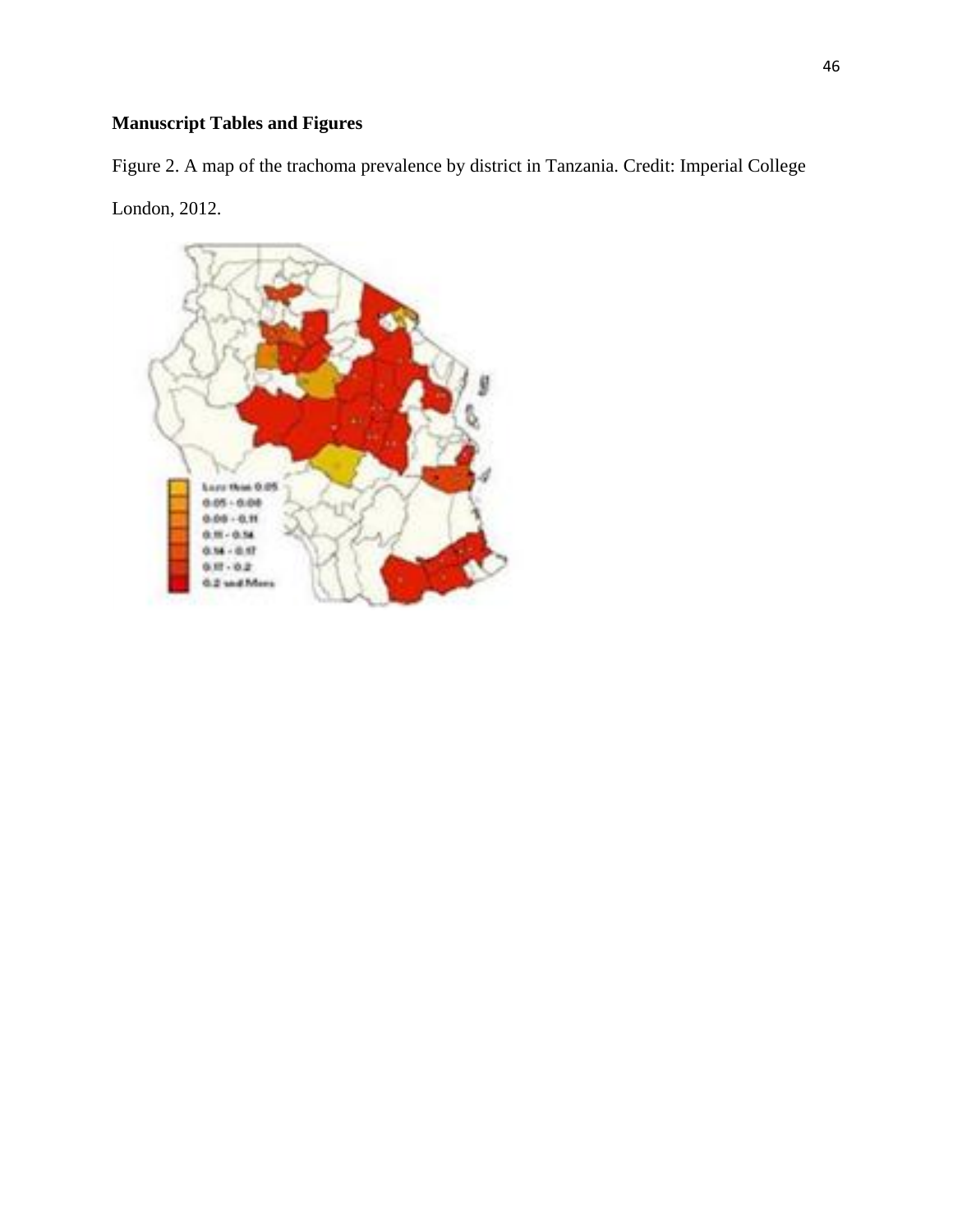Figure 3. Median responses are shown in median florescence intensity minus background (MFI – BG) by country for A)pgp3 and B)CT694.

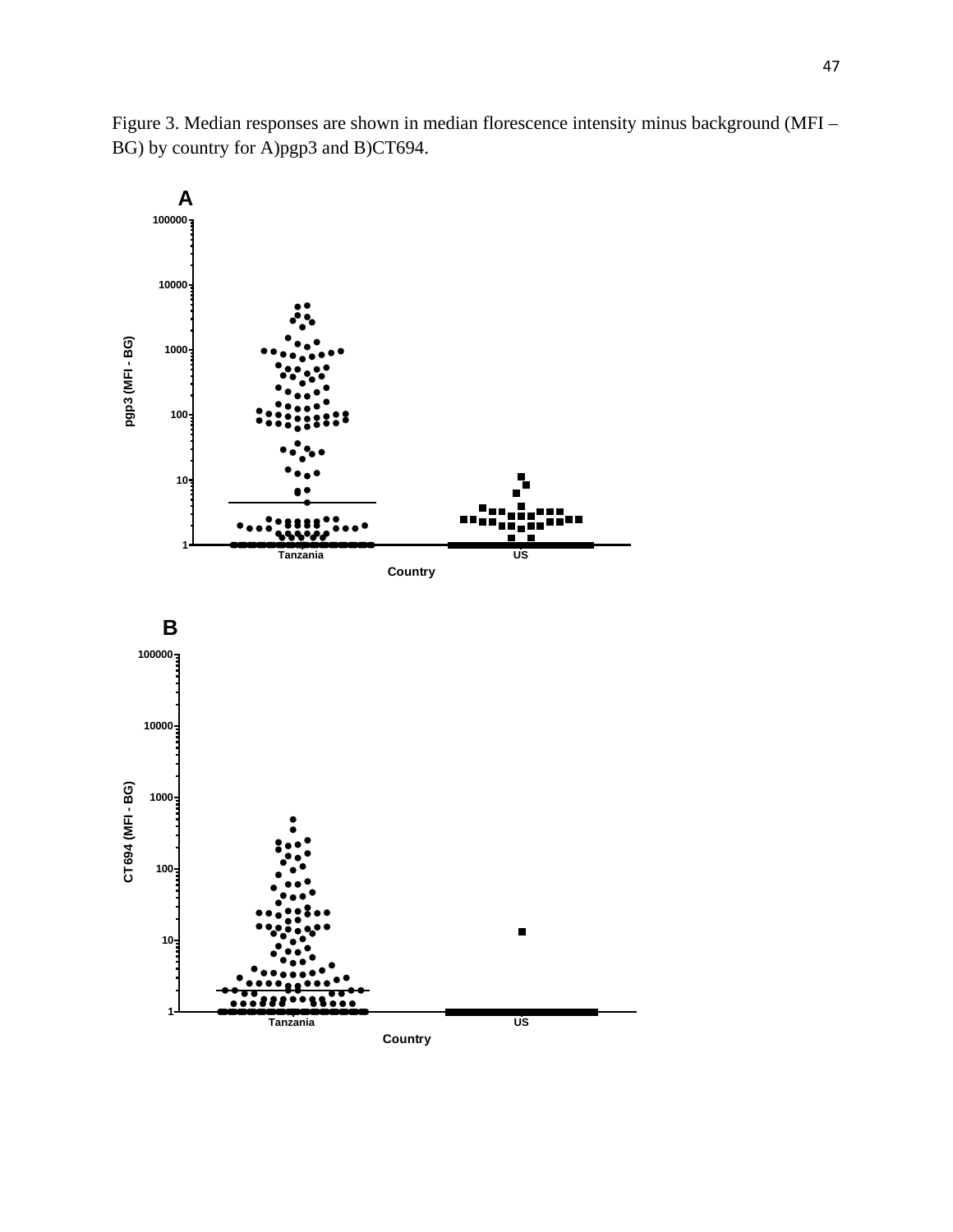

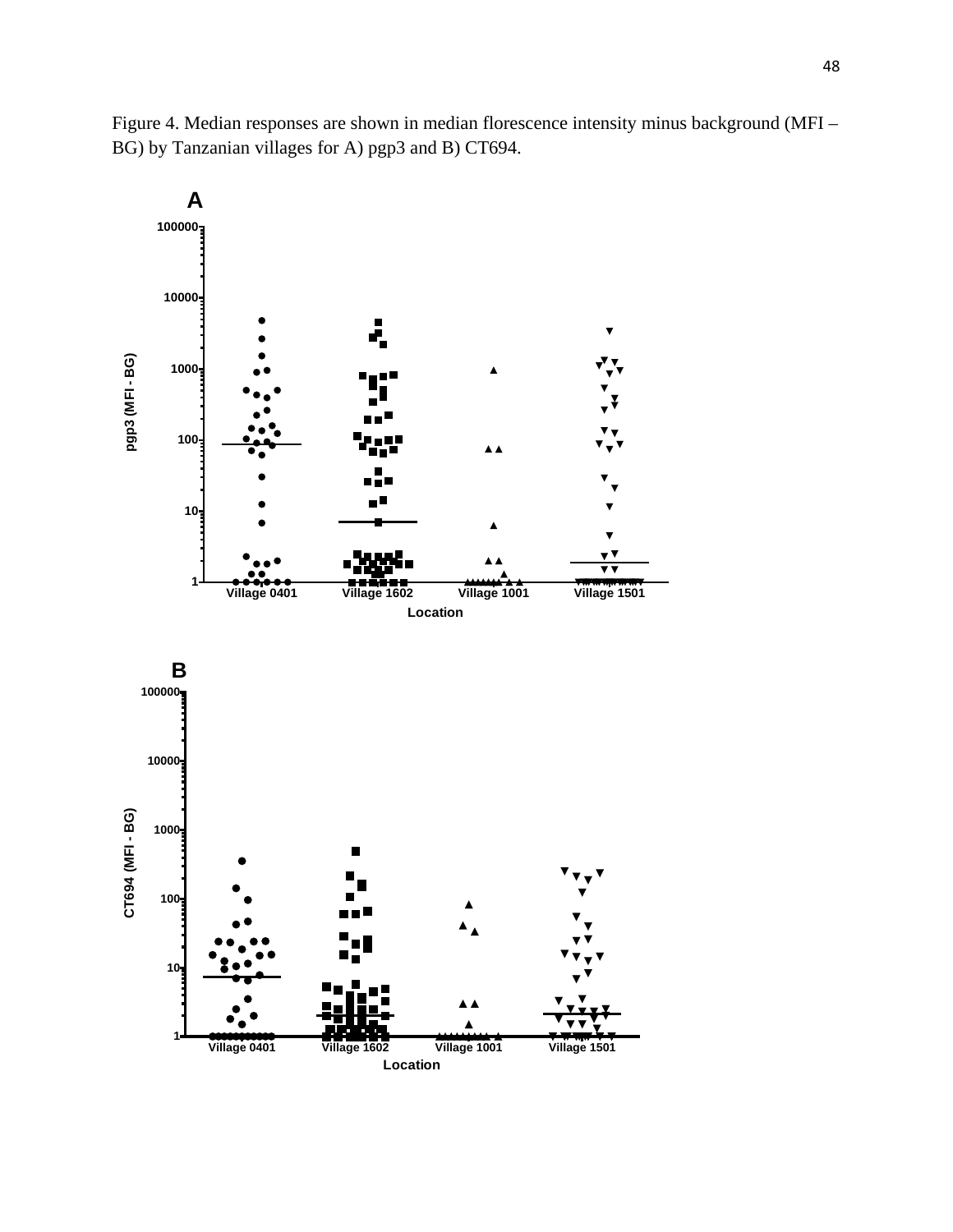Figure 5. Median responses are shown in median florescence intensity minus background (MFI – BG) by clinical trachoma score for A) pgp3 and B) CT694. PCR positive children are indicated in red.

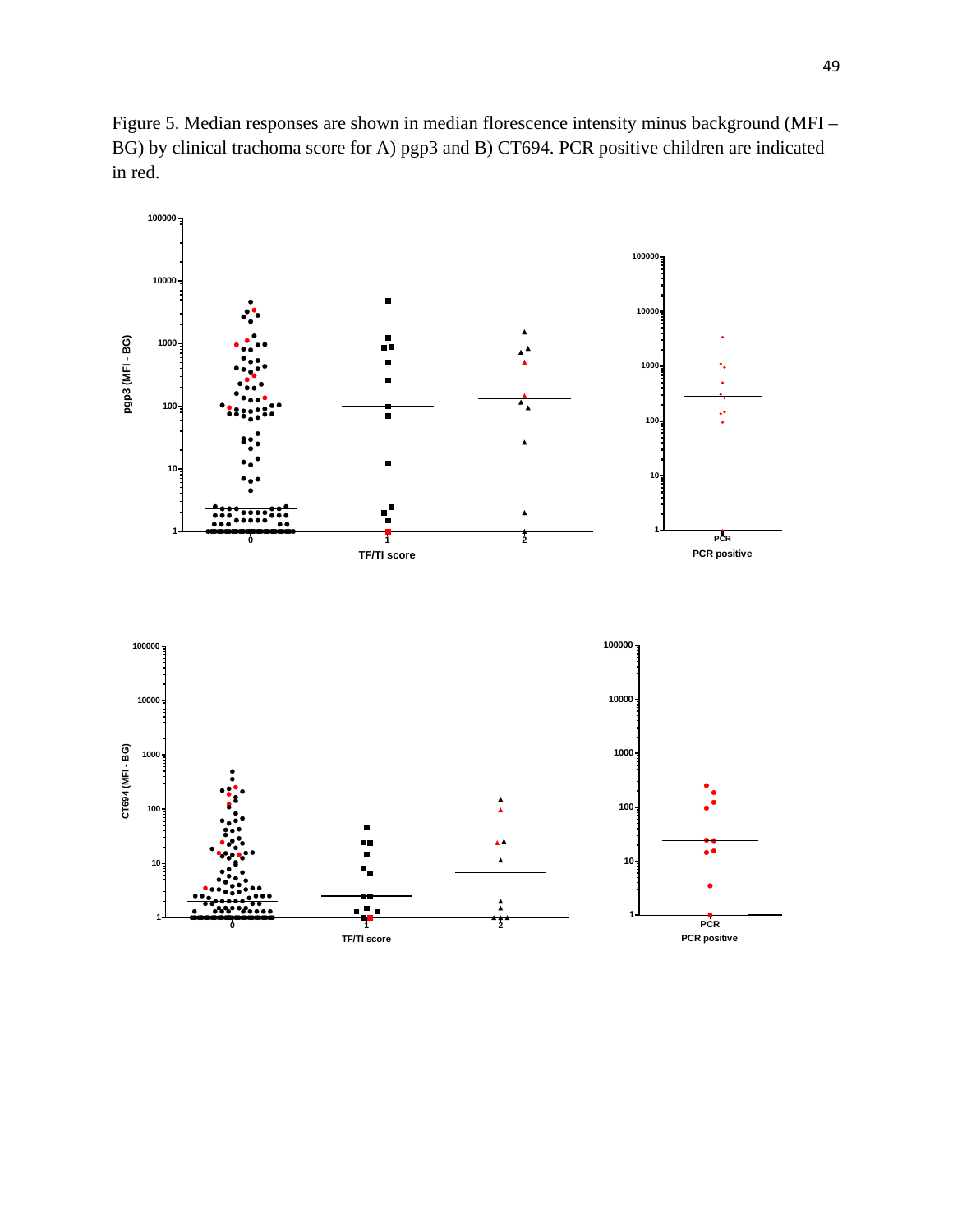| pgp3     | $PCR +$ | PCR-   |
|----------|---------|--------|
| $TF/TI+$ | 2/3     | 15/20  |
| TF/TI-   | 7/7     | 50/125 |

Table 2A. Distribution of ocular pathology (TF/TI = 1 or 2) and infection status for pgp3.

Table 2B. Distribution of ocular pathology (TF/TI = 1 or 2) and infection status for CT694.

| <b>CT694</b> | $PCR +$ | PCR-   |
|--------------|---------|--------|
| $TF/TI+$     | 1/3     | 7/20   |
| TF/TI-       | 6/7     | 31/125 |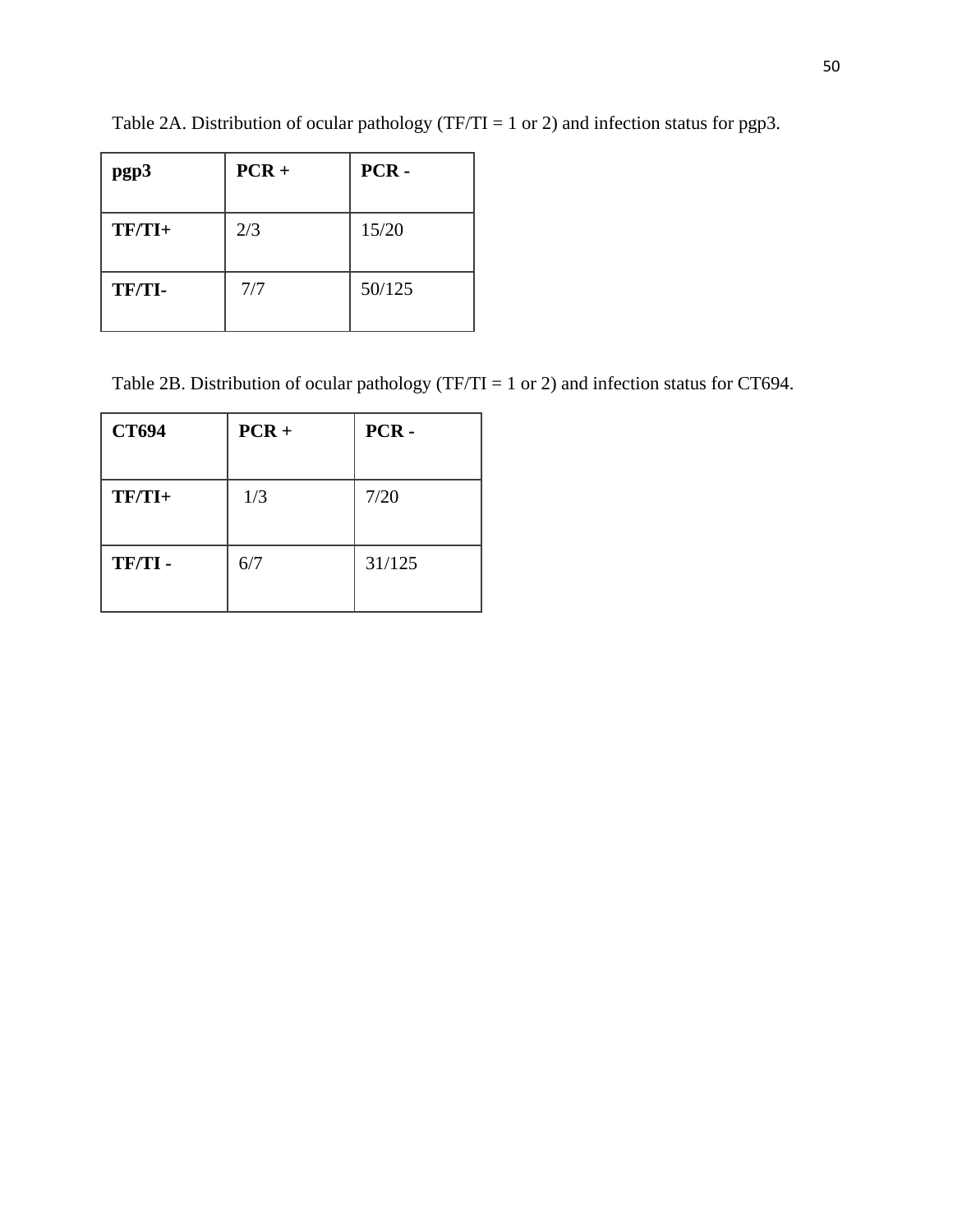Figure 6 Median responses are shown in median florescence intensity minus background (MFI – BG) by age groups for A)pgp3 and B)CT694. PCR positive children are indicated in red, and individuals with a TF/TI score of 2 are indicated in green.



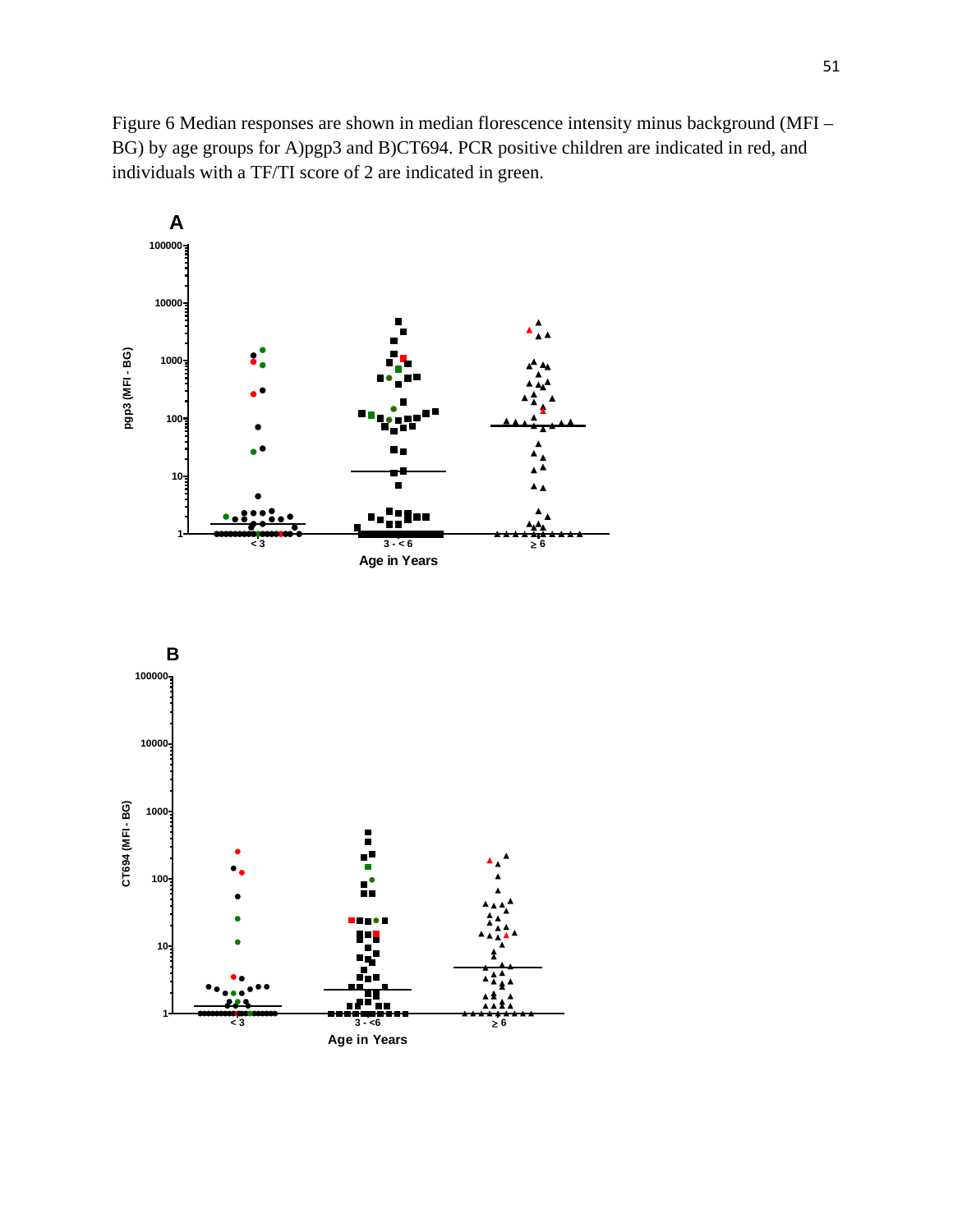Figure 7. Median responses are shown in median florescence intensity minus background (MFI – BG) at baseline by clinical trachoma score for A) pgp3 and B) CT694. PCR positive children are indicated in red.

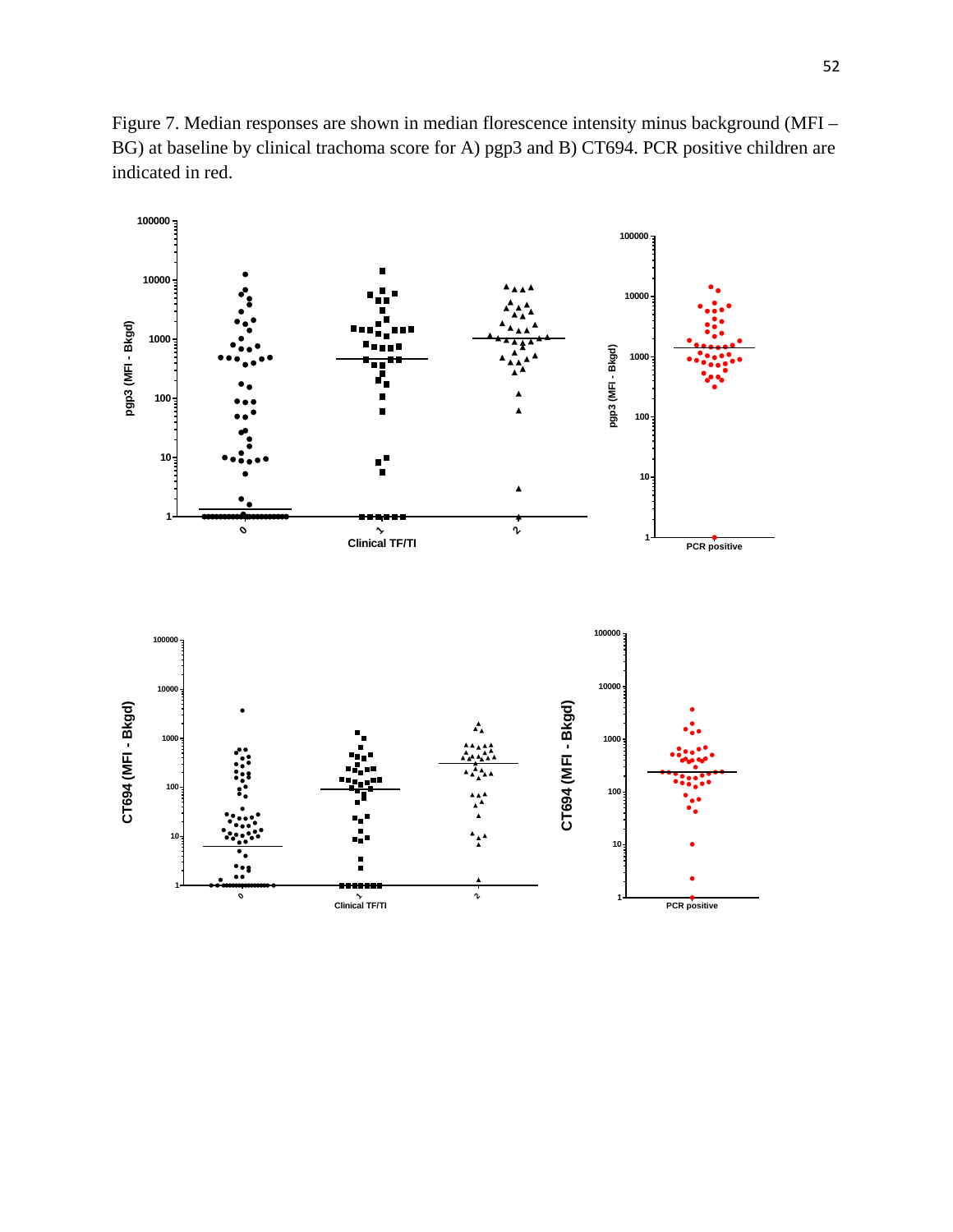



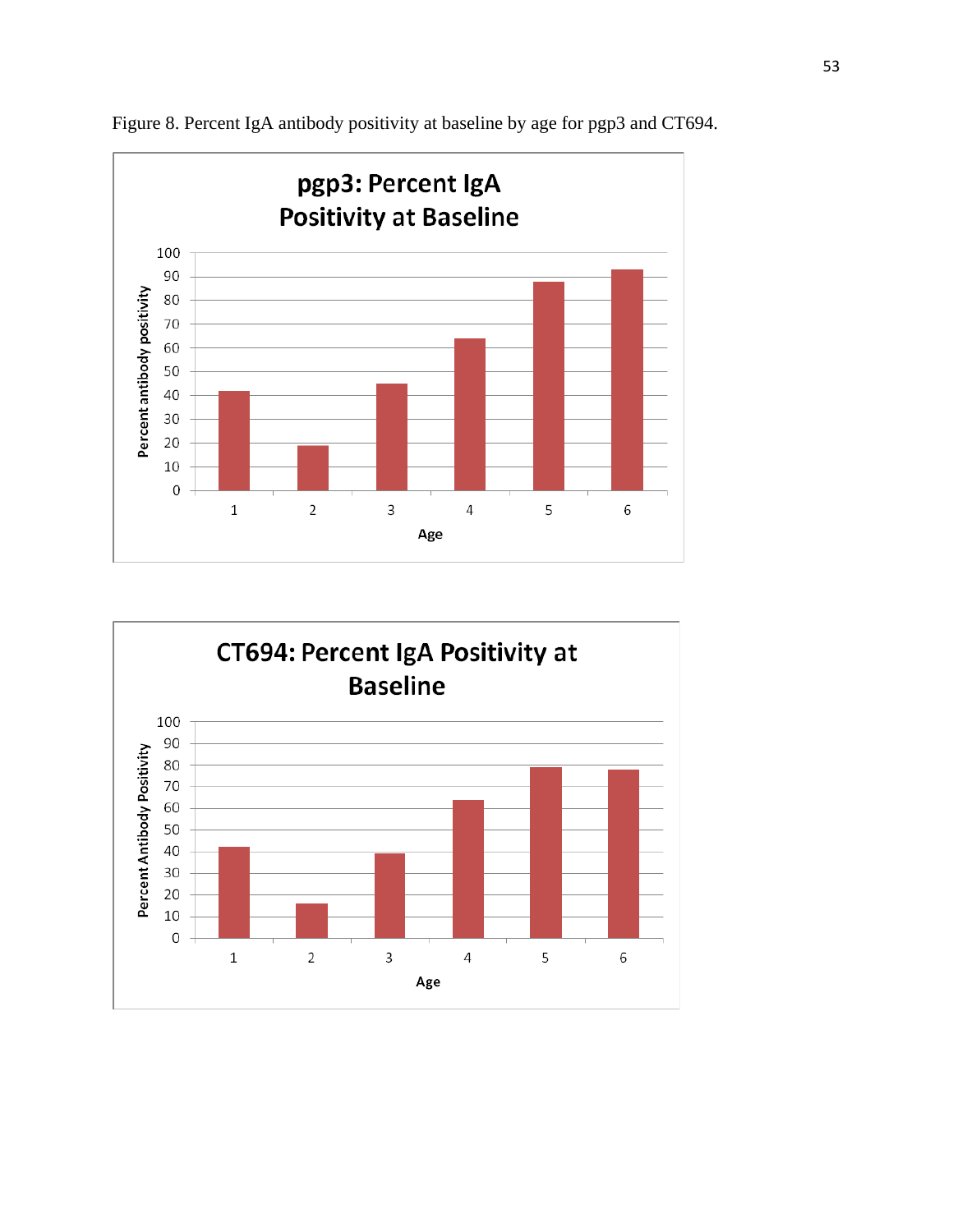| Age            | <b>Pgp3 Number</b><br>(n) | <b>CT694</b><br>Number (n) | Pgp3 p-value  | CT694 p-value |
|----------------|---------------------------|----------------------------|---------------|---------------|
| $\mathbf{1}$   | 8                         | 8                          | $0.0078**$    | $0.0078**$    |
| $\overline{2}$ | 7                         | 6                          | 0.0781        | 0.2188        |
| 3              | 15                        | 13                         | $0.0004**$    | 0.0574        |
| $\overline{4}$ | 22                        | 21                         | $0.0194**$    | $0.0261**$    |
| 5              | 28                        | 28                         | $< 0.0001**$  | $< 0.0001**$  |
| 6              | 25                        | 22                         | $< 0.0001$ ** | $0.0004**$    |
| <b>Total</b>   | 105                       | 98                         |               |               |

Table 3. Comparison of medians at baseline and six months post treatment stratified by age for each trachoma antigen, pgp3 and CT694. \*\* indicates a significant p-value, with alpha = 0.05.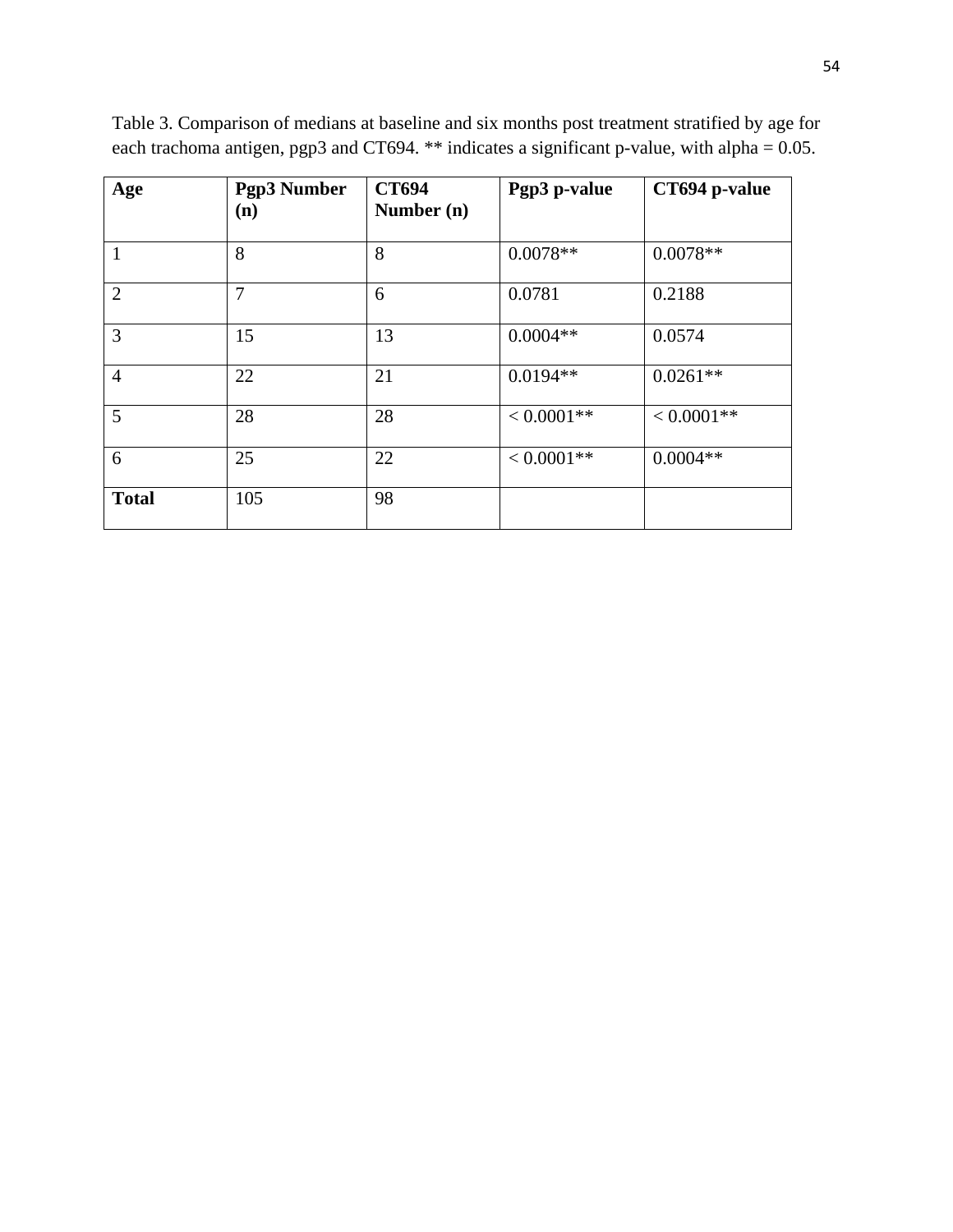Figure 9. Rate of antibody response decline per individual from baseline to six months post treatment by age for A)pgp3 and B)CT694.

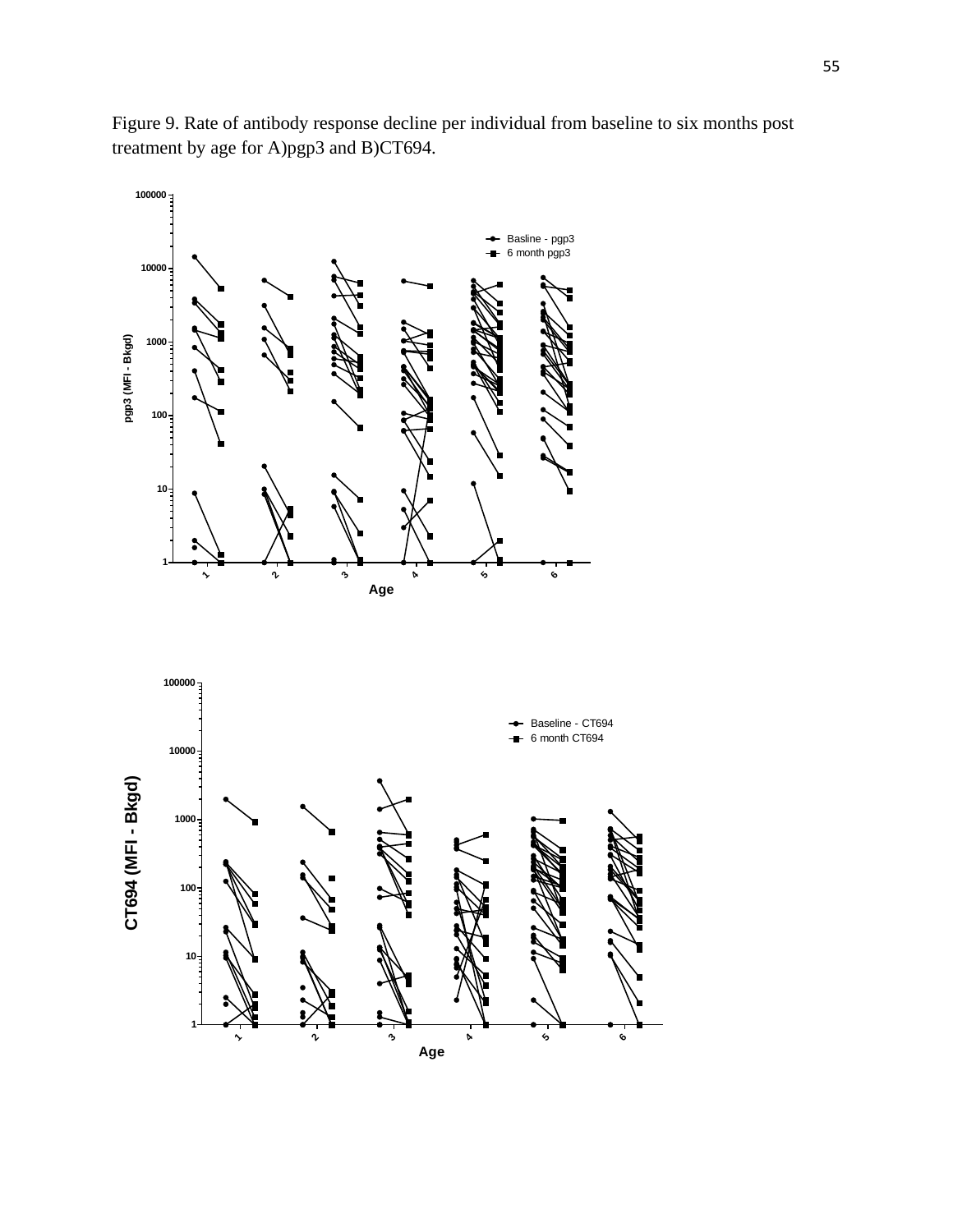#### **Chapter 4: Conclusion and Recommendations**

Serological testing shows promise in clearly defining active trachoma to produce a more accurate picture of current infection status and for defining endpoints for trachoma infection [\[2\]](#page-69-1). More clearly defining trachoma with the use of antibody tests will allow for fewer false positives that are seen in using the clinical exam alone, and will also be more cost effective than PCR analysis. Past studies in neglected tropical diseases reinforce the possibility of using antibody – based tests for monitoring of elimination programs after mass drug administration has ceased, and suggest the capacity for antibody based tools to drive mass drug administration, elimination efforts, and public health policy [\[8](#page-69-7)[,9,](#page-69-8)[10\]](#page-69-9).

Current WHO recommendations for trachoma elimination use TF as an indicator for treatment, yet clinical symptoms persist even though infection has been cleared. Also, weak associations have been found between TF clinical manifestation and the presence of *C. trachomatis* in low – prevalence settings [\[4\]](#page-69-3). This may lead to overestimation in trachoma baseline threshold prevalence, and may provide misleading information on the current status and progress of trachoma elimination efforts. Also, though clinical trachoma graders undergo training, there may be variation between graders. Therefore, a misdiagnosis of ocular pathology may occur due to variation in diagnoses among graders.

#### **4.1 Implementation**

The advantages of the multiplex bead assay have been described in previous studies when compared to data output produced by PCR and other antibody tests, such as ELISA. Quantifying a cut off that is measured by antibody response fluorescence intensity may prove to be a beneficial alternative to the clinical examination to determine trachoma prevalence. Determining standardized cutoffs for antibody positivity for trachoma antigens will allow public health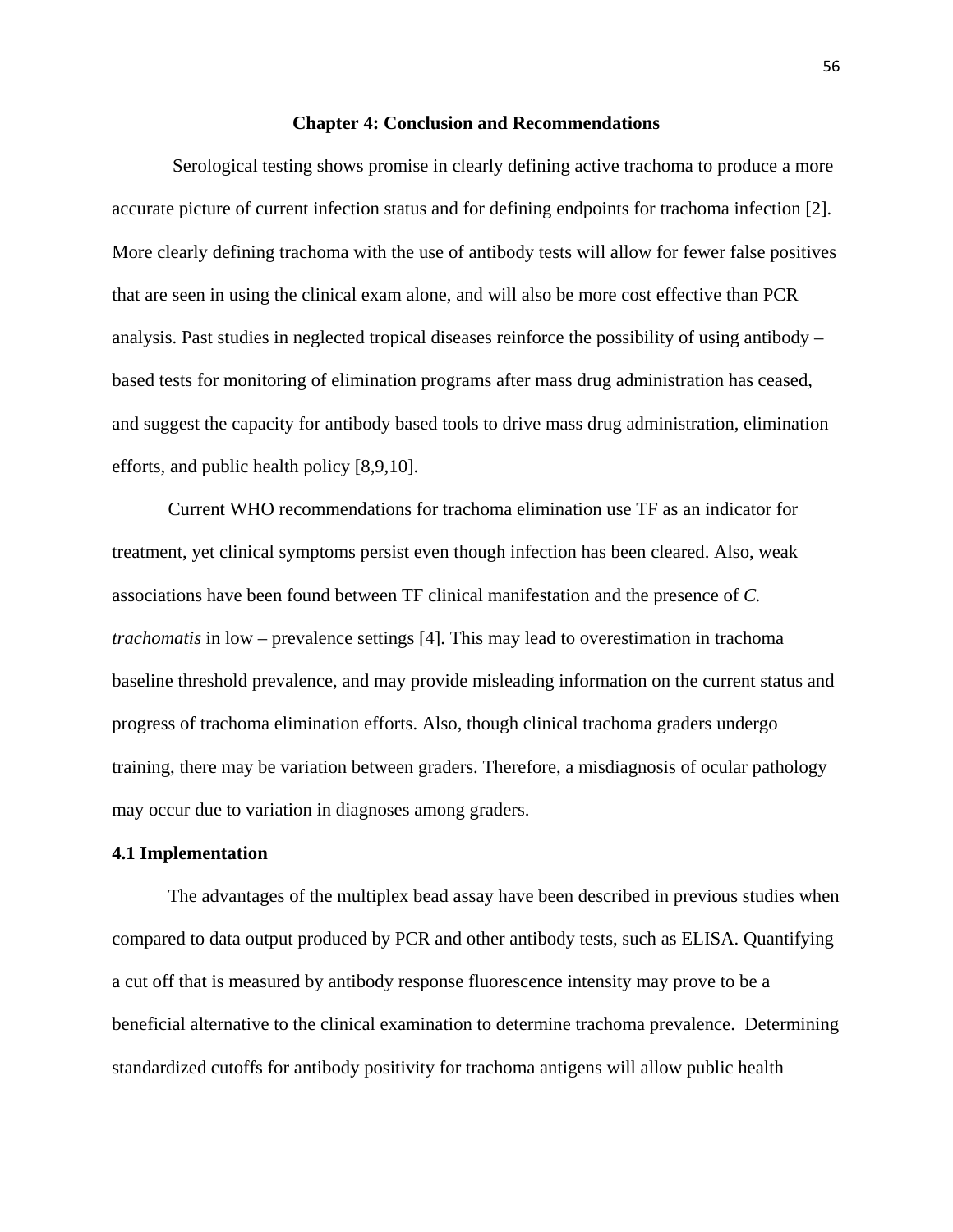practitioners to monitor individuals that are truly infected with trachoma. Using an antibody based test will increase the sensitivity and specificity of baseline threshold trachoma prevalence surveys, and provide a more accurate assessment of infection. Currently, no azithromycin resistance has been documented against trachoma. However, treating individuals that are not truly infected will misallocate antibiotics, and may create a selective pressure environment where azithromycin – resistant trachoma may thrive. Also, emerging evidence suggests that MDA for trachoma control is associated with an increased risk of azithromycin – resistant *Streptococcus pneumoniae* in young children when observed six months after treatment. This emerging evidence, as well as future studies, must be assessed in future MDA trials and trachoma control programs [\[63\]](#page-72-0). Trachoma may not exhibit azithromycin resistance; however, it is necessary to monitor other diseases that may be exacerbated with the selective pressure of mass drug administration for trachoma elimination. It is important that MDA not perceived as harmful to the target population, and emerging, resistant diseases are identified and assessed in MDA trials.

Communities infected with multiple NTDs may benefit from multiplex bead assay analysis. Previous studies have shown the capacity of its use in communities burdened with multiple infections, such as lymphatic filariasis and schistosomiasis[\[8](#page-69-7)[,10\]](#page-69-9). By examining multiple disease-specific antigens in one analysis, integrated NTD prevalence surveys can be performed simultaneously. This suggests that the multiplex bead assays may serve as a cost effective method to surveying disease prevalence for multiple NTDs, versus utilizing separate, disease-specific survey methods. This may encourage and foster integration for disease elimination and control programs, and provide a more cost effective and efficient means of collecting prevalence data within infected communities.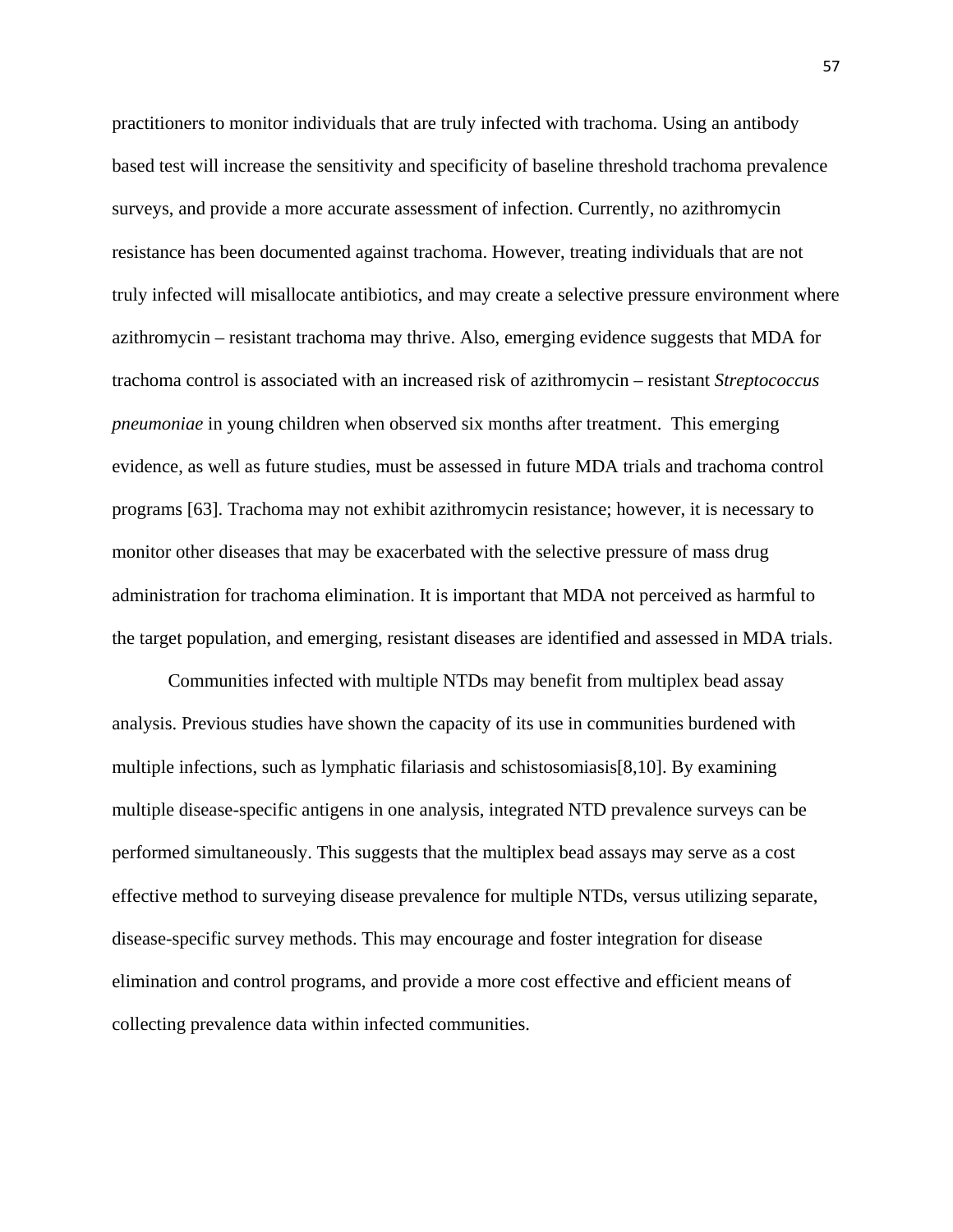The multiplex bead assay may prove to be valuable in surveillance of trachoma, as well as other diseases. Monitoring trachoma prevalence is necessary after MDA has ceased in order to determine if there is re-emergence of the disease in the community. By determining possible reemergence of trachoma after MDA has ceased, public health practitioners may modify their elimination strategies for the specific community. Implementation of facial cleanliness and environmental improvements may be incorporated into elimination campaigns where MDA alone is unsuccessful in eliminating trachoma infection. Incorporating the other aspects of SAFE is important, particularly in hyper-endemic communities where re-emergence is more likely to occur. Monitoring antibody prevalence over time in hyper-endemic communities will allow for modifications to MDA – only elimination campaigns to incorporate the hygiene aspects of SAFE to interrupt trachoma transmission. By incorporating hygiene efforts in MDA – only campaigns, it may be possible to eliminate trachoma with fewer rounds of treatment. Also, monitoring trachoma antibody prevalence over time through multiple rounds of MDA may provide a clearer portrayal of the kinetics of antibody responses in hyper-endemic communities.

#### **4.2 Recommendations**

In the context of this study, further investigation of pgp3 and CT694 are required to determine differences between antibody positive responses. Individuals that are IgA positive for pgp3 are not necessarily positive for CT694. Further studies of the antigens may be able to reveal the reason for these differences. Also, due to the limitations of the study, a larger study population would be needed in order to verify the kinetics of IgA responses in a longitudinal study. A larger sample size will provide more power to the study, and may verify conclusions found in this study.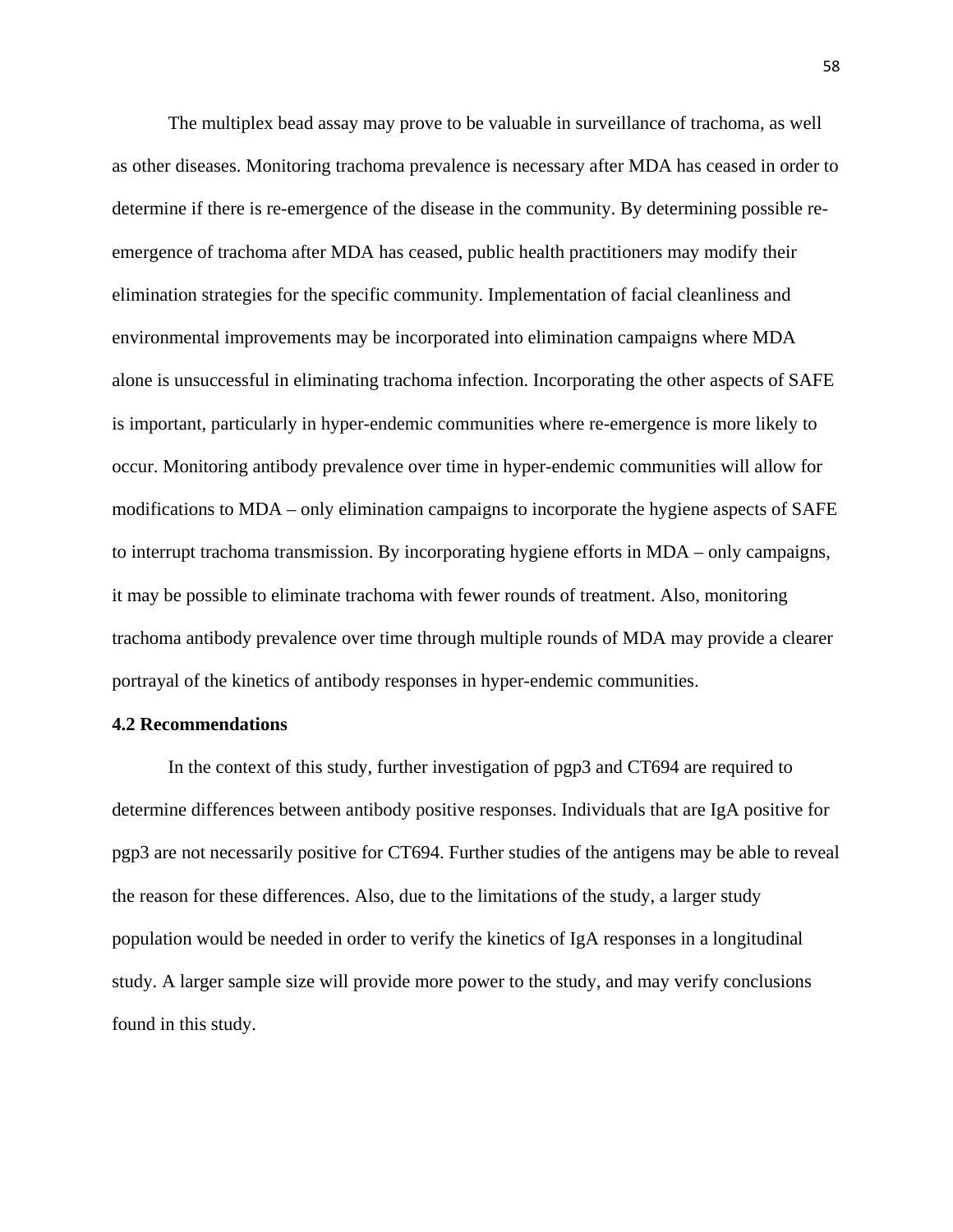Results are not readily understood by program managers, and the assays require more experimentation and research within a laboratory setting before they can be used by program managers in trachoma – endemic communities. Currently, the assays require further research before the results can be used for decision making of public health programs and interventions.

### **4.3 Conclusion**

The multiplex bead assay demonstrates value in the field of antibody testing for NTD surveillance. The assay's capability for simultaneous disease prevalence screenings allows for the integration between disease – specific elimination programs, which can foster collaboration within regions with co-infections. Collaboration and integration is key for NTD elimination and control, and the multiplex bead assay may serve as a possible candidate assay to determine disease prevalence at baseline, and to monitor disease prevalence throughout the course of MDA campaigns. The progression and further research of serological tools, such as the multiplex bead assay, may provide public health practitioners the data to drive public health policy in terms of NTD surveillance and treatment, and to modify current elimination programs specific to the community at risk.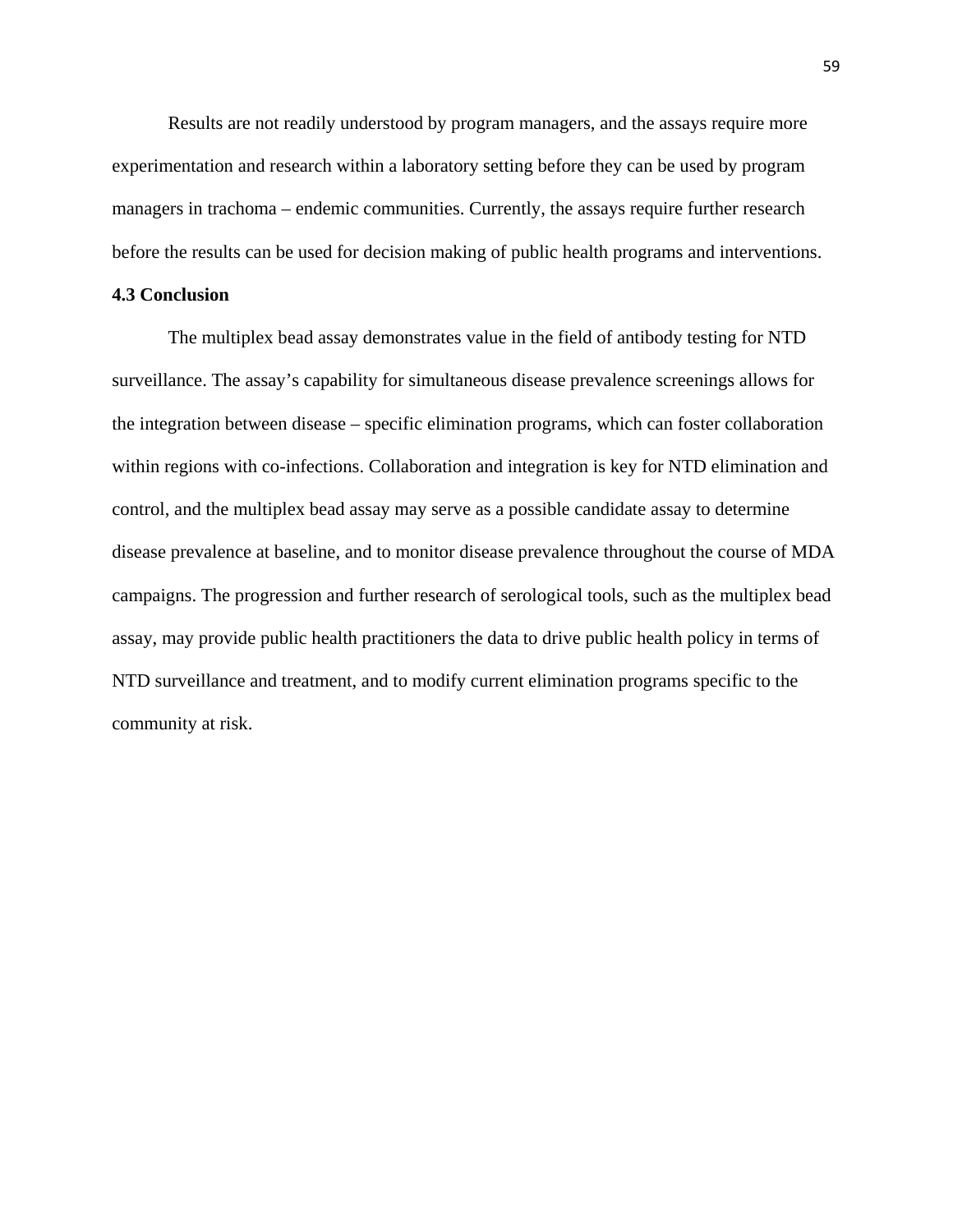# **References**

- <span id="page-69-0"></span>1. Mariotti SP, Pascolini D, Rose-Nussbaumer J (2009) Trachoma: global magnitude of a preventable cause of blindness. Br J Ophthalmol 93: 563-568.
- <span id="page-69-1"></span>2. Goodhew EB, Priest JW, Moss DM, Zhong G, Munoz B, et al. (2012) CT694 and pgp3 as Serological Tools for Monitoring Trachoma Programs. PLoS Negl Trop Dis 6: e1873.
- <span id="page-69-2"></span>3. Munoz B, Stare D, Mkocha H, Gaydos C, Quinn T, et al. (2011) Can clinical signs of trachoma be used after multiple rounds of mass antibiotic treatment to indicate infection? Invest Ophthalmol Vis Sci 52: 8806-8810.
- <span id="page-69-3"></span>4. Burton MJ, Hu VH, Massae P, Burr SE, Chevallier C, et al. (2011) What is causing active trachoma? The role of nonchlamydial bacterial pathogens in a low prevalence setting. Invest Ophthalmol Vis Sci 52: 6012-6017.
- <span id="page-69-4"></span>5. See CW, Alemayehu W, Melese M, Zhou Z, Porco TC, et al. (2011) How reliable are tests for trachoma?--a latent class approach. Invest Ophthalmol Vis Sci 52: 6133-6137.
- <span id="page-69-5"></span>6. Bailey R, Duong T, Carpenter R, Whittle H, Mabey D (1999) The duration of human ocular Chlamydia trachomatis infection is age dependent. Epidemiol Infect 123: 479-486.
- <span id="page-69-6"></span>7. Solomon AW, Peeling RW, Foster A, Mabey DC (2004) Diagnosis and assessment of trachoma. Clin Microbiol Rev 17: 982-1011, table of contents.
- <span id="page-69-7"></span>8. Moss DM, Priest JW, Boyd A, Weinkopff T, Kucerova Z, et al. (2011) Multiplex bead assay for serum samples from children in Haiti enrolled in a drug study for the treatment of lymphatic filariasis. Am J Trop Med Hyg 85: 229-237.
- <span id="page-69-8"></span>9. Gass K, Beau de Rochars MV, Boakye D, Bradley M, Fischer PU, et al. (2012) A multicenter evaluation of diagnostic tools to define endpoints for programs to eliminate bancroftian filariasis. PLoS Negl Trop Dis 6: e1479.
- <span id="page-69-9"></span>10. Zhou XN, Xu J, Chen HG, Wang TP, Huang XB, et al. (2011) Tools to support policy decisions related to treatment strategies and surveillance of Schistosomiasis japonica towards elimination. PLoS Negl Trop Dis 5: e1408.
- <span id="page-69-10"></span>11. Ghaem-Maghami S, Ratti G, Ghaem-Maghami M, Comanducci M, Hay PE, et al. (2003) Mucosal and systemic immune responses to plasmid protein pgp3 in patients with genital and ocular Chlamydia trachomatis infection. Clin Exp Immunol 132: 436-442.
- 12. World Health Organization. [from old catalog] (1948) Constitution. Dublin,: Stationery Off. 22 p. p.
- 13. Schemann JF, Sacko D, Malvy D, Momo G, Traore L, et al. (2002) Risk factors for trachoma in Mali. Int J Epidemiol 31: 194-201.
- 14. Emerson PM, Bailey RL (1999) Trachoma and fly control. Community Eye Health 12: 57.
- 15. Courtright P, West SK (2004) Contribution of sex-linked biology and gender roles to disparities with trachoma. Emerg Infect Dis 10: 2012-2016.
- 16. West S, Nguyen MP, Mkocha H, Holdsworth G, Ngirwamungu E, et al. (2004) Gender equity and trichiasis surgery in the Vietnam and Tanzania national trachoma control programmes. Br J Ophthalmol 88: 1368-1371.
- 17. Pascolini D, Mariotti SP (2012) Global estimates of visual impairment: 2010. Br J Ophthalmol 96: 614- 618.
- 18. Bailey RL, Hampton TJ, Hayes LJ, Ward ME, Whittle HC, et al. (1994) Polymerase chain reaction for the detection of ocular chlamydial infection in trachoma-endemic communities. J Infect Dis 170: 709-712.
- 19. Bird M, Dawson CR, Schachter JS, Miao Y, Shama A, et al. (2003) Does the diagnosis of trachoma adequately identify ocular chlamydial infection in trachoma-endemic areas? J Infect Dis 187: 1669-1673.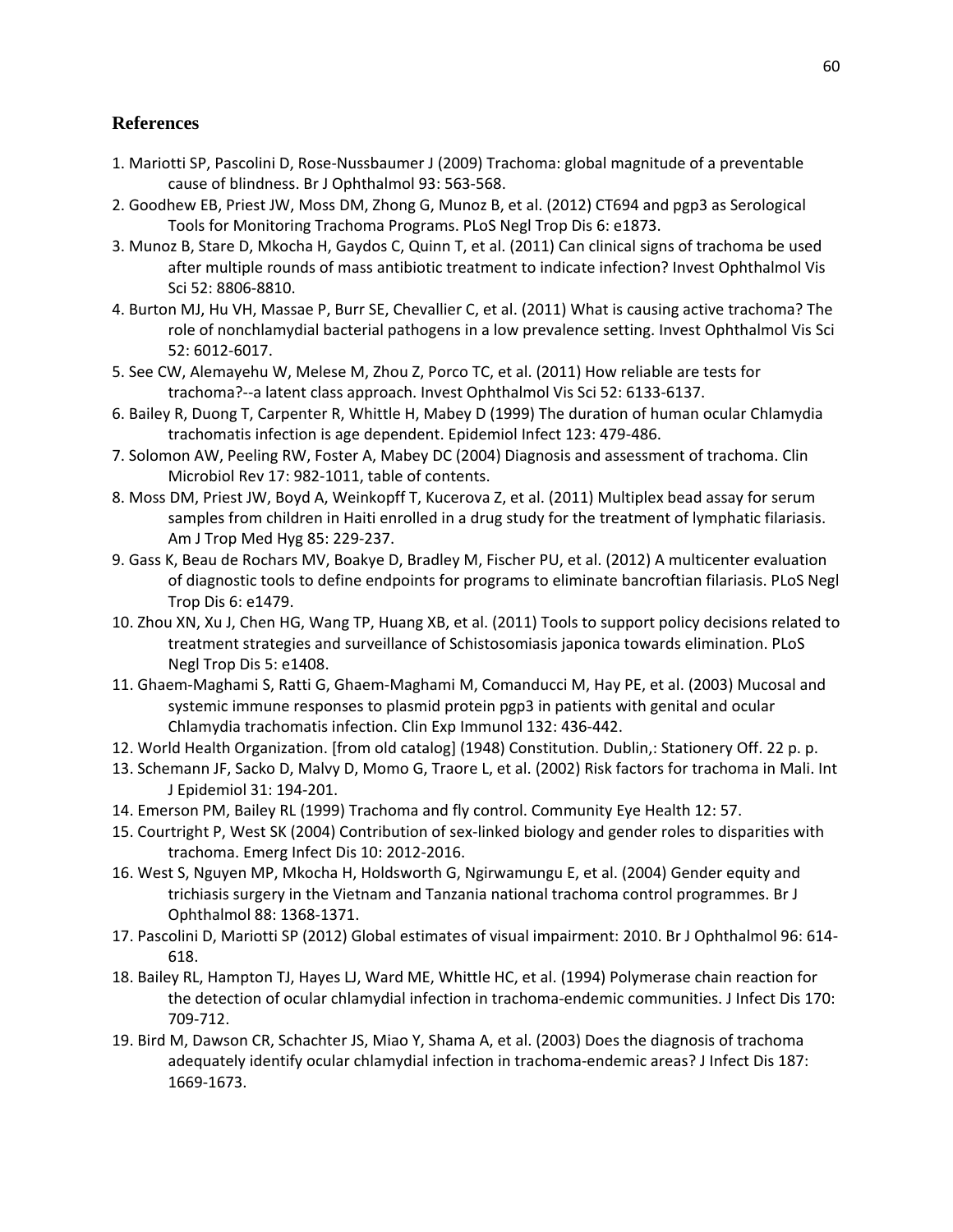- 20. Taylor HR, Johnson SL, Prendergast RA, Schachter J, Dawson CR, et al. (1982) An animal model of trachoma II. The importance of repeated reinfection. Invest Ophthalmol Vis Sci 23: 507-515.
- 21. Schachter J, West SK, Mabey D, Dawson CR, Bobo L, et al. (1999) Azithromycin in control of trachoma. Lancet 354: 630-635.
- 22. Woolridge RL, Gillmore JD (1962) Bacteriological studies on trachomatous and normal persons from three areas on Taiwan. Bull World Health Organ 26: 789-795.
- 23. Wood TR, Dawson CR (1967) Bacteriologic studies of a trachomatous population. Am J Ophthalmol 63: Suppl:1298-1301.
- 24. Reinhards J, Weber A, Nizetic B, Kupka K, Maxwell-Lyons F (1968) Studies in the epidemiology and control of seasonal conjunctivitis and trachoma in southern Morocco. Bull World Health Organ 39: 497-545.
- 25. Vastine DW, Dawson CR, Daghfous T, Messadi M, Hoshiwara I, et al. (1974) Severe endemic trachoma in Tunisia. I. Effect of topical chemotherapy on conjunctivitis and ocular bacteria. Br J Ophthalmol 58: 833-842.
- 26. Yoneda C, Dawson CR, Daghfous T, Hoshiwara I, Jones P, et al. (1975) Cytology as a guide to the presence of chlamydial inclusions in Giemsa-stained conjunctival smears in severe endemic trachoma. Br J Ophthalmol 59: 116-124.
- 27. Chern KC, Shrestha SK, Cevallos V, Dhami HL, Tiwari P, et al. (1999) Alterations in the conjunctival bacterial flora following a single dose of azithromycin in a trachoma endemic area. Br J Ophthalmol 83: 1332-1335.
- 28. Frick KD, Basilion EV, Hanson CL, Colchero MA (2003) Estimating the burden and economic impact of trachomatous visual loss. Ophthalmic Epidemiol 10: 121-132.
- 29. Koopmanschap MA, Rutten FF, van Ineveld BM, van Roijen L (1995) The friction cost method for measuring indirect costs of disease. J Health Econ 14: 171-189.
- 30. Frick KD, Melia BM, Buhrmann RR, West SK (2001) Trichiasis and disability in a trachoma-endemic area of Tanzania. Arch Ophthalmol 119: 1839-1844.
- 31. Smith AF, Smith JG (1996) The economic burden of global blindness: a price too high! Br J Ophthalmol 80: 276-277.
- 32. Shamanna BR, Dandona L, Rao GN (1998) Economic burden of blindness in India. Indian J Ophthalmol 46: 169-172.
- 33. Lietman T, Porco T, Dawson C, Blower S (1999) Global elimination of trachoma: how frequently should we administer mass chemotherapy? Nat Med 5: 572-576.
- 34. Melese M, Alemayehu W, Lakew T, Yi E, House J, et al. (2008) Comparison of annual and biannual mass antibiotic administration for elimination of infectious trachoma. JAMA 299: 778-784.
- 35. Melese M, Chidambaram JD, Alemayehu W, Lee DC, Yi EH, et al. (2004) Feasibility of eliminating ocular Chlamydia trachomatis with repeat mass antibiotic treatments. JAMA 292: 721-725.
- 36. Blake IM, Burton MJ, Solomon AW, West SK, Basanez MG, et al. (2010) Targeting antibiotics to households for trachoma control. PLoS Negl Trop Dis 4: e862.
- 37. Lakew T, Alemayehu W, Melese M, Yi E, House JI, et al. (2009) Importance of coverage and endemicity on the return of infectious trachoma after a single mass antibiotic distribution. PLoS Negl Trop Dis 3: e507.
- 38. Chidambaram JD, Alemayehu W, Melese M, Lakew T, Yi E, et al. (2006) Effect of a single mass antibiotic distribution on the prevalence of infectious trachoma. JAMA 295: 1142-1146.
- 39. West SK, Munoz B, Mkocha H, Holland MJ, Aguirre A, et al. (2005) Infection with Chlamydia trachomatis after mass treatment of a trachoma hyperendemic community in Tanzania: a longitudinal study. Lancet 366: 1296-1300.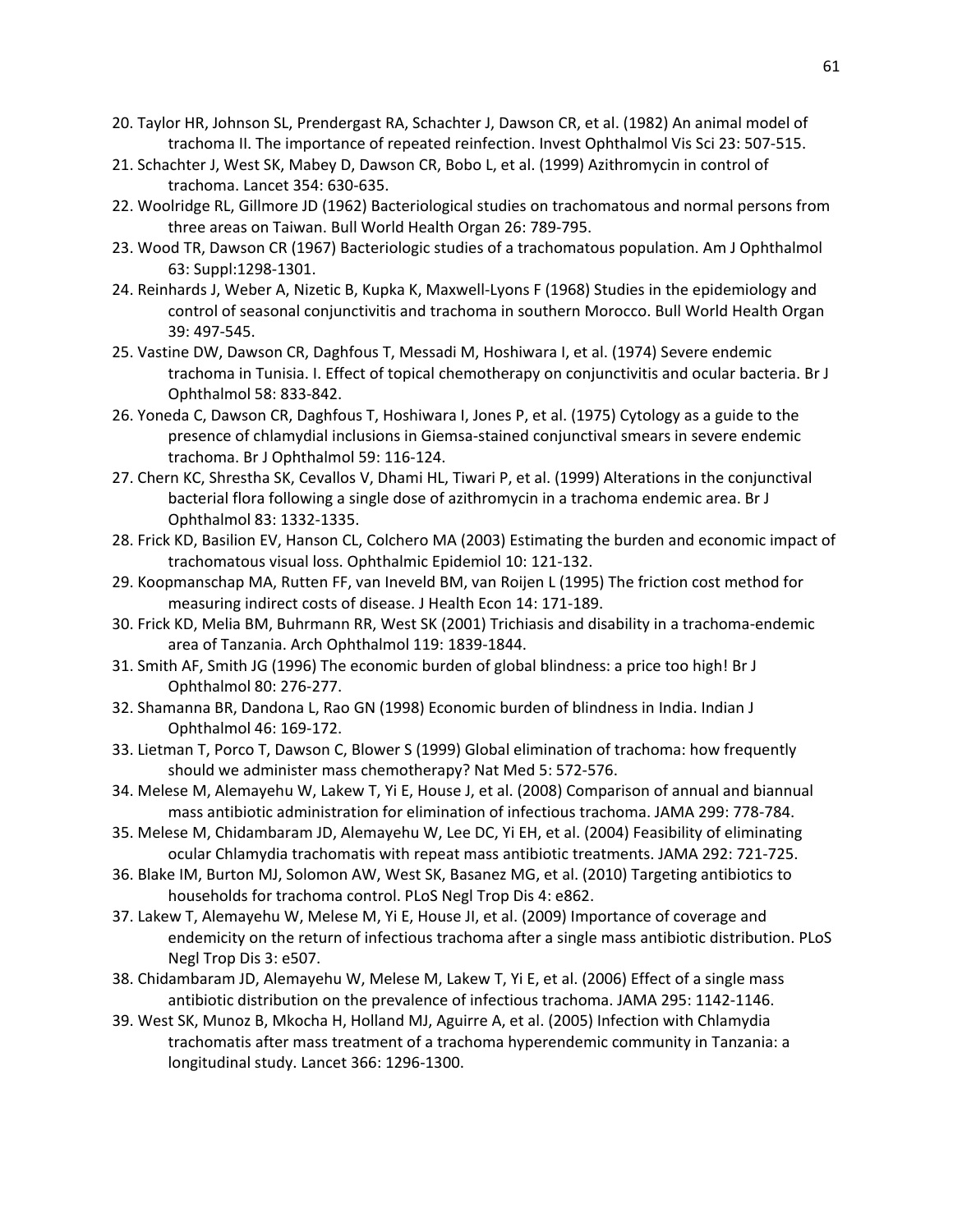- 40. Emerson PM, Burton M, Solomon AW, Bailey R, Mabey D (2006) The SAFE strategy for trachoma control: Using operational research for policy, planning and implementation. Bull World Health Organ 84: 613-619.
- 41. Burton MJ, Frick KD, Bailey RL, Bowman RJ (2002) Azithromycin for the treatment and control of trachoma. Expert Opin Pharmacother 3: 113-120.
- 42. West SK, Stare D, Mkocha H, Munoz B, Gaydos C, et al. (2011) Do infants increase the risk of reemergent infection in households after mass drug administration for trachoma? Invest Ophthalmol Vis Sci 52: 6040-6042.
- 43. West SK, Munoz B, Mkocha H, Gaydos CA, Quinn TC (2011) Number of years of annual mass treatment with azithromycin needed to control trachoma in hyper-endemic communities in Tanzania. J Infect Dis 204: 268-273.
- 44. West SK, Munoz B, Mkocha H, Gaydos C, Quinn T (2007) Trachoma and ocular Chlamydia trachomatis were not eliminated three years after two rounds of mass treatment in a trachoma hyperendemic village. Invest Ophthalmol Vis Sci 48: 1492-1497.
- 45. Burton MJ, Holland MJ, Makalo P, Aryee EA, Alexander ND, et al. (2005) Re-emergence of Chlamydia trachomatis infection after mass antibiotic treatment of a trachoma-endemic Gambian community: a longitudinal study. Lancet 365: 1321-1328.
- 46. Burton MJ, Holland MJ, Makalo P, Aryee EA, Sillah A, et al. (2010) Profound and sustained reduction in Chlamydia trachomatis in The Gambia: a five-year longitudinal study of trachoma endemic communities. PLoS Negl Trop Dis 4.
- 47. Solomon AW, Holland MJ, Alexander ND, Massae PA, Aguirre A, et al. (2004) Mass treatment with single-dose azithromycin for trachoma. N Engl J Med 351: 1962-1971.
- 48. Lakew T, House J, Hong KC, Yi E, Alemayehu W, et al. (2009) Reduction and return of infectious trachoma in severely affected communities in Ethiopia. PLoS Negl Trop Dis 3: e376.
- 49. West SK, Congdon N, Katala S, Mele L (1991) Facial cleanliness and risk of trachoma in families. Arch Ophthalmol 109: 855-857.
- 50. Gebre T, Ayele B, Zerihun M, Genet A, Stoller NE, et al. (2012) Comparison of annual versus twiceyearly mass azithromycin treatment for hyperendemic trachoma in Ethiopia: a clusterrandomised trial. Lancet 379: 143-151.
- 51. Yohannan J, Munoz B, Mkocha H, Gaydos CA, Bailey R, et al. (2013) Can We Stop Mass Drug Administration Prior to 3 Annual Rounds in Communities With Low Prevalence of Trachoma?: PRET Ziada Trial Results. JAMA Ophthalmol: 1-6.
- 52. Frikha-Gargouri O, Gdoura R, Znazen A, Gargouri J, Rebai A, et al. (2009) Diagnostic value of an enzyme-linked immunosorbent assay using the recombinant CT694 species-specific protein of Chlamydia trachomatis. J Appl Microbiol 107: 1875-1882.
- 53. Peeling RW, Wang SP, Grayston JT, Blasi F, Boman J, et al. (2000) Chlamydia pneumoniae serology: interlaboratory variation in microimmunofluorescence assay results. J Infect Dis 181 Suppl 3: S426-429.
- 54. Frikha-Gargouri O, Gdoura R, Znazen A, Gargouri B, Gargouri J, et al. (2008) Evaluation of an in silico predicted specific and immunogenic antigen from the OmcB protein for the serodiagnosis of Chlamydia trachomatis infections. BMC Microbiol 8: 217.
- 55. Elshal MF, McCoy JP (2006) Multiplex bead array assays: performance evaluation and comparison of sensitivity to ELISA. Methods 38: 317-323.
- 56. Moss DM, Montgomery JM, Newland SV, Priest JW, Lammie PJ (2004) Detection of cryptosporidium antibodies in sera and oral fluids using multiplex bead assay. J Parasitol 90: 397-404.
- 57. Dong-Ji Z, Yang X, Shen C, Lu H, Murdin A, et al. (2000) Priming with Chlamydia trachomatis major outer membrane protein (MOMP) DNA followed by MOMP ISCOM boosting enhances